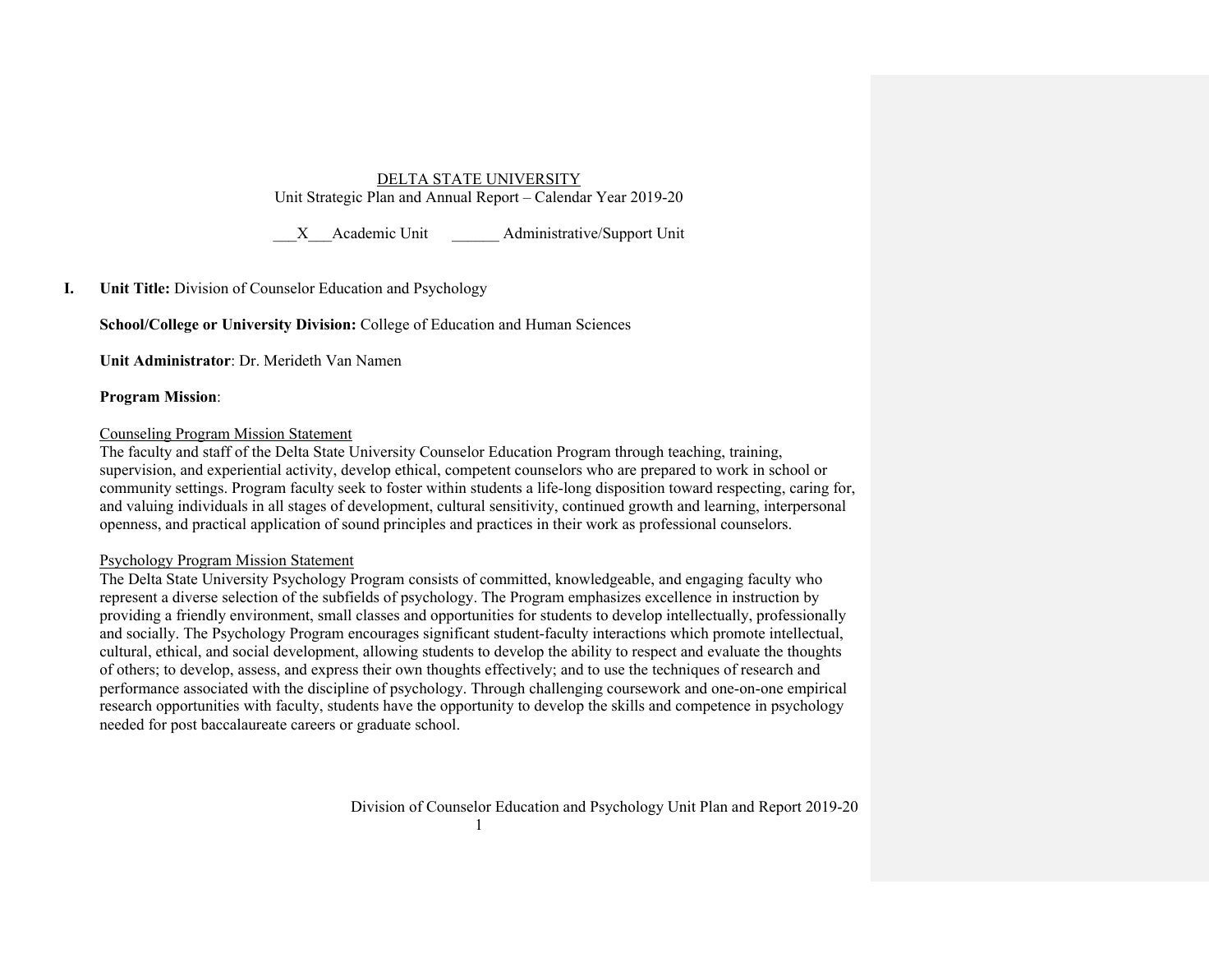#### **II.a. Student Learning Outcomes Assessment Plan / User Outcomes Assessment Plan** *(Counselor Education MED Program)*

A. Learning **Outcome** *What should a graduate in the Counselor Education MED major know, value, or be able to do at graduation and beyond?* B. Data Collection and Analysis *1. What assessment tools and/or methods will you use to determine achievement of the learning outcome? 2. Describe how the data from these tools and/or methods will be/have been collected. 3. Explain the procedure to analyze the data.* C. Results of Evaluation *What were the findings of the analysis?* D. Use of Evaluation Results *1. List any specific recommendations. 2. Describe changes in curriculum, courses, or procedures that are proposed or were made/ are being made as a result of the program learning outcome assessment process.* **MED-COU 01.** Counseling students will demonstrate knowledge in the eight CACREP core areas.\* **SP – 1.02, 1.03, 1.05, 1.08, 2.03; QEP – 1, 3, 4 1.** The **two** assessment instruments used in determining acquisition of content knowledge in the program are the **CPCE** (Counselor Preparation Comprehensive Exam) and the **NCE** (National Counselor Exam). The CPCE is offered every semester, and students are eligible to sit for the exam after taking CED 609 *Counseling Practicum* and the primary core courses. The NCE is offered each spring and fall semester, and students are eligible to In recent years, the majority of students have passed the CPCE. The percentage of students who passed during fall 2019 and spring 2020 is 100%. 70% passed on the first try. Last academic year's first time pass rate was 100%. Twelve students took the graduate student administration of the NCE. 58% passed the test. The pass rate for last year was 100%. All data for courses are kept in a DSU SharePoint site where faculty upload grades on assessment points each semester. To address pass rates, faculty conduct a review session each semester. Students purchase an NCE/CPCE preparation book as a text for the classes. Students are required to take the CPCE in the last semester of the program to graduate. The NCE graduate

 **Table I:**Learner Outcomes identified for the major and for student services and support.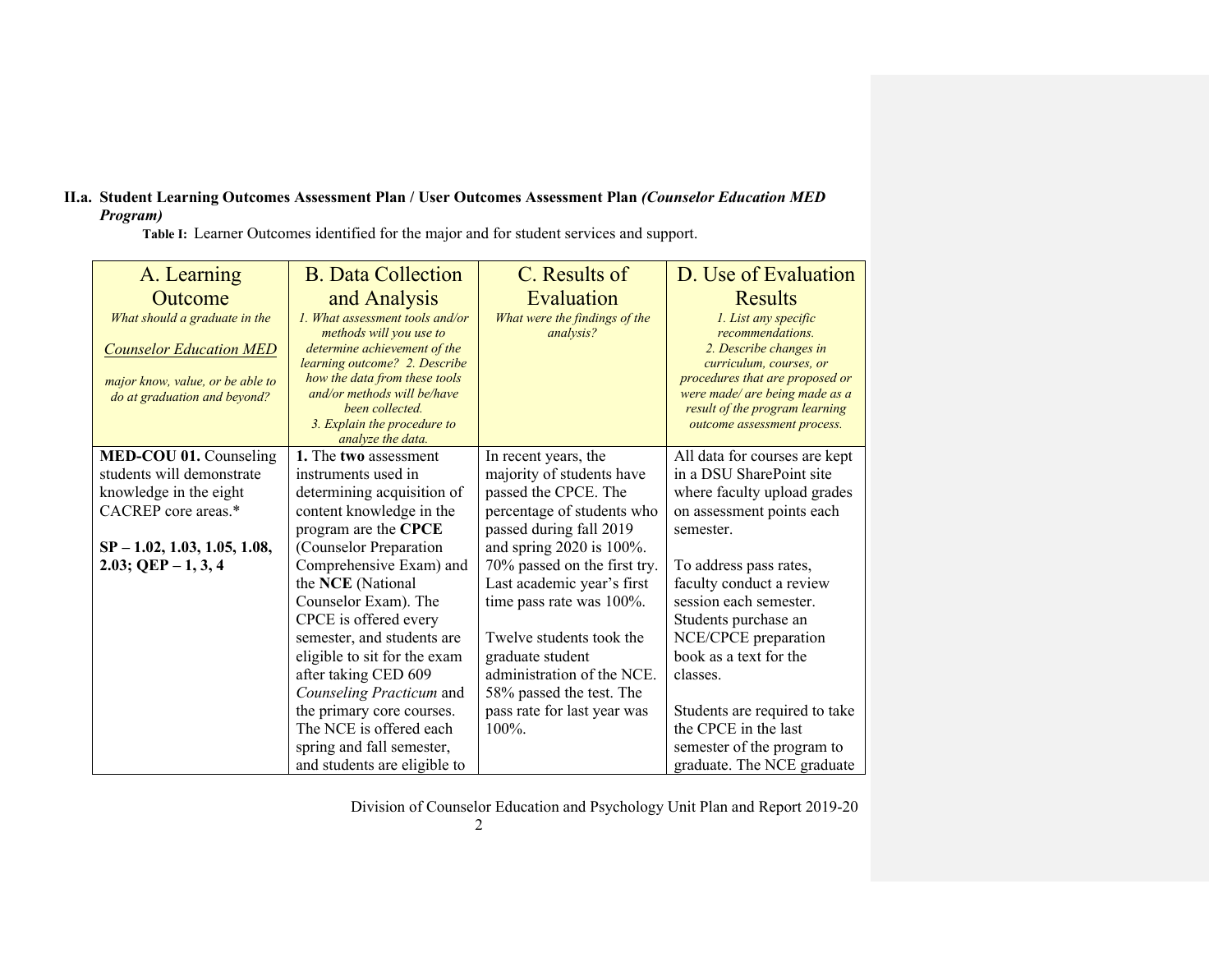| sit for the exam while they   | administration is optional for |
|-------------------------------|--------------------------------|
| are in their last semester of | students and is provided as a  |
| coursework in the program     | service. Many graduates        |
| or one year of their          | delay taking the NCE until     |
| graduation from the           | after graduation. NBCC only    |
| program.                      | sends the scores from          |
| 2. Scores from the CPCE       | students who have taken the    |
| are generated through the     | exam through the NBCC          |
| Center for Credentialing in   | graduate administration        |
| Education (CCE), an           | program as opposed to the      |
| affiliate with the National   | licensure board exam           |
| Board of Certified            | administration. Therefore,     |
| Counselors (NBCC) which       | we do not get results from     |
| generates the scores for the  | all students who take the      |
| NCE. The CPCE scores are      | exam.                          |
| generated each semester,      |                                |
| and the NCE scores are        | According to testing trends    |
| generated twice a year in     | over the last three academic   |
| the spring and fall. The      | years, it appears that         |
| CPCE test summary             | aligning syllabi and courses   |
| provides descriptive          | to the new CACREP              |
| statistical data to compare   | standards and adding new       |
| program results with          | program indicators have        |
| national results; the NCE     | helped improve first time      |
| also has national data with   | pass rates. Additional         |
| comparisons with              | helpful changes are the        |
| CACREP and non-               | implementation of a cohort     |
| CACREP programs.              | model, increased use of case   |
| 3. Data from test results are | studies, and integrative       |
| distributed to faculty for    | assessments.                   |
| review in preparation for a   |                                |
| discussion in a faculty       |                                |
| meeting (or multiple          |                                |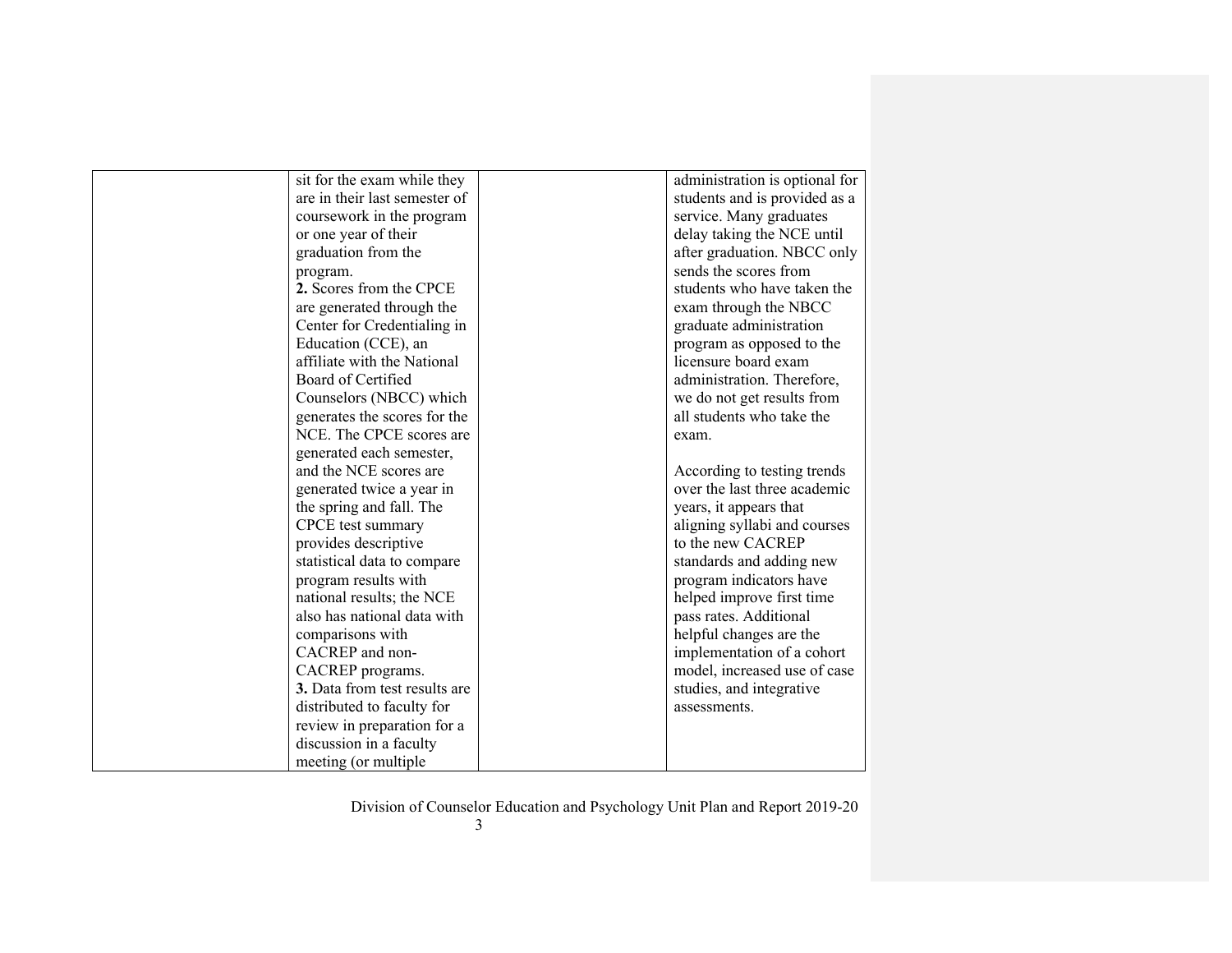|                               | faculty meetings as          |                             |                               |
|-------------------------------|------------------------------|-----------------------------|-------------------------------|
|                               |                              |                             |                               |
|                               | needed). At these faculty    |                             |                               |
|                               | meetings, strategies are     |                             |                               |
|                               | developed that will help     |                             |                               |
|                               | students perform better on   |                             |                               |
|                               | these instruments,           |                             |                               |
|                               | including program            |                             |                               |
|                               | preparation workshops,       |                             |                               |
|                               | professionally prepared test |                             |                               |
|                               | prep materials, and          |                             |                               |
|                               | curricular changes within    |                             |                               |
|                               | targeted courses.            |                             |                               |
| MED-COU 02. Counseling        | Counseling students are      | For 2019-2020, all students | Faculty members meet two      |
| students will be able to      | observed closely in at least | passed CED 630. One         | times per semester to review  |
| apply relationship building   | five clinical courses (CED   | student did not pass CED    | videos of students applying   |
| skills. Students will form a  | 630 Counseling Skills,       | 601. All students passed    | relationship building skills  |
| theoretical orientation while | CED 601 Counseling           | CED 604; all students       | and implementing basic        |
| implementing basic            | Theory, CED 604 Pre-         | passed CED 609; and all     | therapeutic interventions.    |
| therapeutic intervention and  | Practicum, CED 609           | students successfully       | Faculty members, as well,     |
| forming case                  | Counseling Practicum, and    | passed CED 610 and CED      | provide supervision           |
| conceptualization.            | CED 610 Clinical Mental      | 619.                        | following each counseling     |
|                               | <b>Health Counseling</b>     |                             | session to address issues     |
| $SP - 1.03, 1.05, 1.08; QEP$  | Internship or CED 619        | As a result of these        | related to theoretical        |
| $-1, 3, 4$                    | <b>School Counseling</b>     | requirements, over 5,570    | orientation, case             |
|                               | Internship).                 | hours of counseling         | conceptualization, and        |
|                               | Documented taped session     | services were provided to   | related issues.               |
|                               | reviews in CED 630 and       | DSU students and to         |                               |
|                               | CED 604 and site             | communities across the      | Students, following each      |
|                               | supervisor observations      | Delta.                      | faculty meeting to review     |
|                               | reflected in formal          |                             | counseling skills videos, are |
|                               | evaluations serve to         |                             | given the opportunity to      |
|                               | monitor student progress.    |                             | meet with a faculty member    |
|                               |                              |                             | to discuss faculty feedback.  |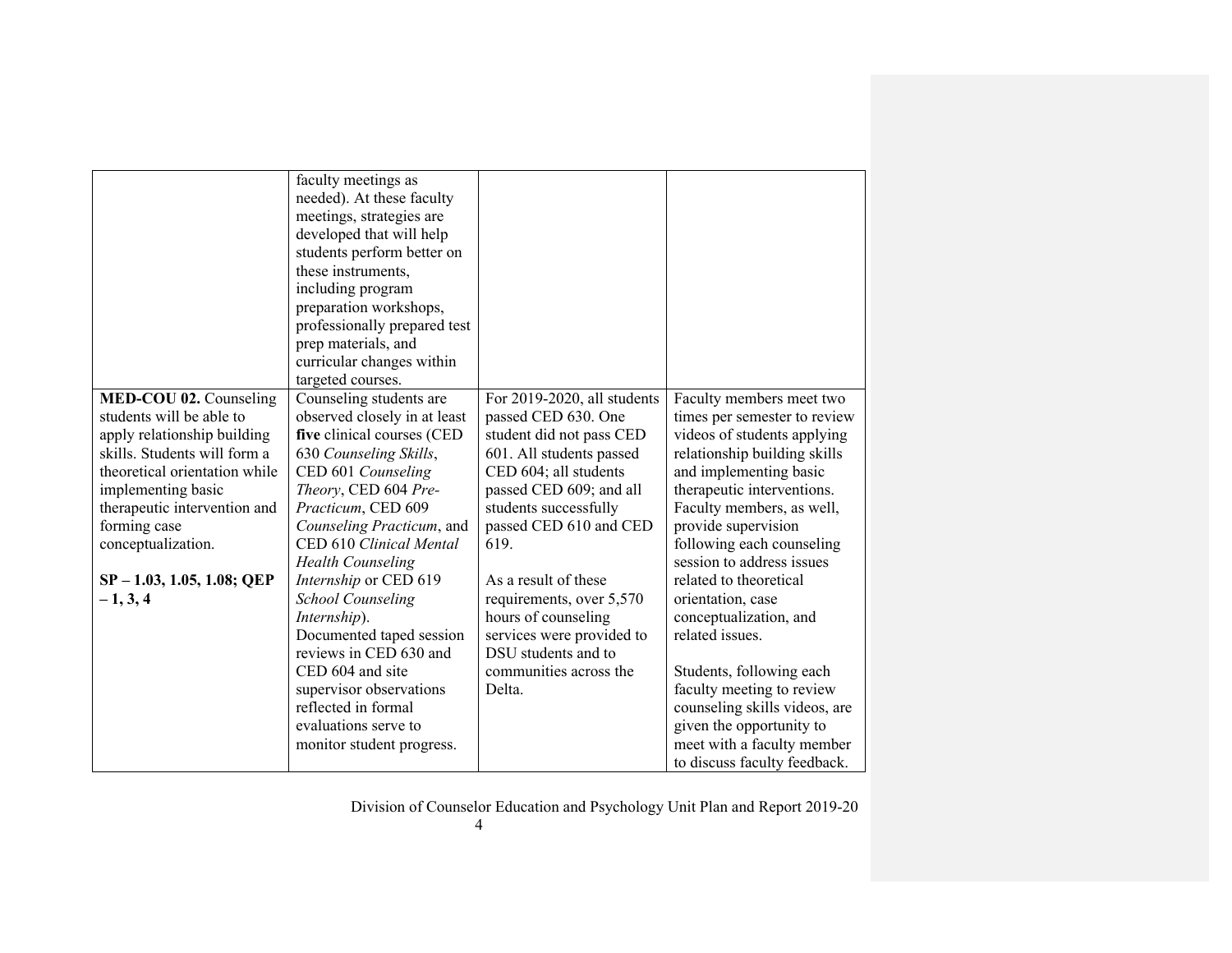|  | Following evaluation by<br>faculty members, counseling<br>students not meeting the<br>expected level of<br>performance are provided<br>various forms of remediation<br>by faculty via additional<br>clients, continued<br>supervision throughout the<br>semester, and/or repeating<br>the course for additional<br>experience.<br>Faculty have updated<br>documentation and<br>evaluations. This includes<br>the addition of a required<br>form in the absence of tape<br>review in the CED 609, 610,<br>619 classes. This form<br>requires either the site<br>supervisor or the university<br>supervisor to observe the |
|--|--------------------------------------------------------------------------------------------------------------------------------------------------------------------------------------------------------------------------------------------------------------------------------------------------------------------------------------------------------------------------------------------------------------------------------------------------------------------------------------------------------------------------------------------------------------------------------------------------------------------------|
|  | student live and give<br>immediate feedback.                                                                                                                                                                                                                                                                                                                                                                                                                                                                                                                                                                             |
|  | This multiple evaluation<br>procedure has been<br>determined by program<br>faculty to be an effective<br>process based on the<br>performance of students.                                                                                                                                                                                                                                                                                                                                                                                                                                                                |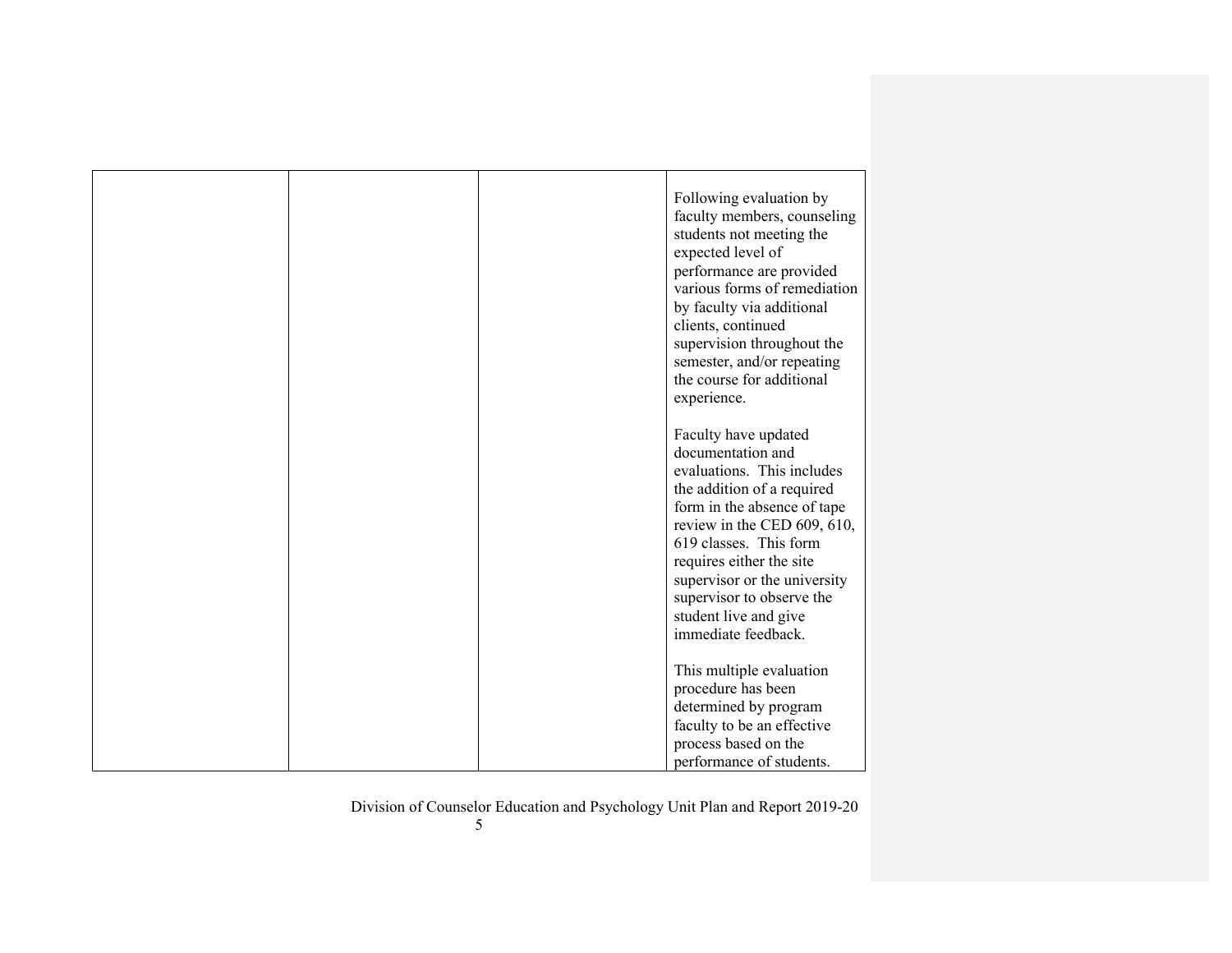| MED-COU 03. Counseling         | As part of the clinical      | Analysis of faculty and site | Faculty continue to discuss    |
|--------------------------------|------------------------------|------------------------------|--------------------------------|
| students will demonstrate      | observations (documented     | supervisor observations      | didactic and experiential      |
| professional proficiencies as  | taped session reviews and    | indicated that all interns   | activities that enhance the    |
| evaluated by core faculty      | site supervisor              | adequately demonstrated      | curriculum in student          |
| members through the            | observations reflected in    | minimal competency in        | acquisition of knowledge of    |
| Professional Proficiencies     | formal evaluations), faculty | developing and               | skills. Faculty implemented    |
| Rubric. Professional           | review and discuss student   | demonstrating the ability    | substantial revisions to the   |
| proficiencies include          | progress in the areas of     | to work effectively with     | CED curriculum in 2017         |
| qualities such as ability to   | professional and ethical     | diverse populations and      | reflecting the changes made    |
| establish cooperative          | conduct and an               | exhibiting professional and  | in implementing the 2016       |
| relationships with others,     | appreciation for diversity;  | ethical conduct.             | CACREP standards.              |
| ability to accept and          | multicultural issues are     |                              | Specific strategies related to |
| implement feedback, ability    | covered in all coursework    | The faculty have adopted     | this goal include purchase of  |
| to deal with conflict          | with the foundational        | the Professional             | a specific theory book,        |
| effectively, tolerance for     | course as CED 616 Social     | Proficiencies Rubric as a    | enhancement of SMART           |
| differences, and proficiency   | and Cultural Foundations;    | regular opportunity to       | goals, and more robust case    |
| in written and oral            | experiential and didactic    | evaluate students in terms   | study conceptualizations.      |
| communication.                 | experiences serve to         | of fitness for the program.  |                                |
|                                | develop a disposition        | As a result of this          | In Spring 2015, the program    |
| $SP - 1.05$ , 1.08; QEP - 1, 3 | toward appreciating          | adoption, all students in    | made program adjustments       |
|                                | diversity.                   | both the MED and the         | to move to a cohort model      |
|                                |                              | EDS program have been        | with CED 600, CED 601          |
|                                | In addition to the above     | evaluated.                   | and CED 630 as the first       |
|                                | observations, in 2010, the   |                              | semester courses. However,     |
|                                | counseling faculty decided   | As a result of the           | the faculty determined that    |
|                                | to pilot a counselor         | dispositions review,         | delaying CED 601               |
|                                | dispositions rubric. This    | faculty members met with     | Counseling Theory until        |
|                                | rubric has been court-tested | 4 students over the          | after the first semester was   |
|                                | and used for several years   | academic year. Two           | better so that students had a  |
|                                | at the College of William    | students received            | better grasp of the profession |
|                                | & Mary in Maryland.          | remediation plans; one       | before studying theory.        |
|                                | The faculty implemented it   | student graduated and one    | Therefore, the cohort model    |
|                                | in Spring 2011 and adopted   | has returned to complete.    | of CED 600, CED 630, and       |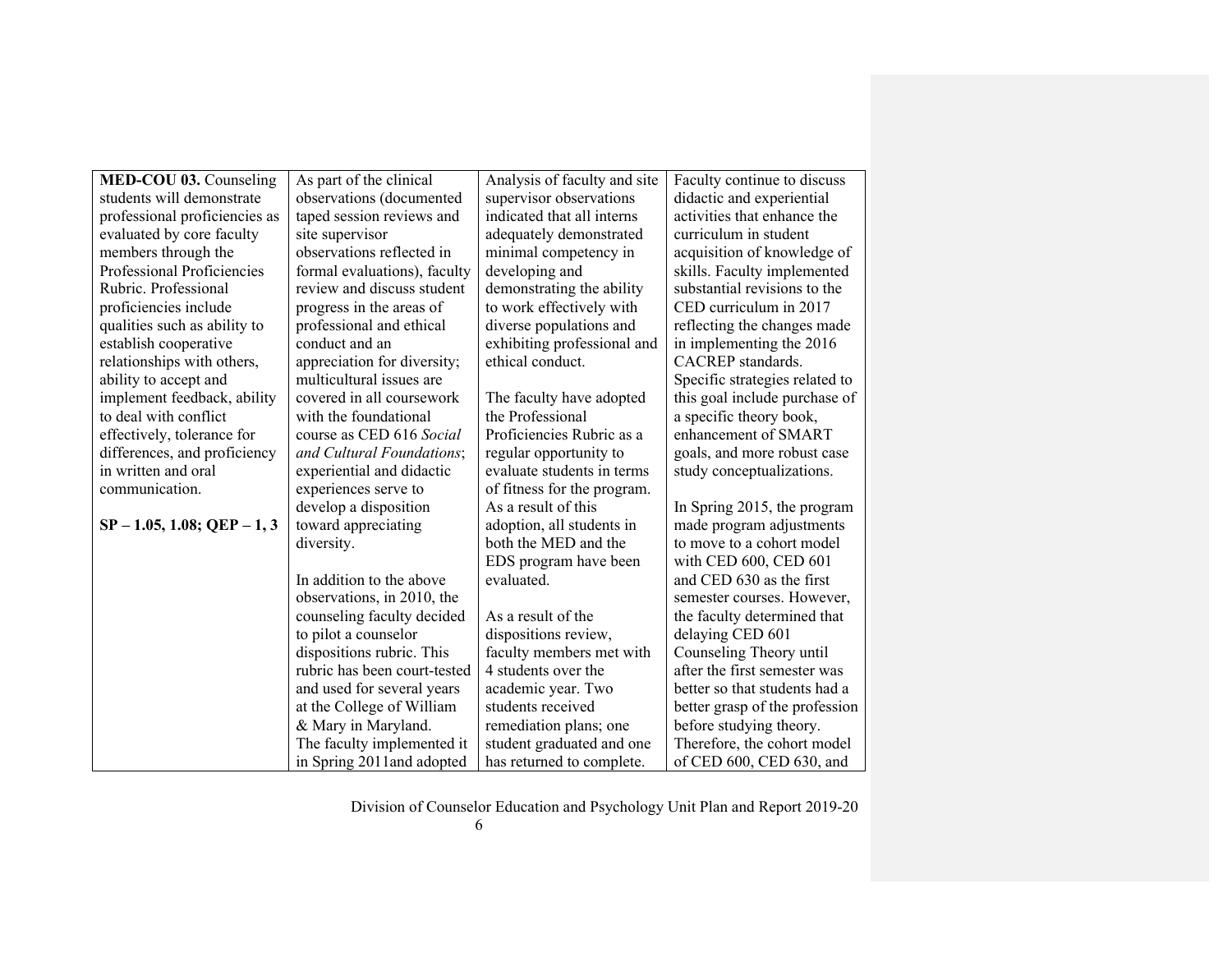|                              | it in Fall 2011. As a result |                             | CED 635 as the first         |
|------------------------------|------------------------------|-----------------------------|------------------------------|
|                              | all CED students undergo     |                             | semester courses is now in   |
|                              | evaluation of professional   |                             | place. This has made the     |
|                              | dispositions twice each      |                             | semester schedule more       |
|                              | semester with feedback       |                             | predictable, helps keep      |
|                              | given to them either by the  |                             | students on pace with their  |
|                              | instructor of CED 604        |                             | peers as they progress       |
|                              | Counseling Pre-practicum     |                             | through the program, and     |
|                              | or their advisor.            |                             | helps with student retention |
|                              |                              |                             | and application of           |
|                              |                              |                             | knowledge.                   |
| MED-COU 04. Counseling       | Students are strongly        | Students are observed       | This continues to be an      |
| students will demonstrate an | encouraged as part of their  | and/or required to submit   | ongoing requirement in the   |
| alignment with the           | internship experiences       | documentation of these      | program. Faculty actively    |
| counseling profession        | (CED 610 or CED 619) to      | presentations. 10 students  | recruit students to become   |
| through proof of             | present at a professional    | attended the Mississippi    | members of state and         |
| membership in a              | conference. Many take the    | Counseling Association      | national professional        |
| professional organization.   | opportunity to present at    | annual meeting and          | organizations (MCA, ACA).    |
| Counseling students will     | the F.E. Woodall Annual      | volunteered at the meeting. |                              |
| demonstrate familiarity with | Spring Conference or the     | Approximately 12 students   | Students are now strongly    |
| research and present at      | state's Mississippi          | joined ACA or ASCA.         | encouraged to have faculty   |
| professional conferences.    | Counseling Association       | Due to COVID-19, the        | sponsors as they submit      |
|                              | (MCA) conference.            | Woodall Conference was      | materials for consideration  |
| $SP - 1.05$ ; QEP $-1, 3, 4$ |                              | canceled. Students created  | as presentations for         |
|                              |                              | virtual presentations that  | professional conferences.    |
|                              |                              | were shared in other        |                              |
|                              |                              | classes.                    |                              |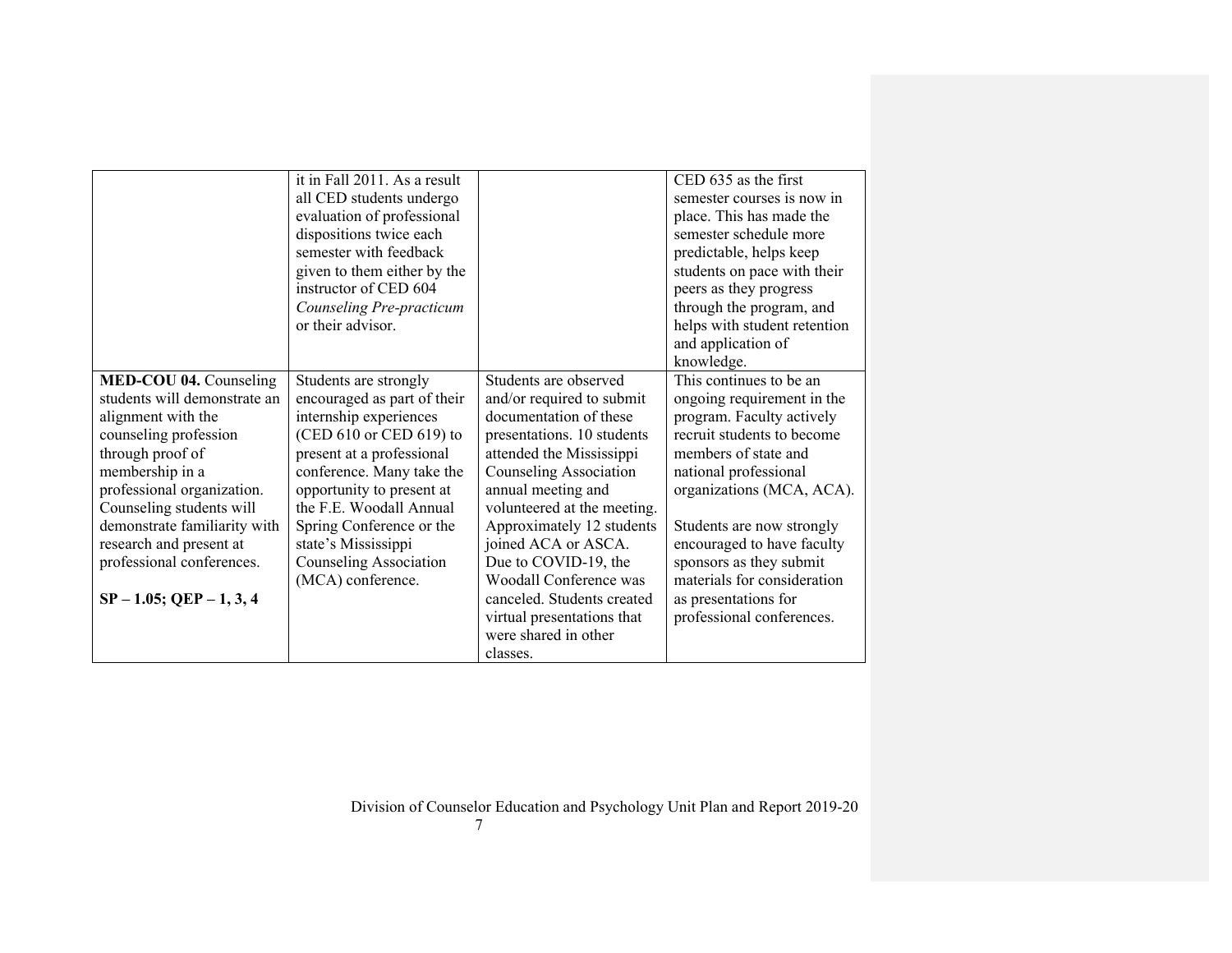# **Summary Tables**

| <b>CPCE</b> Administration | # of Students           | # of Students           | Pass Rate % |
|----------------------------|-------------------------|-------------------------|-------------|
| <b>Dates</b>               | <b>Tested</b>           | <b>Passed</b>           |             |
| Spring 2020                | 11                      | 18                      | 61%         |
| Fall 2019                  | 9                       | 11                      | 82%         |
| Spring 2019                | 11                      | 11                      | 100%        |
| Fall 2018                  | 6                       | 6                       | 100%        |
| Summer 2018                | 5                       | 5                       | $100\%$     |
| 4/18                       | $\overline{3}$          | $\overline{3}$          | 100%        |
| 2/18                       | 14                      | 11                      | 79%         |
| 3/17                       | 9                       | $\,8\,$                 | 89%         |
| 1/17                       | $\overline{8}$          | 5                       | 63%         |
| 11/16                      | 12                      | $\overline{3}$          | 25%         |
| 9/16                       | 10                      | $\overline{7}$          | 70%         |
| 6/16                       | 6                       | 1                       | 17%         |
| 4/16                       | 7                       | 5                       | 71%         |
| 4/16                       | 12                      | 6                       | 50%         |
| 2/16                       | 10                      | 1                       | 10%         |
| 9/15                       | 6                       | $\overline{4}$          | 67%         |
| 6/15                       | 10                      | $\overline{7}$          | 70%         |
| 4/15                       | 9                       | $\overline{\mathbf{3}}$ | 33%         |
| 2/15                       | 6                       | $\mathbf{0}$            | $0\%$       |
| 11/14                      | 4                       | $\overline{2}$          | 50%         |
| 10/14                      | $\overline{7}$          | 6                       | 86%         |
| 9/14                       | $\overline{4}$          | 1                       | 25%         |
| 2/14                       | 16                      | 7                       | 44%         |
| 10/13                      | $\overline{\mathbf{3}}$ | $\overline{2}$          | 67%         |
| 6/13                       | $\overline{4}$          | $\overline{3}$          | 75%         |
| 3/12                       | $\overline{4}$          | $\boldsymbol{0}$        | $0\%$       |
| 6/12                       | $\overline{4}$          | 1                       | 25%         |

# **Counselor Preparation Comprehensive Exam (CPCE) Pass Rates**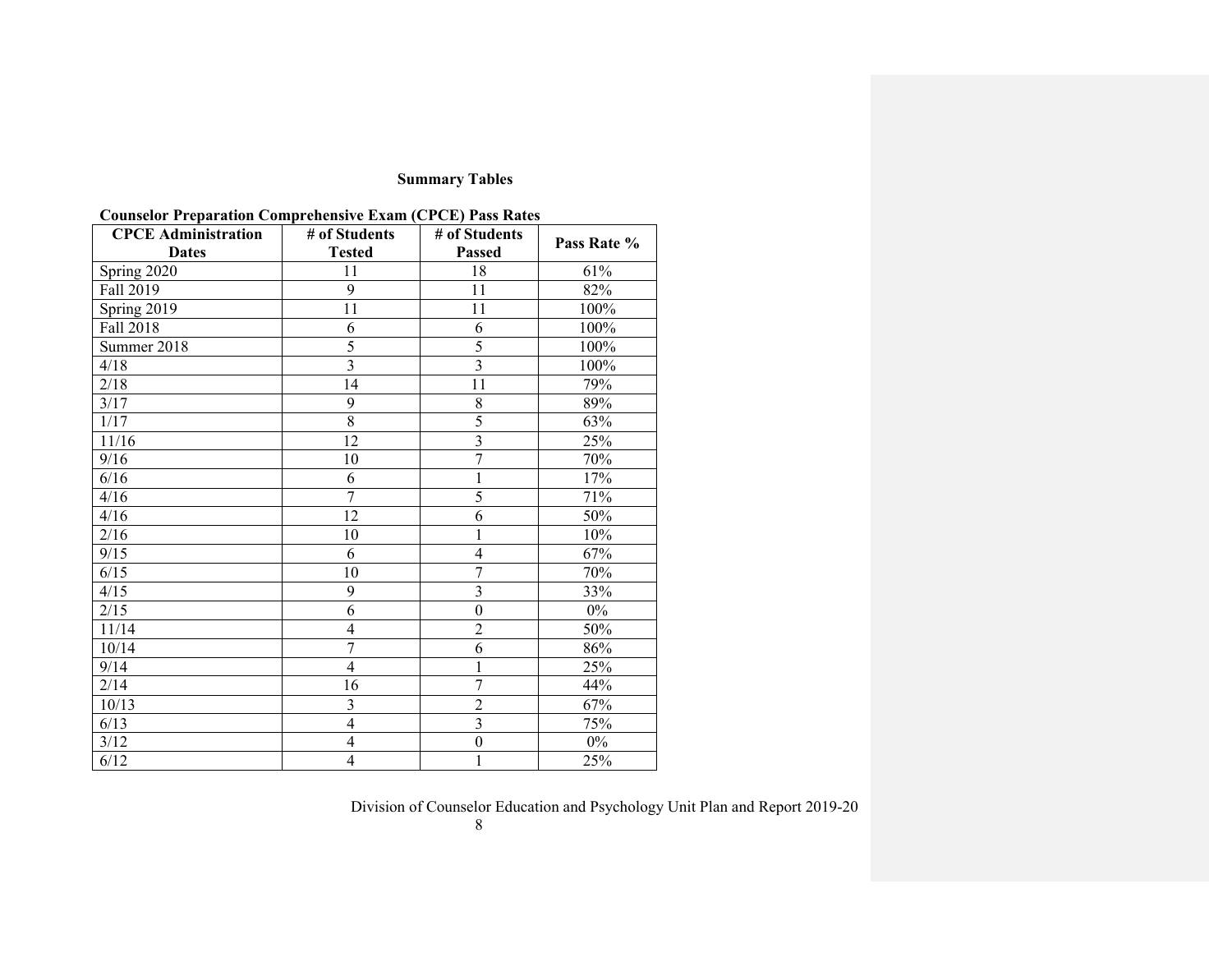| 11/12              | 7  | 6  | 86%  |
|--------------------|----|----|------|
| 10/11              | 10 | 9  | 90%  |
| 03/11              | 5  | 5  | 100% |
| 11/10              | 9  | 6  | 66%  |
| 03/10              | 13 | 12 | 92%  |
| 06/09 (summer 09)  | 6  | 4  | 67%  |
| 03/09 (spring 09)  | 13 | 4  | 31%  |
| 10/08 (fall 08)    | 26 | 19 | 73%  |
| $3/08$ (spring 08) | 10 | 5  | 50%  |
| 10/07 (Fall 07)    | 12 |    | 8%   |
| $3/07$ (spring 07) | 10 | 3  | 30%  |
| 10/06 (fall 06)    | 10 | 7  | 70%  |

| <b>Summary of CPCE by Content</b> |       |               |                 |       |       |          |         |                  |              |                  |                         |
|-----------------------------------|-------|---------------|-----------------|-------|-------|----------|---------|------------------|--------------|------------------|-------------------------|
| <b>Areas</b>                      |       |               |                 |       |       |          |         |                  |              |                  |                         |
|                                   | Huma  | <b>Social</b> | Helping         | Group | Caree | Appraisa | Researc | <b>Professio</b> | <b>Total</b> | <b>Number</b>    | <b>Number</b>           |
|                                   | n     | Cultura       | <b>Relation</b> | Work  | r     |          | h       | nal/Ethics       |              | <b>Passed</b>    |                         |
|                                   | Growt |               | -ships          |       |       |          |         |                  |              |                  |                         |
|                                   | h     |               |                 |       |       |          |         |                  |              |                  |                         |
| <b>Fall 2007</b>                  | 9.42  | 8.25          | 9.42            | 8.58  | 8.58  | 8.58     | 9.75    | 9.50             | 72.08        | 1                | 12                      |
| <b>Fall 2007</b>                  | 6.63  | 6.63          | 8.13            | 9.88  | 8.63  | 8.25     | 9.13    | 11.25            | 68.50        | 3                | 8                       |
| RT                                |       |               |                 |       |       |          |         |                  |              |                  |                         |
| Spring 2008                       | 10.90 | 9.90          | 10.20           | 11.10 | 8.40  | 9.80     | 9.90    | 11.90            | 82.10        | 5                | 10                      |
| Spring 2008                       | 10.50 | 7.50          | 10.25           | 8.25  | 9.00  | 10.50    | 11.75   | 12.00            | 79.75        | $\boldsymbol{2}$ | $\overline{\mathbf{4}}$ |
| RT                                |       |               |                 |       |       |          |         |                  |              |                  |                         |
| <b>Summer</b>                     | 8.00  | 7.00          | 8.33            | 8.33  | 5.00  | 8.67     | 7.67    | 9.33             | 62.33        | $\boldsymbol{0}$ | 3                       |
| 2008                              |       |               |                 |       |       |          |         |                  |              |                  |                         |
| <b>Fall 2008</b>                  | 10.38 | 8.75          | 11.38           | 9.79  | 8.00  | 11.33    | 8.88    | 11.58            | 80.08        | 18               | 24                      |
| <b>Fall 2008</b>                  | 10.83 | 9.67          | 11.83           | 8.17  | 8.17  | 12.17    | 7.67    | 11.50            | 80.00        | 2                | 6                       |
| <b>RT</b>                         |       |               |                 |       |       |          |         |                  |              |                  |                         |
| Spring 2009                       | 10.64 | 8.45          | 10.55           | 9.09  | 8.27  | 10.73    | 8.27    | 10.45            | 76.45        | 4                | 11                      |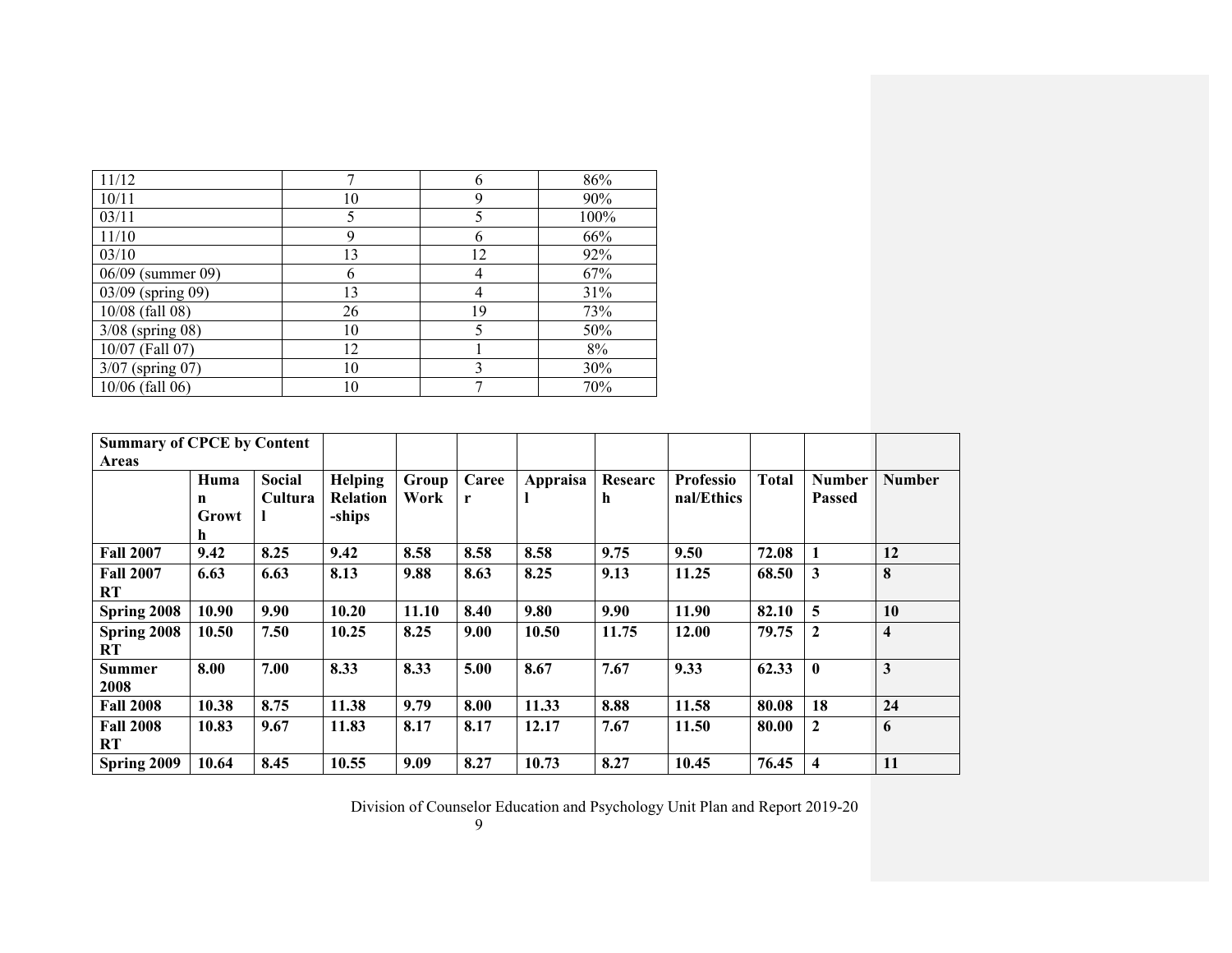| Spring 2009<br>RT             | 9.63  | 7.50  | 11.25             | 9.00  | 7.88  | 10.88 | 8.13  | 10.88 | 75.13 | $\mathbf{1}$            | 8                       |
|-------------------------------|-------|-------|-------------------|-------|-------|-------|-------|-------|-------|-------------------------|-------------------------|
| <b>Summer</b><br>2009         | 10.17 | 10.67 | 10.00             | 11.83 | 8.83  | 9.33  | 10.00 | 12.50 | 83.33 | $\overline{\mathbf{4}}$ | 6                       |
| <b>Summer</b><br>2009 RT      | 9.20  | 9.60  | 10.20             | 9.60  | 6.60  | 9.80  | 8.00  | 12.60 | 75.60 | $\mathbf{3}$            | 5                       |
| <b>Fall 2009</b>              | 10.00 | 11.17 | 9.83              | 12.00 | 8.33  | 9.33  | 9.83  | 13.00 | 83.50 | $\overline{\mathbf{4}}$ | 6                       |
| <b>Fall 2009</b><br>RT        | 9.00  | 7.33  | 10.33             | 8.00  | 7.67  | 10.00 | 8.67  | 11.33 | 72.33 | 1                       | 3                       |
| Spring 2010                   | 11.18 | 9.09  | 10.73             | 11.64 | 10.00 | 9.45  | 10.64 | 13.45 | 86.18 | $\overline{10}$         | 11                      |
| Spring 2010<br>RT             | 10.00 | 7.00  | 9.00              | 11.00 | 9.00  | 10.00 | 13.00 | 15.00 | 84.00 | $\mathbf{1}$            | $\mathbf{1}$            |
| <b>Fall 2010</b>              | 9.56  | 7.78  | $\overline{9.67}$ | 10.44 | 8.44  | 10.89 | 8.11  | 9.89  | 74.78 | $\overline{5}$          | 9                       |
| <b>Fall 2010</b><br><b>RT</b> | 12.33 | 8.00  | 10.67             | 10.33 | 10.00 | 8.67  | 11.00 | 11.00 | 82.00 | $\mathbf{3}$            | $\overline{\mathbf{3}}$ |
| Spring 2011                   | 10.00 | 9.80  | 11.60             | 9.60  | 10.00 | 9.00  | 8.00  | 13.20 | 81.20 |                         | $\overline{5}$          |
| <b>Fall 2011</b>              | 10.80 | 9.50  | 11.10             | 9.80  | 9.80  | 9.40  | 10.90 | 13.50 | 84.80 | $\boldsymbol{9}$        | 10                      |
| Spring 2012                   | 6.25  | 7.75  | 7.25              | 9.50  | 6.50  | 8.75  | 8.50  | 7.25  | 61.75 | $\bf{0}$                | $\overline{\mathbf{4}}$ |
| Spring 2012<br>RT             | 12.33 | 8.33  | 9.33              | 7.33  | 12.00 | 9.67  | 10.33 | 12.67 | 82.00 | $\mathbf{3}$            | 3                       |
| <b>Summer</b><br>2012         | 9.00  | 9.50  | 9.50              | 11.75 | 7.50  | 8.25  | 9.75  | 9.00  | 74.25 | $\overline{1}$          | $\overline{\mathbf{4}}$ |
| <b>Summer</b><br>2012 RT      | 8.00  | 9.75  | 8.25              | 11.00 | 9.00  | 8.00  | 9.25  | 10.25 | 73.50 | $\overline{2}$          | $\overline{\mathbf{4}}$ |
| <b>Fall 2012</b>              | 11.71 | 6.43  | 9.43              | 11.00 | 10.57 | 10.86 | 9.29  | 11.14 | 80.43 | 6                       | $\overline{7}$          |
| Spring 2012                   | 9.83  | 5.17  | 7.17              | 9.33  | 8.83  | 8.83  | 7.33  | 11.67 | 68.17 | $\mathbf{1}$            | 6                       |
| <b>Summer</b><br>2013 RT      | 9.50  | 7.25  | 7.25              | 9.50  | 9.50  | 10.25 | 8.25  | 8.25  | 74.00 | $\overline{2}$          | $\overline{\mathbf{4}}$ |
| <b>Fall 2013</b><br><b>RT</b> | 6.00  | 10.00 | 7.67              | 10.33 | 8.67  | 9.00  | 10.67 | 7.00  | 69.33 | $\mathbf{0}$            | $\overline{\mathbf{3}}$ |
| <b>Fall 2013</b><br>RT        | 6.00  | 11.00 | 9.67              | 11.67 | 9.67  | 9.00  | 7.67  | 11.00 | 75.67 | $\overline{2}$          | 3                       |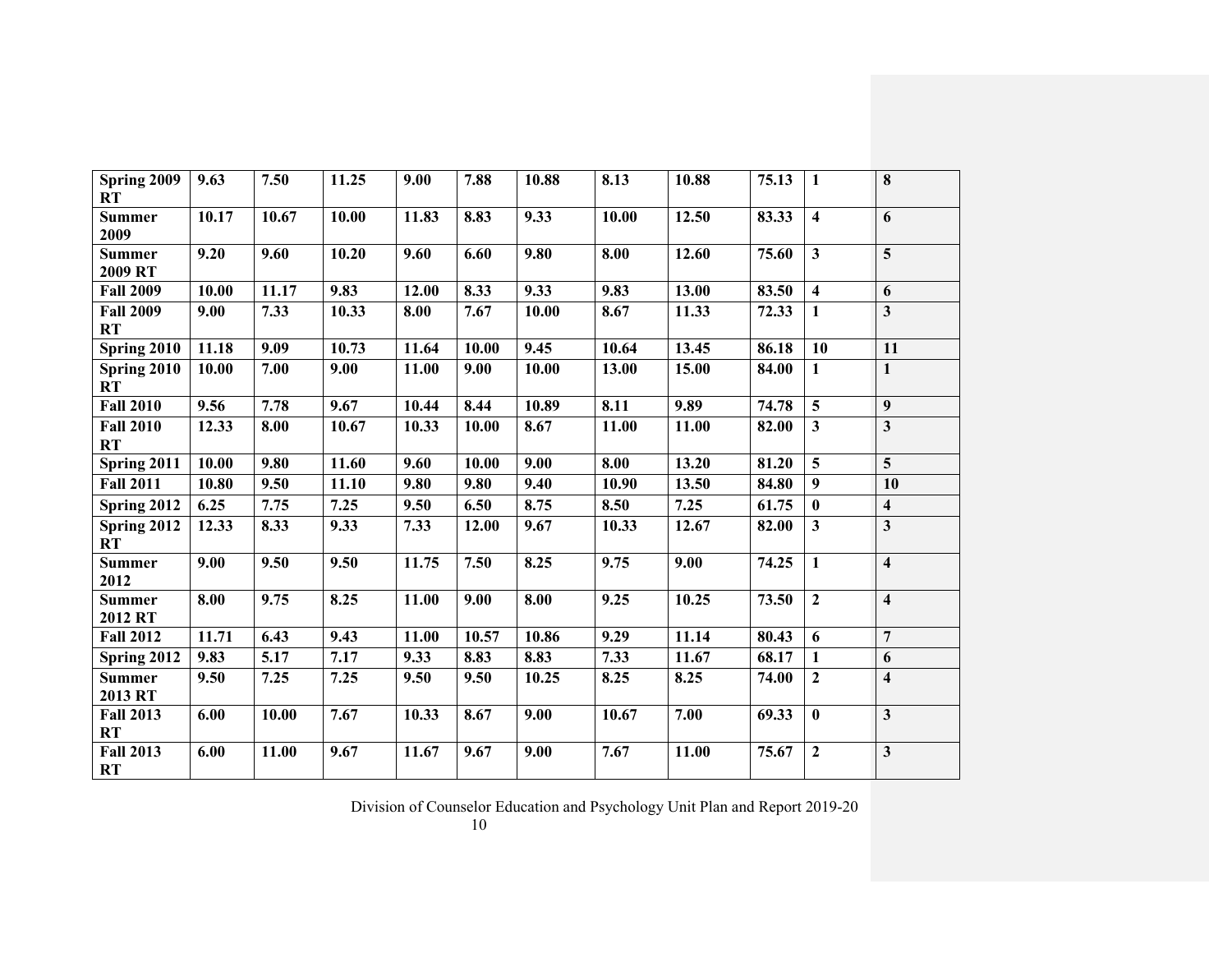| Spring 2014                             | 7.50                              | 8.25                          | 7.81                                        | 10.69         | 9.06           | 9.12             | 8.50                    | 9.50                           | 70.44           | 6                       | 16                      |
|-----------------------------------------|-----------------------------------|-------------------------------|---------------------------------------------|---------------|----------------|------------------|-------------------------|--------------------------------|-----------------|-------------------------|-------------------------|
| Spring 2014<br><b>RT</b>                | 9.11                              | 9.67                          | 9.89                                        | 11.11         | 9.33           | 10.22            | 8.89                    | 10.11                          | 78.33           | $\overline{7}$          | 9                       |
| <b>Fall 2014</b>                        | 7.54                              | 9.64                          | 9.12                                        | 11.16         | 9.35           | 9.45             | 8.35                    | 10.20                          | 75.87           | 15                      | 28                      |
| Spring 2015                             | 7.89                              | 9.78                          | 8.78                                        | 9.67          | 8.78           | 9.56             | 8.44                    | 12.78                          | 75.68           | 22                      | 37                      |
| <b>Summary</b><br>of CPCE by<br>Content |                                   |                               |                                             |               |                |                  |                         |                                |                 |                         |                         |
| <b>Areas</b>                            |                                   |                               |                                             |               |                |                  |                         |                                |                 |                         |                         |
|                                         | Huma<br>$\mathbf n$<br>Growt<br>h | <b>Social</b><br>Cultura<br>1 | <b>Helping</b><br><b>Relation</b><br>-ships | Group<br>Work | Caree<br>r     | Appraisa         | Researc<br>$\mathbf{h}$ | <b>Professio</b><br>nal/Ethics | <b>Total</b>    | <b>Number</b><br>Passed | <b>Number</b>           |
| <b>Fall 2015</b>                        | 10.83                             | 8.33                          | 11.5                                        | 9.5           | 7.83           | 9.83             | 6.5                     | 10.83                          | 75.15           | $\overline{\mathbf{4}}$ | 6                       |
| <b>Fall RT</b>                          | 9.54                              | 8.92                          | 9.46                                        | 8.31          | 7.54           | 9.15             | 8.46                    | 8.77                           | 70.15           | 6                       | 13                      |
| Spring 2016                             | 6.6                               | 7.9                           | 8.3                                         | 5.5           | 7.2            | 7.9              | 8.7                     | 8.3                            | 60.4            | $\mathbf{1}$            | 10                      |
| Spring 2016<br><b>RT</b>                | 8.42                              | 9.08                          | 8.83                                        | 8.17          | 8.67           | 9.33             | 9                       | 10.42                          | 71.92           | $\overline{6}$          | 12                      |
| Spring 2016<br>RT                       | 8                                 | 9.43                          | 9.43                                        | 8.29          | 10.29          | 9.57             | 10.29                   | 11.29                          | 76.57           | $\overline{5}$          | $\overline{7}$          |
| <b>Summer</b><br>2016                   | 8.17                              | $\overline{\mathbf{8}}$       | 9.67                                        | 8.33          | $\overline{9}$ | 8.67             | 10                      | 10.17                          | $\overline{72}$ | $\mathbf{1}$            | 6                       |
| <b>Fall 2016</b>                        | 10.4                              | 9.8                           | 10.8                                        | 12            | 11.2           | 10               | 9.3                     | 13.5                           |                 | 10                      | 8                       |
| <b>Fall 2016</b><br><b>RT</b>           | 10.08                             | 6.83                          | 8.25                                        | 9.08          | 9.67           | 7.83             | 7.33                    | 10.25                          |                 | 5                       | 8                       |
| Spring 2017                             | 10.38                             | 7.25                          | 9.25                                        | 10.5          | 10.62          | $\boldsymbol{9}$ | 8                       | 11.25                          |                 | 3                       | 12                      |
| Spring 2017<br><b>RT</b>                | 11.78                             | 8.22                          | 10.11                                       | 11.89         | 11.33          | 7.89             | 9.56                    | 12.22                          |                 | $\overline{7}$          | 10                      |
| Spring 2018                             | 11.64                             | 8.64                          | 11.71                                       | 11.21         | 9.86           | 11.07            | 11.29                   | 10.07                          | 85.5            | $\overline{7}$          | $\overline{7}$          |
| <b>Spring</b><br>$2018 - No$<br>retakes | 11.33                             | 8.33                          | 10                                          | 11            | 11             | 10.67            | 10                      | 7.67                           | 80              | $\overline{\mathbf{3}}$ | $\overline{\mathbf{3}}$ |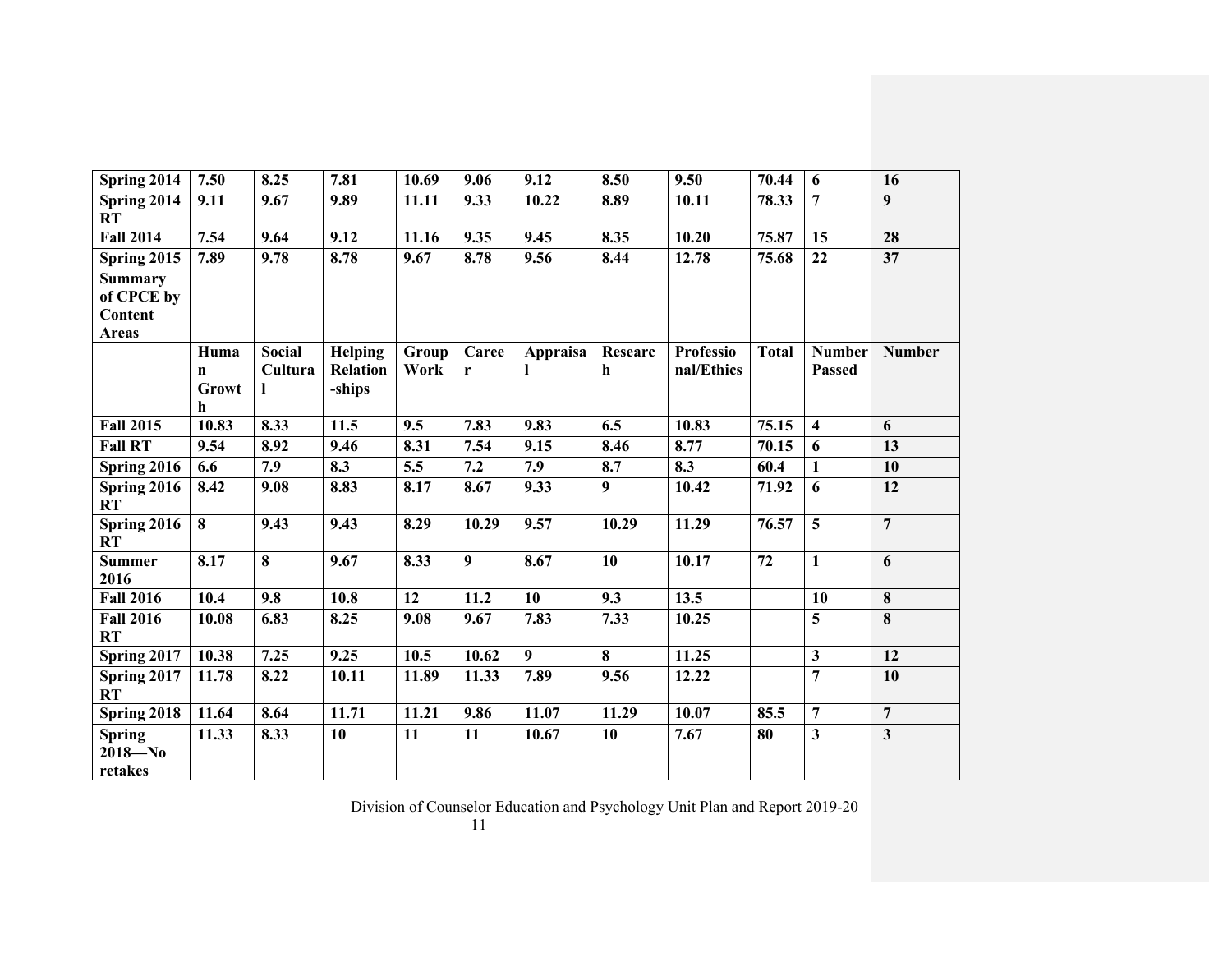| <b>Summer</b>    | 10.8  |       |       | 10.6  | 11.4  | 11.4  | 9.8   | 11.4  | 81.4  | 5  | 5   |
|------------------|-------|-------|-------|-------|-------|-------|-------|-------|-------|----|-----|
| 2018             |       |       |       |       |       |       |       |       |       |    |     |
| <b>Fall 2018</b> | 12.86 | 10.14 | 13.14 | 12.85 | 10.14 | 12.14 | 11.42 | 11.57 | 94.26 | -6 | 6   |
| Spring 2019      | 10.73 | 8.55  | 8.64  | 10.18 | 9.18  | 9.64  | 11.27 | 8.91  | 77.09 |    | -11 |
| Fall 2019        | 12.56 | 9.33  | 10    | 11.78 | 12.33 | 8.33  | 9     | 11.33 | 84.67 | -9 |     |
| Spring 2020      | 11.91 | 9.64  | 10.64 | 11.00 | 10.82 | 10.91 | 11.27 | 8.91  | 85.09 |    | 18  |
| Average          | 11.55 | 8.57  | 10.28 | 11.22 | 10.74 | 10.12 | 10.18 | 10.37 | 83.03 |    |     |

**National Counselor Exam (NCE) Pass Rates**

| <b>NCE</b> Administration | # of Students<br><b>Tested</b> | # of Students<br><b>Passed</b> | Pass Rate % |  |
|---------------------------|--------------------------------|--------------------------------|-------------|--|
| 2019                      | 12                             |                                | 58%         |  |
| 2018                      | 6                              | 6                              | 100%        |  |
| 2016                      | 3                              | $\overline{2}$                 | 67%         |  |
| 2015                      | 13                             | 7                              | 54%         |  |
| 2014                      | 3                              | $\overline{2}$                 | 67%         |  |
| 2013                      | 5                              | $\mathfrak{D}$                 | 40%         |  |
| 2012                      | $\overline{2}$                 |                                | 50%         |  |
| 2011                      | 14                             | 9                              | 64%         |  |
| 2010                      | 19                             | 7                              | 37%         |  |
| 2009                      | 17                             | NA                             | NA          |  |
| 2008                      | 10                             | 3                              | 30%         |  |
| 2007                      | 15                             | 9                              | 60%         |  |
| 2006                      | 9                              | 4                              | 44%         |  |
| 2005                      | $\tau$                         | 6                              | 86%         |  |
| 2004                      | 10                             | 8                              | 80%         |  |
| 2003                      | 8                              |                                | 88%         |  |

**II.b. Student Learning Outcomes Assessment Plan / User Outcomes Assessment Plan** *(EDS Counseling Program – School Counseling track)*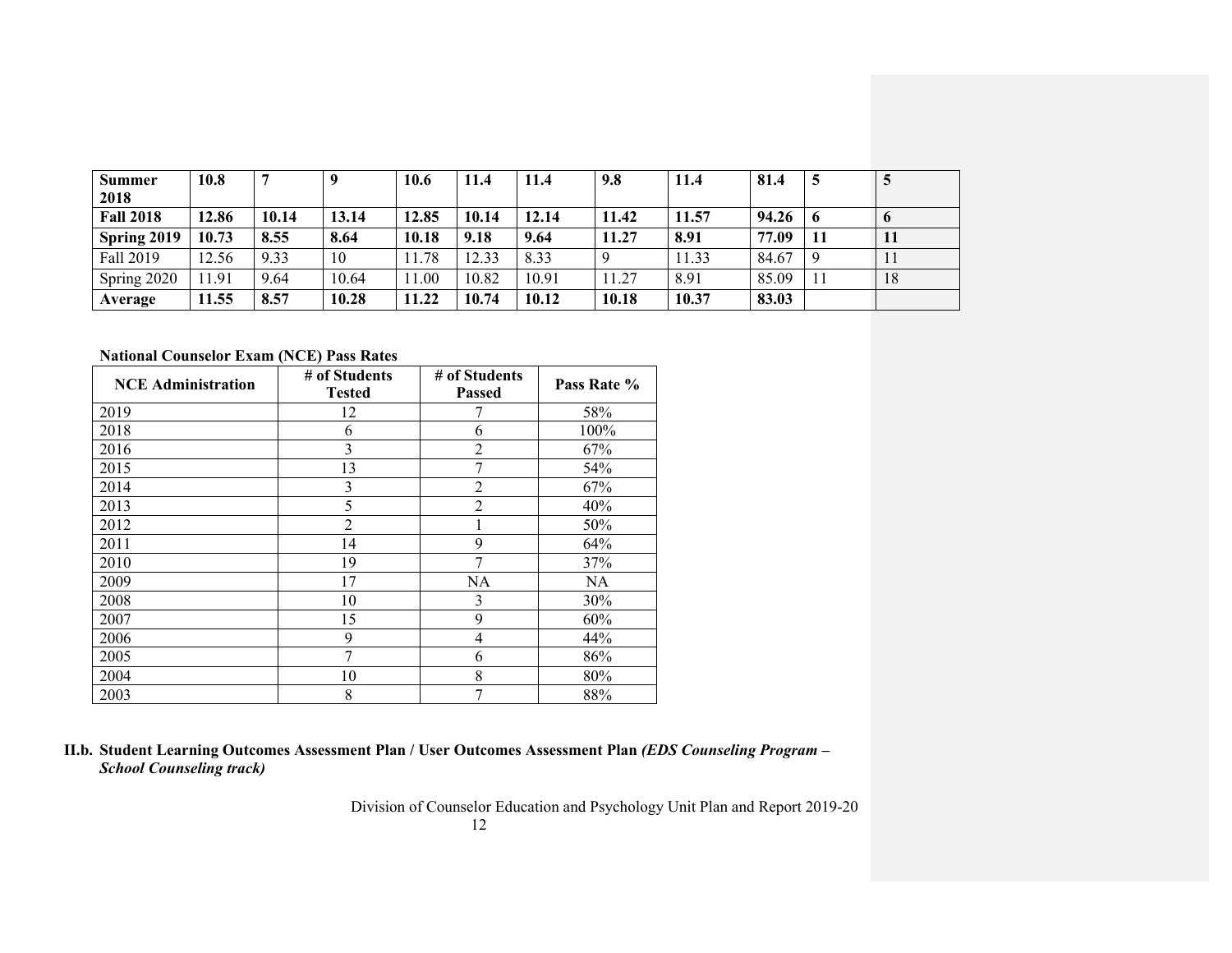**Table I:**Learner Outcomes identified for the major and for student services and support.

| A. Learning                      | <b>B.</b> Data Collection and                                    | C. Results of                 | D. Use of                                           |
|----------------------------------|------------------------------------------------------------------|-------------------------------|-----------------------------------------------------|
| Outcome                          | Analysis                                                         | Evaluation                    | <b>Evaluation Results</b>                           |
| What should a graduate in the    | 1. What assessment tools and/or                                  | What were the findings of the | 1. List any specific                                |
|                                  | methods will you use to determine                                | analysis?                     | recommendations.                                    |
| <b>EDS Counseling Program</b>    | achievement of the learning<br>outcome? 2. Describe how the data |                               | 2. Describe changes in<br>curriculum, courses, or   |
| - School Counseling track        | from these tools and/or methods will                             |                               | procedures that are proposed or                     |
| major know, value, or be able to | be/have been collected.                                          |                               | were made/ are being made as a                      |
| do at graduation and beyond?     | 3. Explain the procedure to analyze<br>the data.                 |                               | result of the program learning                      |
| <b>EDS-COU 01. Content</b>       | The application process for the                                  | In 2019-20, 7 students        | outcome assessment process.<br>The core courses are |
| and Pedagogical Content          | $EDS$ in counseling $-$ school                                   | were admitted for the EDS     | entirely online, and thus it                        |
| Knowledge: Demonstrate           | track includes:                                                  | program. They began with      | has enabled recruitment                             |
| mastery of the prior             | 1. Students are                                                  | two core courses. These       | from across the state.                              |
| knowledge needed to be           | currently employed                                               | students met all the          | Using students who are                              |
| successful in EDS                | as school                                                        | prerequisites and came        | working as school                                   |
| program.                         | counselors and                                                   | highly recommended.           | counselors, through both                            |
|                                  | have at least two                                                | There were 3 EDS              | asynchronous and                                    |
| $SP - 2.01$                      | years' experience.                                               | graduates.                    | synchronous class                                   |
|                                  | Students must pass<br>2.                                         |                               | meetings, students have                             |
|                                  | a writing                                                        |                               | established a learning                              |
|                                  | proficiency test and                                             |                               | environment that includes                           |
|                                  | submit a writing                                                 |                               | in-depth instruction as well                        |
|                                  | sample to be                                                     |                               | as peer-supervision.                                |
|                                  | evaluated by the                                                 |                               | Faculty will continue this<br>model in 2020-2021.   |
|                                  | faculty.<br>Students must<br>3.                                  |                               |                                                     |
|                                  | secure at least three                                            |                               |                                                     |
|                                  | letters of                                                       |                               |                                                     |
|                                  | recommendation.                                                  |                               |                                                     |
|                                  | The CED faculty will decide                                      |                               |                                                     |
|                                  | collectively on students to be                                   |                               |                                                     |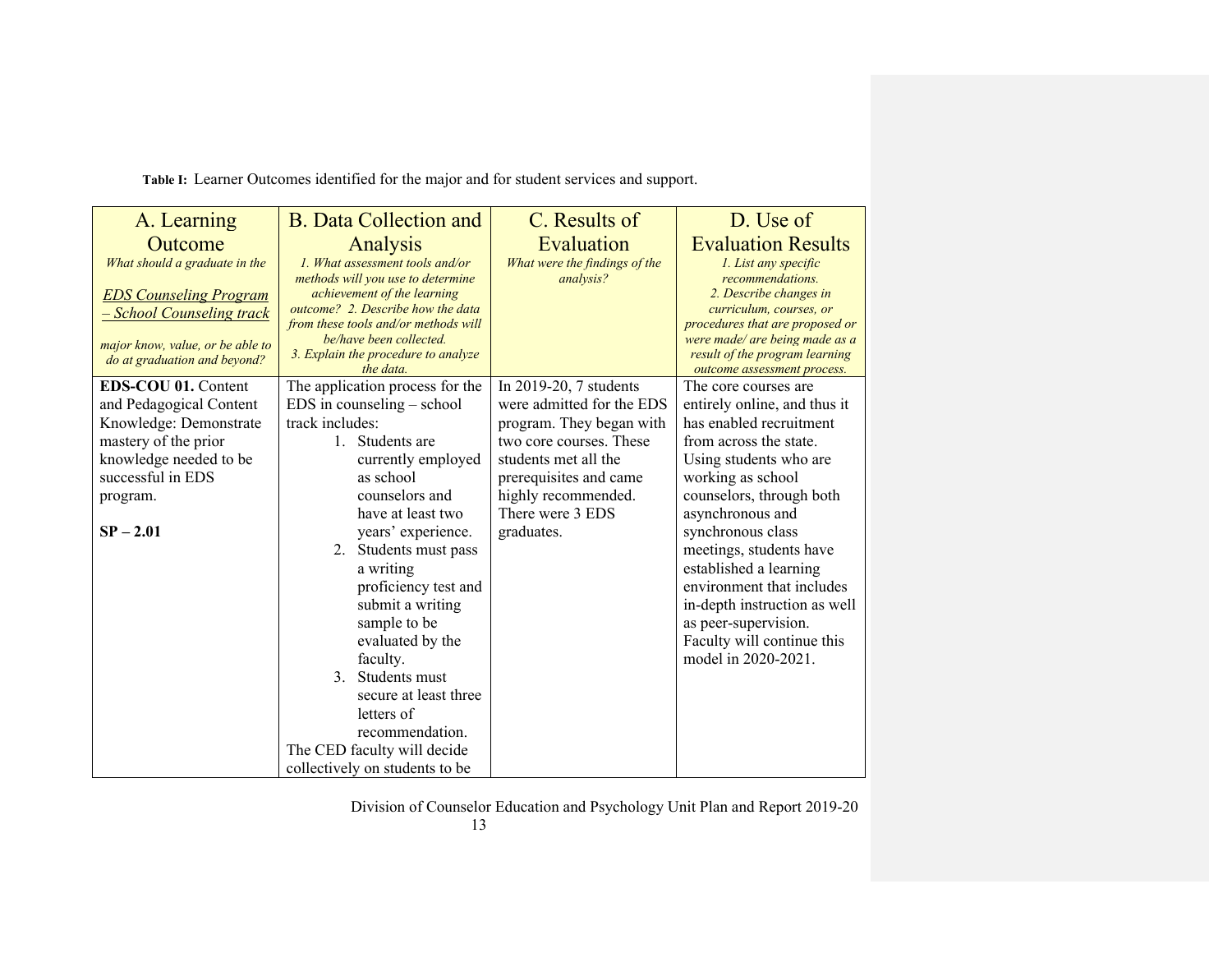|                            | admitted to the program based   |                            |                               |
|----------------------------|---------------------------------|----------------------------|-------------------------------|
|                            | on writing samples and          |                            |                               |
|                            | recommendations.                |                            |                               |
|                            |                                 |                            |                               |
| EDS-COU 02. Program        | Students will demonstrate       | During 2019-20, 6          | Faculty have noticed          |
| Specific Content: Students | detailed knowledge of the       | students submitted six     | research proposals and        |
| will demonstrate detailed  | ASCA school model and the       | manuscripts proposing      | program enhancements          |
| knowledge of the ASCA      | supporting science behind the   | research and program       | have become more focused      |
| School Counseling model.   | development of that model.      | enhancement.               | with subsequent cohorts.      |
|                            | Students will apply the model   |                            |                               |
| $SP - 1.03, 1.05, 1.06$    | to their specific school        | Evaluations of research    | Canvas is utilized for        |
|                            | counseling sites and determine  | project proposals in both  | students to upload papers.    |
|                            | the strengths and deficits of   | core classes (CED 717      | This is a better solution for |
|                            | their programs. Students will   | <b>Advanced School</b>     | keeping and assessing         |
|                            | develop a plan for              | Counseling and CED 735     | student data.                 |
|                            | implementation of an            | <b>Advanced Counseling</b> |                               |
|                            | enhancement to their program    | Research Methods)          |                               |
|                            | and will acquire consent/       | showed that all students   |                               |
|                            | cooperation from stakeholders   | were successfully viewing  |                               |
|                            | in the school community. This   | program enhancement        |                               |
|                            | process will be documented in   | through the lens of the    |                               |
|                            | a paper submitted at the end of | ASCA Model. In             |                               |
|                            | CED 717 Advanced                | particular, three major    |                               |
|                            | Foundations of School           | course assignments         |                               |
|                            | Counseling that includes        | involve using the ASCA     |                               |
|                            | necessary steps and citations   | model to assess their      |                               |
|                            | from the literature supporting  | individual programs. The   |                               |
|                            | the enhancement.                | course avg. was 96.2% on   |                               |
|                            |                                 | the research projects.     |                               |
| EDS-COU 03. Advanced       | Advanced counseling             | The major benchmarks for   | As faculty teach the second   |
| Counseling Skills and      | practicum and internship are    | this goal lie in CED 758   | portion of the core, they     |
| program enhancement:       | times when students are under   | <b>Advanced Counseling</b> | are discovering the           |
| Demonstrate advanced       | DSU faculty supervision.        | Practicum and CED 790      | changes necessary to          |
|                            |                                 |                            |                               |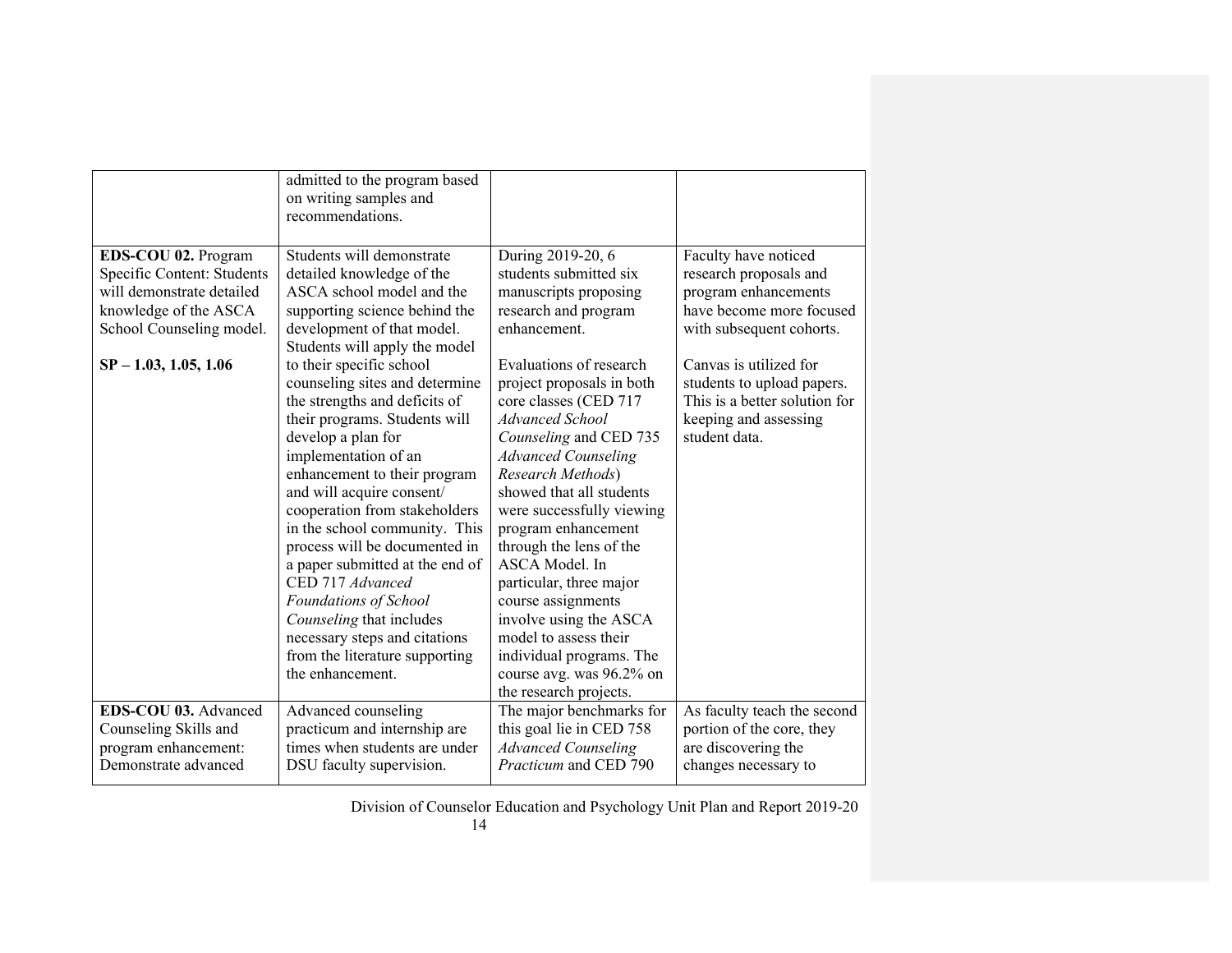| skills as a counselor in the | Faculty form collaborative      | Theories of Counseling      | clarify program goals and      |
|------------------------------|---------------------------------|-----------------------------|--------------------------------|
| current place of counseling  | consulting relationships with   | Supervision. These classes  | requirements for the           |
| practice. Advanced skills    | these students to encourage     | are part of the second half | incoming students.             |
| include additional           | professional growth and assess  | of the core EDS classes.    | Primarily, helping students    |
| knowledge and counseling     | the students' application of    | During 2019-20, 3           | adopt the role of scholar-     |
| techniques beyond the        | advanced knowledge and skills   | students were enrolled in   | practitioner will be           |
| master's degree.             | in the workplace and in the     | CED 758 and CED 790,        | explained with more depth.     |
| Implement the                | university classroom.           | and all students passed.    | The intent is to help these    |
| enhancement plan created     | In addition, the student will   |                             | students become better         |
| in CED 717 Advanced          | implement the plan created in   | Evaluations of              | program evaluators.            |
| School Counseling.           | CED 717 and will document       | examinations and research   |                                |
|                              | the installation, maintenance   | project proposals showed    | A new Professional School      |
| $SP - 1.03, 1.05, 1.06$      | and results of the enhancement  | that students were viewing  | Counselor evaluation was       |
|                              | with suitable evaluation        | program enhancement         | created two years ago. The     |
|                              | techniques.                     | through the lens of the     | <b>Counselor Growth Rubric</b> |
|                              |                                 | ASCA model.                 | replaced the M-CAR in          |
|                              | Students will receive           |                             | 18/19 year. Faculty have       |
|                              | supervision from DSU faculty    |                             | adapted the program to         |
|                              | who will evaluate advanced      |                             | address the Counselor          |
|                              | skills. In addition, students   |                             | Growth Rubric and to help      |
|                              | will complete the paper started |                             | students understand the        |
|                              | in CED 717 showing              |                             | process of evaluation,         |
|                              | implementation and results as   |                             |                                |
|                              | they have moved their campus    |                             | which should help prepare      |
|                              | counseling program toward the   |                             | them. These new rubrics        |
|                              | ASCA school counseling          |                             | are components in the          |
|                              | model.                          |                             | Mississippi Professional       |
|                              |                                 |                             | Growth System for School       |
|                              |                                 |                             | Counselors.                    |
|                              |                                 |                             |                                |
|                              |                                 |                             |                                |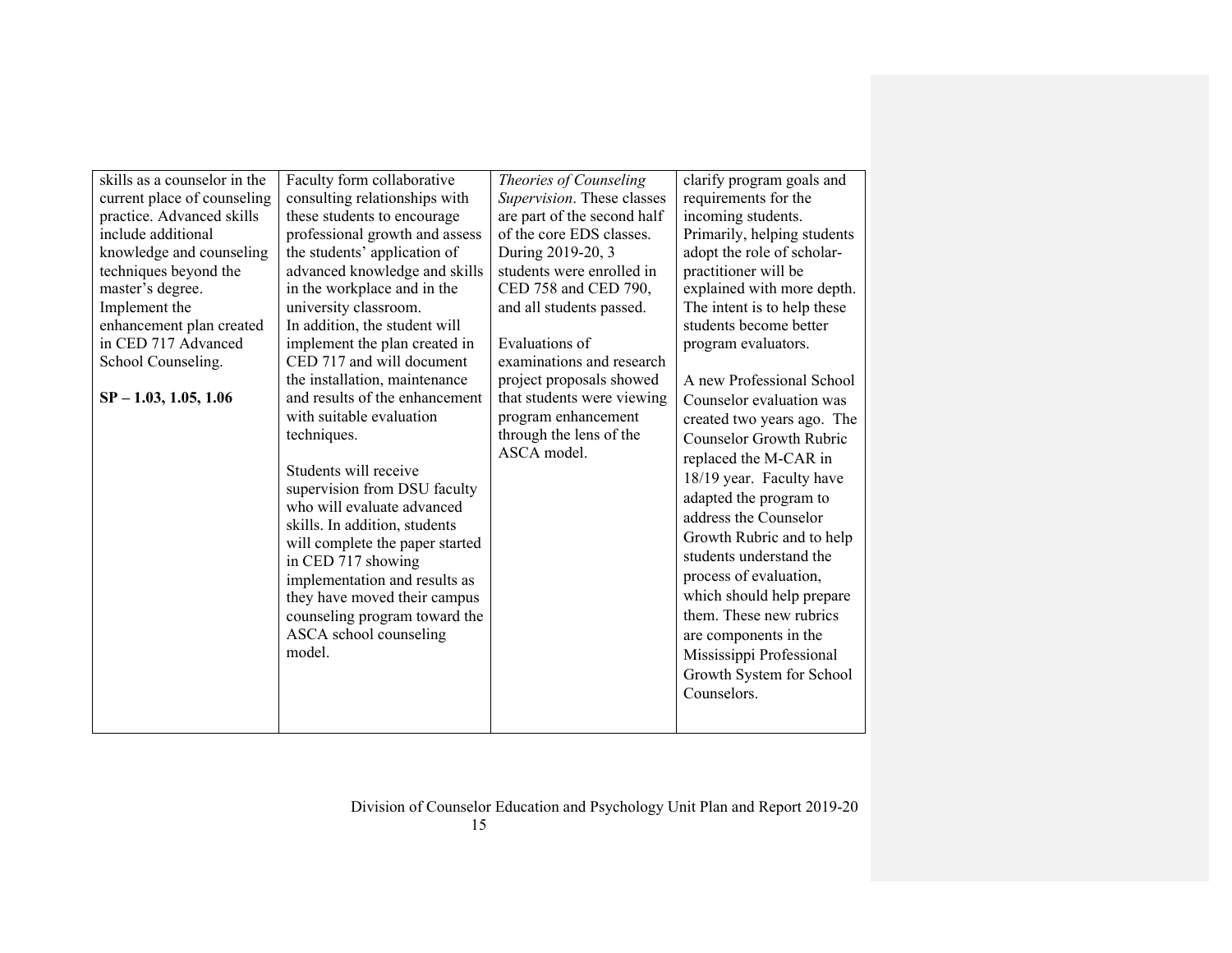| EDS-COU 04. Mastery of         | Students will demonstrate      | Three students took        | Results of comprehensive      |
|--------------------------------|--------------------------------|----------------------------|-------------------------------|
| <b>Supervision Strategies:</b> | knowledge by passing tests     | comprehensive exams and    | exams for the EDS for Fall    |
| Demonstrate knowledge          | within the class semester.     | passed.                    | 2019 continue to be           |
| and skills related to          | Also students will demonstrate |                            | excellent. Students have      |
| performing effective and       | ability by ex-post facto case  | Students submit case       | grown in writing ability      |
| ethical counselor              | studies.                       | studies in CED 790 and     | and in the ability to         |
| supervision.                   |                                | engage in peer supervision | conceptualize larger          |
|                                | The instructor of record will  | where they see students    | programmatic and school       |
| $SP - 1.03, 1.05, 1.06$        | be the primary evaluative      | and then discuss the cases | issues that impact closing    |
|                                | source for this. However, the  | with the faculty member    | the gap on student            |
|                                | entire faculty assist in       | and their classmates. All  | achievement. They can         |
|                                | supervising counselor          | three students passed this | speak well to their abilities |
|                                | supervisors and will have      | class.                     | regarding program             |
|                                | evaluative input.              |                            | evaluation and                |
|                                |                                |                            | interventions. The EDS        |
|                                |                                |                            | program, in its               |
|                                |                                |                            | encompassing nature,          |
|                                |                                |                            | allows the student to build   |
|                                |                                |                            | toward the comprehensive      |
|                                |                                |                            | through all four core         |
|                                |                                |                            | courses. The                  |
|                                |                                |                            | comprehensive exam is         |
|                                |                                |                            | research/practice based and   |
|                                |                                |                            | has worked well as a          |
|                                |                                |                            | measure of professional       |
|                                |                                |                            | growth.                       |

# **II.c. Student Learning Outcomes Assessment Plan / User Outcomes Assessment Plan** *(EDD in Professional Studies – Counseling track)*

 **Table I:**Learner Outcomes identified for the major and for student services and support.

| Learning | Data Collection | $\angle$ . Results of | $-11$ |
|----------|-----------------|-----------------------|-------|
|----------|-----------------|-----------------------|-------|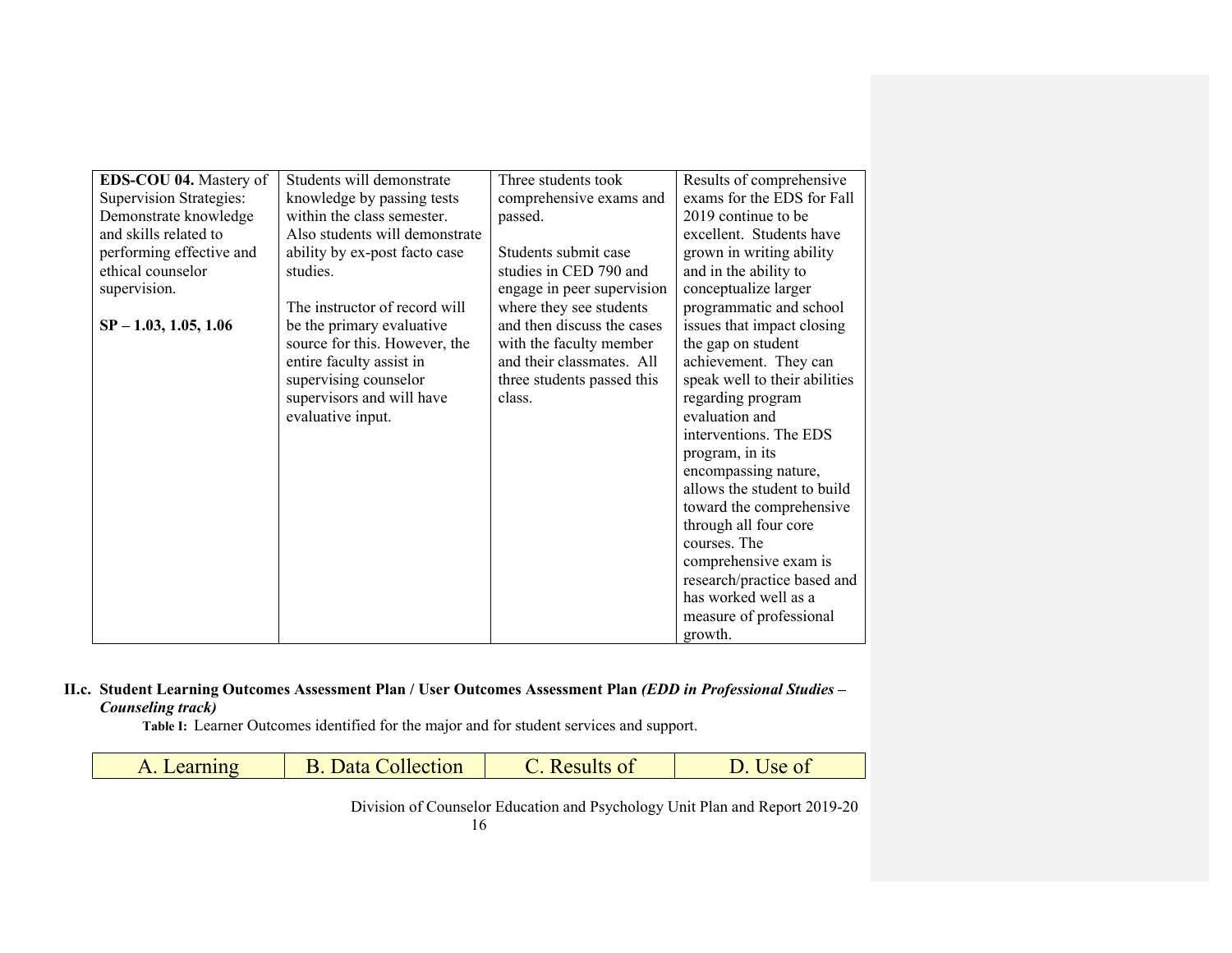| Outcome<br>What should a graduate in the<br><b>EDD</b> in Professional<br><b>Studies - Counseling track</b><br>major know, value, or be able to<br>do at graduation and beyond?                       | and Analysis<br>1. What assessment tools and/or<br>methods will you use to determine<br>achievement of the learning<br>outcome? 2. Describe how the<br>data from these tools and/or<br>methods will be/have been<br>collected.<br>3. Explain the procedure to<br>analyze the data.                                                                                                                                                                                                                                                                                                                              | Evaluation<br>What were the findings of the<br>analysis?                                                                                                                                                              | <b>Evaluation Results</b><br>1. List any specific<br>recommendations.<br>2. Describe changes in<br>curriculum, courses, or<br>procedures that are proposed or<br>were made/ are being made as a<br>result of the program learning<br>outcome assessment process.                                                                                                                                                                            |
|-------------------------------------------------------------------------------------------------------------------------------------------------------------------------------------------------------|-----------------------------------------------------------------------------------------------------------------------------------------------------------------------------------------------------------------------------------------------------------------------------------------------------------------------------------------------------------------------------------------------------------------------------------------------------------------------------------------------------------------------------------------------------------------------------------------------------------------|-----------------------------------------------------------------------------------------------------------------------------------------------------------------------------------------------------------------------|---------------------------------------------------------------------------------------------------------------------------------------------------------------------------------------------------------------------------------------------------------------------------------------------------------------------------------------------------------------------------------------------------------------------------------------------|
| <b>EDD-COU 01. Content</b><br>and Pedagogical Content<br>Knowledge: Demonstrate<br>mastery of the prior<br>knowledge needed to be<br>successful in the Doctor in<br>Education program.<br>$SP - 2.01$ | 1. A Doctoral Admission<br>Portfolio will be used. The<br>portfolio will include a<br>professional resume/vita,<br>writing samples, personal<br>philosophy of education/<br>theory of teaching and<br>learning, self-evaluation<br>aligned with personal and<br>professional goals, evidence<br>of leadership ability, and a<br>statement of purpose for<br>pursuing doctoral study. A 4-<br>point rubric is used to<br>evaluate the portfolio.<br>2. The portfolio will be<br>submitted within the first six<br>hours in the program.<br>3. Average scores and pass<br>rate percentages will be<br>calculated. | No new students were<br>admitted to the EDD<br>counseling track. Two<br>students are in the<br>program. Both are ABD,<br>with one in the proposing<br>stage and one who has<br>successfully defended her<br>proposal. | Since no new students have<br>been admitted, no program<br>changes were made and no<br>new assessment data were<br>collected or evaluated in<br>order to make necessary<br>changes.<br>Due to the changes in the<br>counseling field requiring<br>counselor educators to have<br><b>CACREP</b> accredited<br>degrees, there are no plans<br>to admit to the counseling<br>track of the EdD or to seek<br>accreditation for this<br>program. |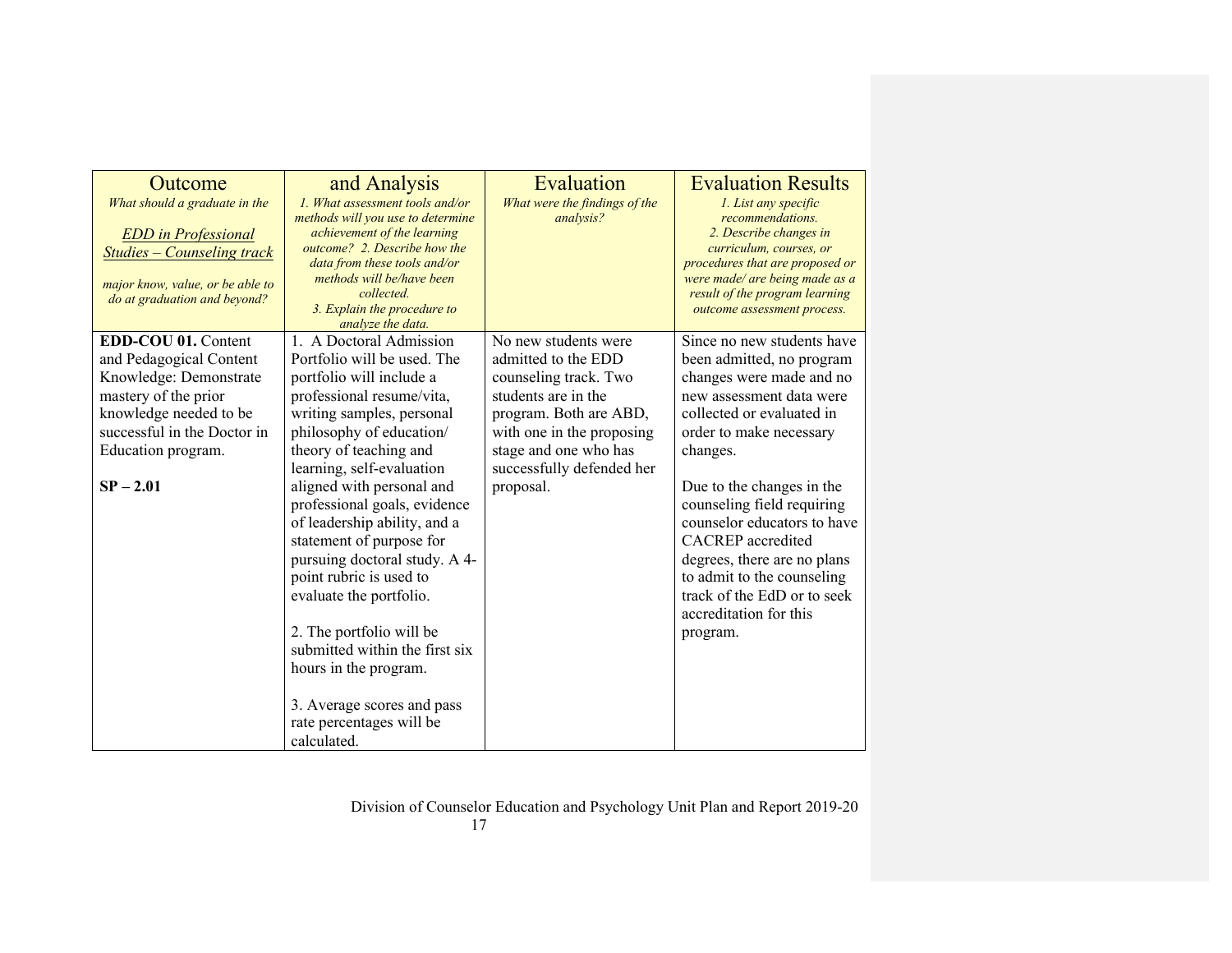| EDD-COU 02. Program          | 1. Comprehensive             | No students have taken    | Efforts to recruit more    |
|------------------------------|------------------------------|---------------------------|----------------------------|
| Specific Content:            | Examinations: Comps will     | comprehensive exams in    | qualified students for the |
| Demonstrate mastery of the   | be taken at the end of the   | the past two years.       | counseling track of the    |
| knowledge associated with    | program by all candidates    |                           | EDD program have been      |
| content in Counselor         | and must be passed in order  |                           | suspended.                 |
| Education.                   | to register for ELR 888      |                           |                            |
|                              | (Dissertation Seminar). They |                           |                            |
| $SP - 1.03, 1.05, 1.08$      | will be divided into 3       |                           |                            |
|                              | sections: research,          |                           |                            |
|                              | curriculum, and supervision  |                           |                            |
|                              | and based upon the core      |                           |                            |
|                              | program courses and scored   |                           |                            |
|                              | by program faculty.          |                           |                            |
|                              |                              |                           |                            |
|                              | 2. Results will be compiled  |                           |                            |
|                              | and analyzed by program      |                           |                            |
|                              | faculty and reported to the  |                           |                            |
|                              | Unit Assessment Director     |                           |                            |
|                              | and the NCATE Coordinator    |                           |                            |
|                              | annually.                    |                           |                            |
|                              |                              |                           |                            |
|                              | 3. Results will be analyzed  |                           |                            |
|                              | by program faculty by        |                           |                            |
|                              | section and overall scores   |                           |                            |
|                              | and trends are identified.   |                           |                            |
| EDD-COU 03. Advanced         | Advanced counseling          | The remaining one student | Efforts to recruit more    |
| Counseling Skills:           | practicum and internship are | is post coursework in     | qualified students for the |
| Demonstrate advanced         | times when students are      | 2019-20.                  | counseling track of the    |
| skills as a counselor in the | under DSU faculty            |                           | EDD program have been      |
| current place of counseling  | supervision. Faculty form    |                           | suspended.                 |
| practice. Advanced skills    | collaborative consulting     |                           |                            |
| include additional           | relationships with these     |                           |                            |
| knowledge and counseling     | students to encourage        |                           |                            |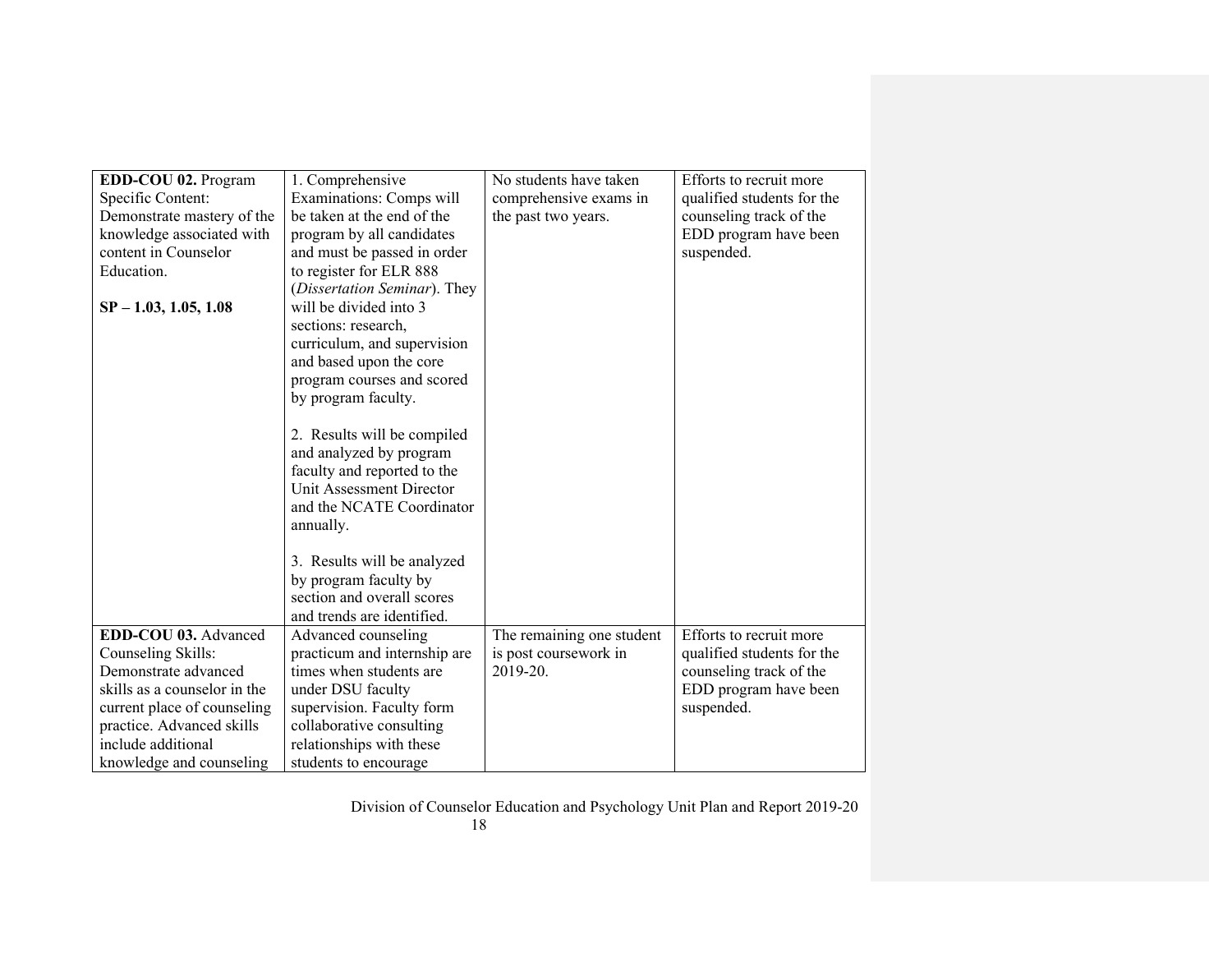| techniques beyond the      | professional growth and      |                             |                              |
|----------------------------|------------------------------|-----------------------------|------------------------------|
| master's degree.           | assess the students'         |                             |                              |
|                            | application of advanced      |                             |                              |
| $SP - 1.05, 1.08$          | knowledge and skills in the  |                             |                              |
|                            | workplace and in the         |                             |                              |
|                            | university classroom.        |                             |                              |
| EDD-COU 04. Mastery of     | Students will complete the   | One student graduated in    | Efforts to recruit qualified |
| research techniques and    | dissertation. Starting the   | Fall 2019. The remaining    | students for the counseling  |
| academic writing           | dissertation process in ELR  | student is expected to      | track of the EDD program     |
| (dissertation):            | 888, students will work with | propose her dissertation in | have been suspended          |
| Demonstrate the ability to | faculty to complete a        | Fall 2020.                  | because of low enrollment    |
| create a research question | meaningful research project  |                             | in the program.              |
| relevant to the counseling | that will contribute to the  |                             |                              |
| literature; design the     | counseling literature.       |                             |                              |
| appropriate research       |                              |                             |                              |
| methodology; collect and   |                              |                             |                              |
| analyze the data; and,     |                              |                             |                              |
| report the findings in a   |                              |                             |                              |
| manner conducive to        |                              |                             |                              |
| enhancing the counseling   |                              |                             |                              |
| literature.                |                              |                             |                              |
|                            |                              |                             |                              |
| $SP - 1.03, 1.05, 1.06$    |                              |                             |                              |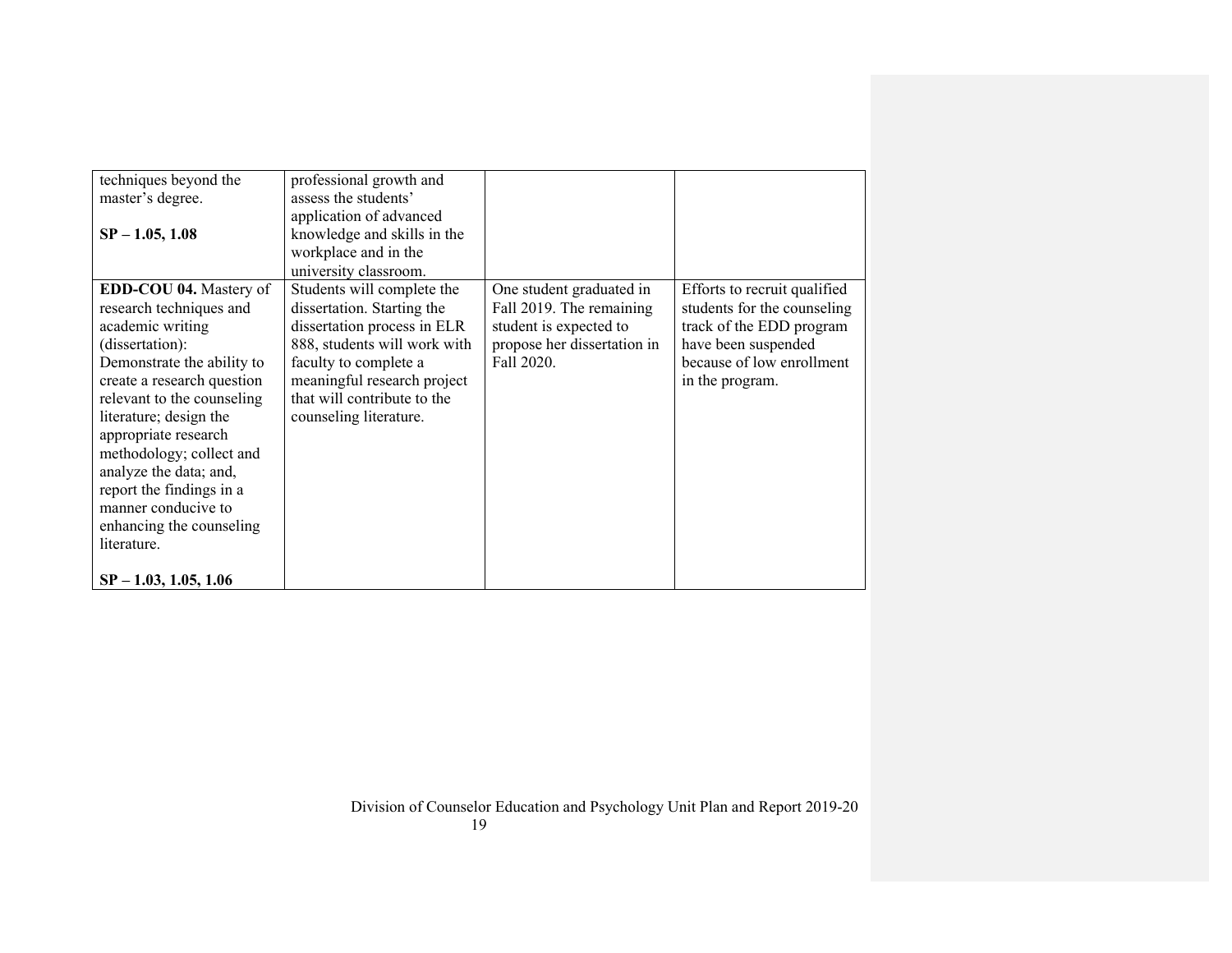# **II.d. Student Learning Outcomes Assessment Plan / User Outcomes Assessment Plan** *(Psychology B.A. Program)*

**Table I:**Learner Outcomes identified for the major and for student services and support.

 Note – The Psychology Program Curriculum Committee discontinued the use of the MFT to assess student progress upon the recommendation of the external reviewers in Fall 2018. As of Spring 2019, the Major Field Test in Psychology (MFT PSY) was discontinued to assess students in PSY 490 (Senior Seminar). In this year of transition, the program assessment plan began reporting on progress in core classes, which became effective in the 2019-20 academic year.

| A. Learning<br><b>Outcome</b><br>What should a graduate in<br>the<br><b>Psychology B.A.</b><br>major know, value, or be<br>able to do at graduation and<br>beyond? | <b>B.</b> Data Collection<br>and Analysis<br>1. What assessment tools and/or<br>methods will you use to determine<br>achievement of the learning<br>outcome? 2. Describe how the<br>data from these tools and/or<br>methods will be/have been<br>collected.<br>3. Explain the procedure to<br>analyze the data. | C. Results of Evaluation<br>What were the findings of the analysis?                            | D. Use of<br>Evaluation<br><b>Results</b><br>1. List any specific<br>recommendations.<br>2. Describe changes in<br>curriculum, courses, or<br>procedures that are<br>proposed or were made/<br>are being made as a<br>result of the program<br><i>learning outcome</i><br>assessment process. |
|--------------------------------------------------------------------------------------------------------------------------------------------------------------------|-----------------------------------------------------------------------------------------------------------------------------------------------------------------------------------------------------------------------------------------------------------------------------------------------------------------|------------------------------------------------------------------------------------------------|-----------------------------------------------------------------------------------------------------------------------------------------------------------------------------------------------------------------------------------------------------------------------------------------------|
| <b>BA-PSY 01.</b><br>Graduates will have a                                                                                                                         | Throughout the semester in<br>each core class where the                                                                                                                                                                                                                                                         | Average of 86.36% across all students on the<br>targeted activities; 80% of students scored an | Data provided to<br>psychology faculty                                                                                                                                                                                                                                                        |
| comprehensive                                                                                                                                                      | PLO is reinforced or                                                                                                                                                                                                                                                                                            | average of 80% or higher across the targeted                                                   | serving on the                                                                                                                                                                                                                                                                                |
| working knowledge                                                                                                                                                  | mastered, through targeted                                                                                                                                                                                                                                                                                      | activities.                                                                                    | <b>Commented [JW1]:</b> I'll add this in for each PLO in the<br>curriculum                                                                                                                                                                                                                    |
| base of psychology                                                                                                                                                 | assignments or portions of                                                                                                                                                                                                                                                                                      |                                                                                                | committee. In highlighted area.                                                                                                                                                                                                                                                               |
| concepts, principles,                                                                                                                                              | assignments across specific                                                                                                                                                                                                                                                                                     | PLO 1 was assessed in PSY 302 through the final                                                | the averages indicate                                                                                                                                                                                                                                                                         |
| and applications as                                                                                                                                                | courses. These courses                                                                                                                                                                                                                                                                                          | exam, with an average of 91.46%, $SD = 21.14%$                                                 | that in terms of core                                                                                                                                                                                                                                                                         |
| measured by their                                                                                                                                                  | include PSY 302, PSY 330,                                                                                                                                                                                                                                                                                       |                                                                                                | knowledge, students                                                                                                                                                                                                                                                                           |
| academic grades, and                                                                                                                                               | PSY 331, PSY 342, PSY                                                                                                                                                                                                                                                                                           | PLO 1 was assessed in PSY 330 through                                                          | are performing at an                                                                                                                                                                                                                                                                          |
| the capstone project.                                                                                                                                              | 402, and PSY 490. Each                                                                                                                                                                                                                                                                                          | Homework and assignments, with an average of                                                   | above average level.                                                                                                                                                                                                                                                                          |
|                                                                                                                                                                    | instructor, in consultation                                                                                                                                                                                                                                                                                     | $83.87\%, SD = 19.65\%$                                                                        |                                                                                                                                                                                                                                                                                               |
| $SP - 1.02, 1.03, 1.05,$                                                                                                                                           | with the curriculum                                                                                                                                                                                                                                                                                             |                                                                                                |                                                                                                                                                                                                                                                                                               |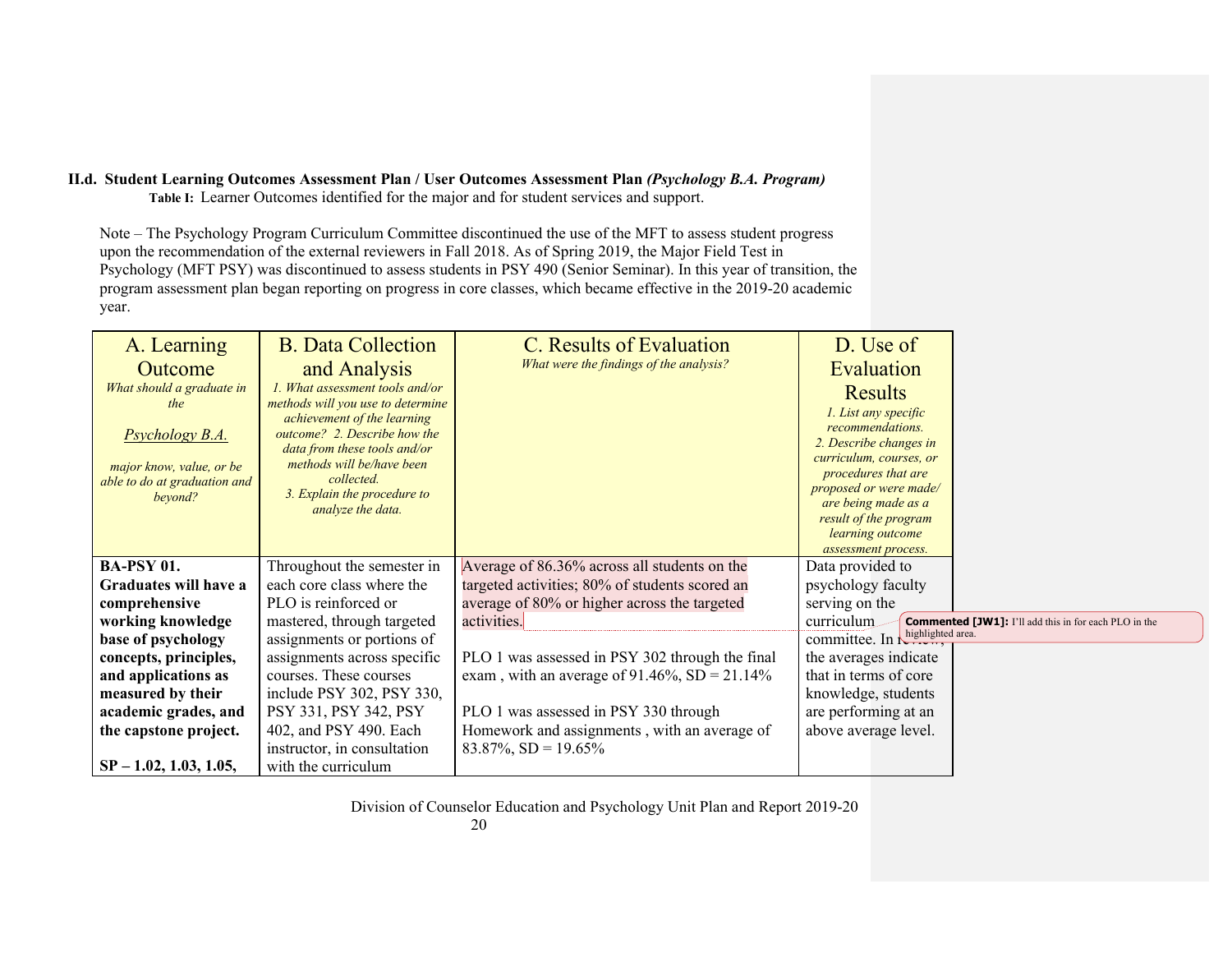| $1.08$ QEP $-1, 3, 4$   | committee, allocates a<br>percentage of course<br>activity to the PLO,<br>weaving it through<br>assessments, activities, and<br>interactions. At the end of<br>each semester, the data is<br>reported to the Psychology<br>Curriculum Chair / Program<br>Coordinator. | PLO 1 was assessed in PSY 331 through In-class<br>assignments, with an average of 89.45%, $SD =$<br>8.4%<br>PLO 1 was assessed in PSY 342 through Exams,<br>with an average of 84.14%, $SD = 10.7\%$<br>PLO 1 was assessed in PSY 402 through Reflection<br>Papers and Quizzes, with an average of 87.64%,<br>$SD = 26.24\%$ |                                                 |
|-------------------------|-----------------------------------------------------------------------------------------------------------------------------------------------------------------------------------------------------------------------------------------------------------------------|------------------------------------------------------------------------------------------------------------------------------------------------------------------------------------------------------------------------------------------------------------------------------------------------------------------------------|-------------------------------------------------|
|                         |                                                                                                                                                                                                                                                                       | PLO 1 was assessed in PSY 490 through a portion<br>of the portfolio and the reflection papers, with an<br>average of 84.86%, $SD = 18.26%$                                                                                                                                                                                   |                                                 |
| <b>BA-PSY 02.</b>       | Throughout the semester in                                                                                                                                                                                                                                            |                                                                                                                                                                                                                                                                                                                              | Program faculty                                 |
| Graduates will be able  | each core class where the                                                                                                                                                                                                                                             | Average of 77.54% across all students on the                                                                                                                                                                                                                                                                                 | review results of PSY                           |
| to use scientific       | PLO is reinforced or                                                                                                                                                                                                                                                  | targeted activities; 59% of students scored an                                                                                                                                                                                                                                                                               | courses in formal                               |
| inquiry and critical    | mastered through targeted                                                                                                                                                                                                                                             | average of 80% or higher across the targeted                                                                                                                                                                                                                                                                                 | faculty meetings and                            |
| thought to create and   | assignments or portions of                                                                                                                                                                                                                                            | activities.                                                                                                                                                                                                                                                                                                                  | discuss changes to                              |
| critique a research     | assignments. These courses                                                                                                                                                                                                                                            | PLO 2 was assessed in PSY 302 through pop                                                                                                                                                                                                                                                                                    | curriculum within the                           |
| design through the      | include PSY 302, PSY 330,                                                                                                                                                                                                                                             | quizzes, with an average of $62.52\%$ , SD = $28.09\%$                                                                                                                                                                                                                                                                       | program and in                                  |
| research methods and    | PSY 331, PSY 342, PSY                                                                                                                                                                                                                                                 | PLO 2 was assessed in PSY 330 through article                                                                                                                                                                                                                                                                                | specific courses in                             |
| statistics coursework.  | 402, and PSY 490. Each                                                                                                                                                                                                                                                | reviews, with an average of $77.84\%$ , SD = $21.88\%$                                                                                                                                                                                                                                                                       | order to increase                               |
| $SP - 1.02, 1.03, 1.08$ | instructor, in consultation                                                                                                                                                                                                                                           | PLO 2 was assessed in PSY 331 through homework                                                                                                                                                                                                                                                                               | student learning.                               |
|                         | with the curriculum                                                                                                                                                                                                                                                   | assignments, with an average of 84.92%, $SD =$                                                                                                                                                                                                                                                                               |                                                 |
|                         | committee, allocates a                                                                                                                                                                                                                                                | 11.28%                                                                                                                                                                                                                                                                                                                       | In review, the                                  |
|                         | percentage of course                                                                                                                                                                                                                                                  | PLO 2 was assessed in PSY 342 through<br>application assignments, with an average of                                                                                                                                                                                                                                         | averages indicate that<br>faculty are providing |
|                         | activity to the PLO,<br>weaving it through                                                                                                                                                                                                                            | $85.52\%, SD = 17.32\%$                                                                                                                                                                                                                                                                                                      | an average to slightly                          |
|                         | assessments, activities, and                                                                                                                                                                                                                                          | PLO 2 was assessed in PSY 402 through a portion                                                                                                                                                                                                                                                                              | below average level                             |
|                         | interactions. At the end of                                                                                                                                                                                                                                           | of Lab Reports, Article Summaries, and a Final                                                                                                                                                                                                                                                                               | of mastery to this                              |
|                         | each semester, the data is                                                                                                                                                                                                                                            | Project, with an average of $75.51\%$ , SD = $29\%$                                                                                                                                                                                                                                                                          | PLO. This is likely                             |
|                         | reported to the Psychology                                                                                                                                                                                                                                            | PLO 2 was assessed in PSY 490 through an equal                                                                                                                                                                                                                                                                               | because scientific                              |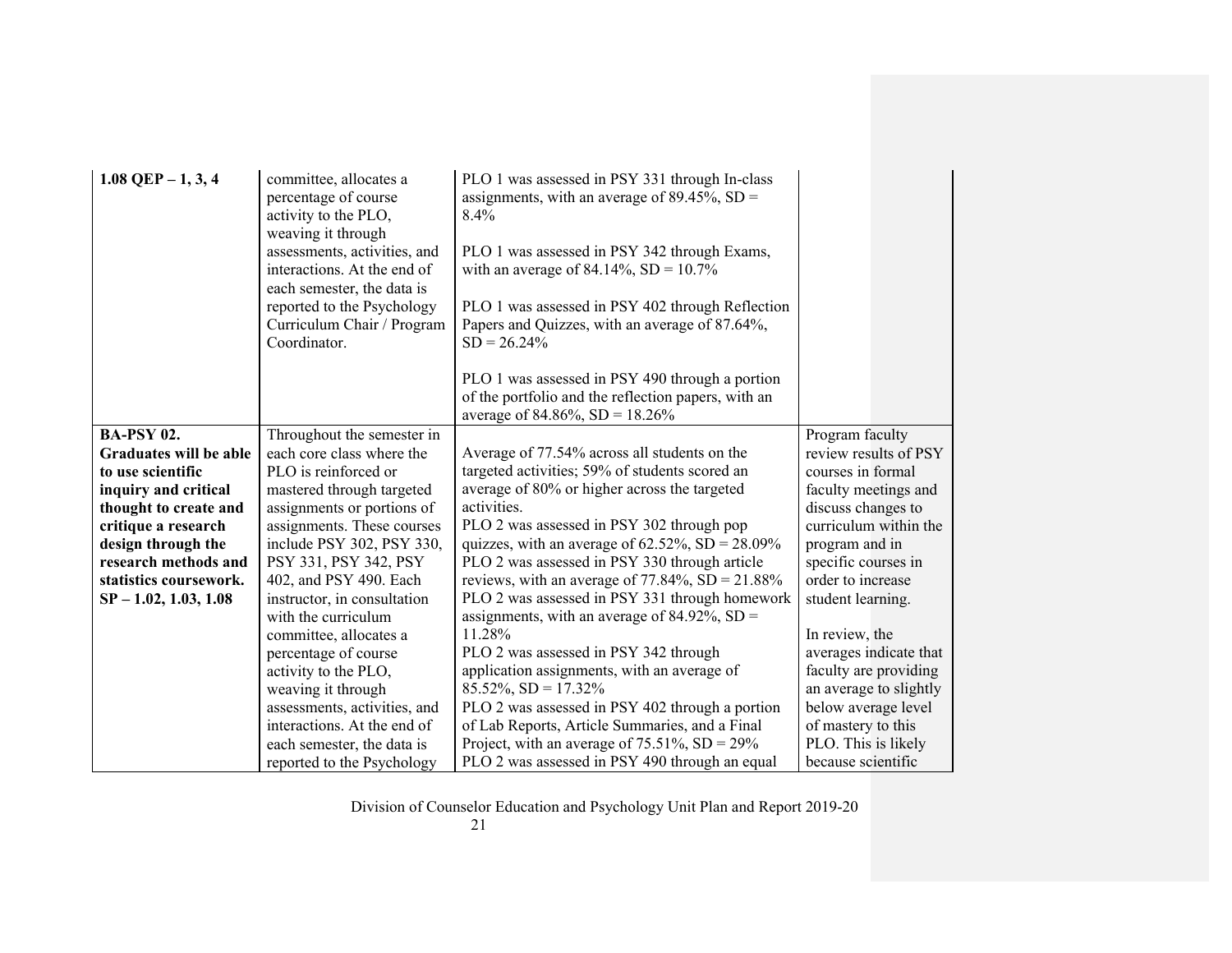|                                              | Curriculum Chair / Program<br>Coordinator.            | portion of the portfolio, with an average of 81.82%,<br>$SD = 18%$                                   | inquiry and critical<br>thought are areas that<br>take many different<br>methods of<br>reinforcement and<br>engagement to<br>"grow" within a<br>student. The<br>Curriculum<br>Committee will be<br>looking at ways to<br>strengthen this during<br>our meetings in 2020-<br>21. |
|----------------------------------------------|-------------------------------------------------------|------------------------------------------------------------------------------------------------------|---------------------------------------------------------------------------------------------------------------------------------------------------------------------------------------------------------------------------------------------------------------------------------|
| <b>BA-PSY</b>                                | Throughout the semester in                            | Average of 83.70% across all students on the                                                         | In review, the                                                                                                                                                                                                                                                                  |
| 03. Graduates will be                        | each core class where the                             | targeted activities; 78% of students scored an                                                       | averages indicate that                                                                                                                                                                                                                                                          |
| able to form                                 | PLO is reinforced or                                  | average of 80% or higher across the targeted                                                         | we are providing an                                                                                                                                                                                                                                                             |
| interpersonal                                | mastered (See grid), through                          | activities.                                                                                          | average level of                                                                                                                                                                                                                                                                |
| relationships in a                           | targeted assignments or                               | PLO 3 was assessed in PSY 330 through selected                                                       | mastery to this PLO.                                                                                                                                                                                                                                                            |
| collaborative setting                        | portions of assignments.                              | group based assignments, with an average of                                                          | Group collaboration                                                                                                                                                                                                                                                             |
| to advance their work                        | These courses include PSY                             | $78.41\%, SD = 35.27\%$                                                                              | is essential in                                                                                                                                                                                                                                                                 |
| through                                      | 302, PSY 330, PSY 331,                                | PLO 3 was assessed in PSY 331 through group                                                          | psychology, so as a                                                                                                                                                                                                                                                             |
| comprehensive group<br>projects and research | PSY 342, PSY 402, and<br>PSY 490. Each instructor, in | quizzes, with an average of $86.14\%$ , SD = $28.2\%$<br>PLO 3 was assessed in PSY 342 through group | group we will<br>brainstorm ways that                                                                                                                                                                                                                                           |
| experiences.                                 | consultation with the                                 | presentations, with an average of $95.94\%$ , SD =                                                   | we might increase                                                                                                                                                                                                                                                               |
| $GE-5$                                       | curriculum committee,                                 | 6.65%                                                                                                | across and within our                                                                                                                                                                                                                                                           |
| $SP - 1.02, 1.03, 1.05,$                     | allocates a percentage of                             | PLO 3 was assessed in PSY 402 through a portion                                                      | courses during the                                                                                                                                                                                                                                                              |
| 1.08                                         | course activity to the PLO,                           | of Lab Reports, with an average of 84.41%, $SD =$                                                    | 2020-21 year.                                                                                                                                                                                                                                                                   |
|                                              | weaving it through                                    | 28.5%                                                                                                |                                                                                                                                                                                                                                                                                 |
|                                              | assessments, activities, and                          | PLO 3 was assessed in PSY 490 through the major                                                      |                                                                                                                                                                                                                                                                                 |
|                                              | interactions. At the end of                           | work product, with an average of $75.67\%$ , SD =                                                    |                                                                                                                                                                                                                                                                                 |
|                                              | each semester, the data is                            | 26.83%                                                                                               |                                                                                                                                                                                                                                                                                 |
|                                              | reported to the Psychology                            |                                                                                                      |                                                                                                                                                                                                                                                                                 |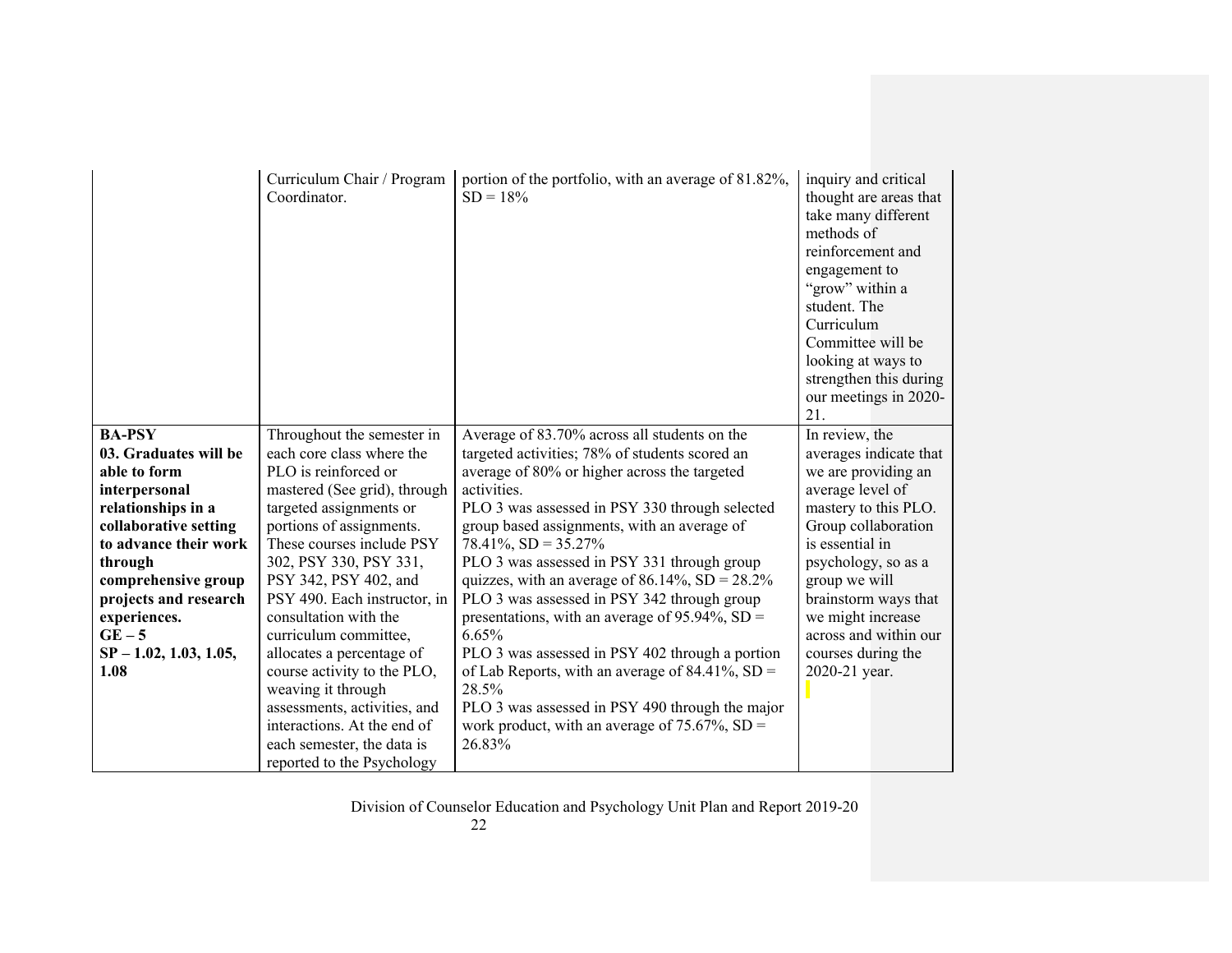| <b>BA-PSY</b><br>04. Graduates will be<br>able to effectively<br>write APA style<br>research reports and<br>term papers through<br>multiple writing<br>exercises throughout<br>the program.<br>$GE-1$ | Curriculum Chair / Program<br>Coordinator.<br>Throughout the semester in<br>each core class where the PLO<br>is reinforced or mastered (See<br>grid), through targeted<br>assignments or portions of<br>assignments. These courses<br>include PSY 302, PSY 330,<br>PSY 331, PSY 342, PSY<br>402, and PSY 490. Each<br>instructor, in consultation with<br>the curriculum committee, | Average of 79.27% across all students on the<br>targeted activities; 62% of students scored an<br>average of 80% or higher across the targeted<br>activities.<br>PLO 4 was assessed in PSY 302 though<br>participation, with an average of 67.28%,<br>SD=23.81%<br>PLO 4 was assessed in PSY 330 through a final<br>paper, with an average of 77.84%, SD=21.88%                                                                                                                            | Data provided to<br>psychology faculty<br>serving on the<br>curriculum<br>committee. In review,<br>the averages indicate<br>an average to below<br>average level of<br>mastery to this PLO.<br>Faculty will discuss                                                       |
|-------------------------------------------------------------------------------------------------------------------------------------------------------------------------------------------------------|-------------------------------------------------------------------------------------------------------------------------------------------------------------------------------------------------------------------------------------------------------------------------------------------------------------------------------------------------------------------------------------|--------------------------------------------------------------------------------------------------------------------------------------------------------------------------------------------------------------------------------------------------------------------------------------------------------------------------------------------------------------------------------------------------------------------------------------------------------------------------------------------|---------------------------------------------------------------------------------------------------------------------------------------------------------------------------------------------------------------------------------------------------------------------------|
| $SP - 1.02, 1.03, 1.05,$<br>1.08, 2.02, 2.03<br>$QEP - 1, 2, 4$                                                                                                                                       | allocates a percentage of<br>course activity to the PLO,<br>weaving it through<br>assessments, activities, and<br>interactions. At the end of each<br>semester, the data is reported<br>to the Psychology Curriculum<br>Chair / Program Coordinator.                                                                                                                                | PLO 4 was assessed in PSY 331 through<br>Application Assignments, with an average of<br>$85.45\%, SD = 25.17\%$<br>PLO 4 was assessed in PSY 342 through a final<br>project, with an average of $87.84\%$ , SD = $19.27\%$<br>PLO 4 was assessed in PSY 402 through a portion<br>of lab reports and the final project, with an average<br>of 75.69%, SD = 29.82 %<br>PLO 4 was assessed in PSY 490 through an equal<br>portion of the portfolio, with an average of 81.82%,<br>$SD = 18\%$ | ways to incorporate<br>writing in a more<br>targeted fashion,<br>rather than simply<br>increasing its level. A<br>focus will be on<br>reinforcing APA style<br>writing in the<br>assignments. This<br>will be a topic of<br>discussion in the<br>curriculum<br>committee. |
| <b>BA-PSY</b><br>05. Graduates will<br>continually evaluate<br>professional                                                                                                                           | Throughout the semester in<br>each core class where the PLO<br>is reinforced or mastered (See<br>grid), through targeted<br>assignments or portions of                                                                                                                                                                                                                              | Average of 81.79% across all students on the<br>targeted activities; 69% of students scored an<br>average of 80% or higher across the targeted<br>activities.                                                                                                                                                                                                                                                                                                                              | Data provided to<br>psychology faculty<br>serving on the<br>curriculum                                                                                                                                                                                                    |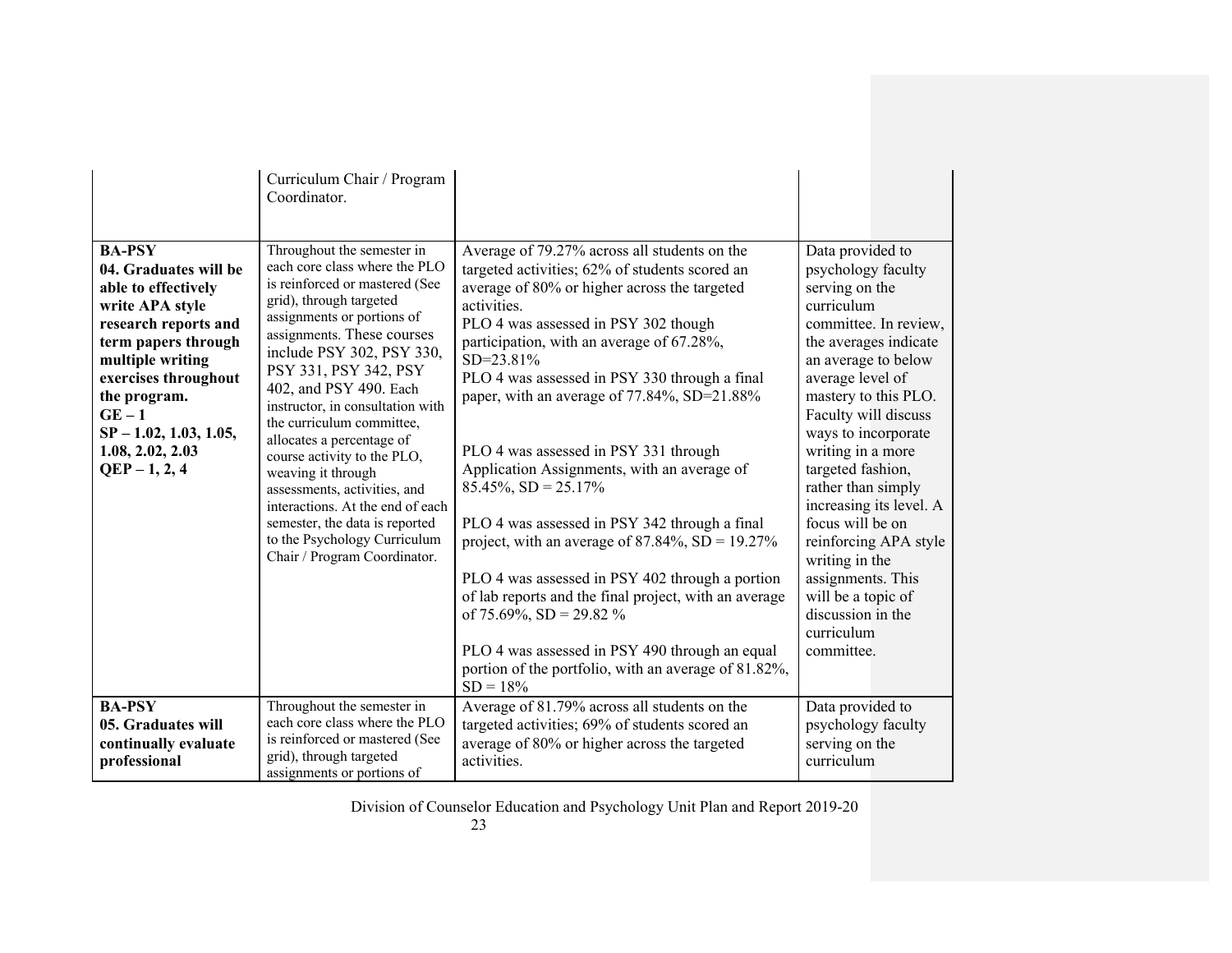| development goals<br>and skills through<br>regular discussion in<br>class as well as | assignments. These courses<br>include PSY 302, PSY 330,<br>PSY 331, PSY 342, PSY<br>402, and PSY 490. Each                                               | PLO 5 was assessed in PSY 302 through<br>presentations, with an average of 70.56%, $SD =$<br>25.44%                          | committee. In review,<br>the averages indicate<br>an average to below<br>average level of |
|--------------------------------------------------------------------------------------|----------------------------------------------------------------------------------------------------------------------------------------------------------|------------------------------------------------------------------------------------------------------------------------------|-------------------------------------------------------------------------------------------|
| through written<br>exercises focused on<br>professional<br>development.              | instructor, in consultation with<br>the curriculum committee,<br>allocates a percentage of<br>course activity to the PLO,                                | PLO 5 was assessed in PSY 330 through selected<br>self-directed assignments, with an average of<br>$80.91\%$ , SD = 24.44%   | mastery. This PLO is<br>one of the more<br>nebulous for students,<br>as professional      |
| $GE-1$<br>$SP - 1.02, 1.03, 1.05,$                                                   | weaving it through<br>assessments, activities, and<br>interactions. At the end of each<br>semester, the data is reported<br>to the Psychology Curriculum | PLO 5 was assessed in PSY 331 through the<br>Midterm and Final exam, with an average of<br>$87.55\%, SD = 15.96\%$           | development is not<br>something that is<br>typically talked about<br>until someone enters |
| 1.08, 2.02, 2.03<br>$QEP - 1, 2, 4$                                                  | Chair / Program Coordinator.                                                                                                                             | PLO 5 was assessed in PSY 342 through the<br>Discussion Posts / Participation, with an average of<br>$91.56\%$ , SD = 26.29% | the work world.<br>However, faculty will<br>identify ways to<br>reinforce professional    |
|                                                                                      |                                                                                                                                                          | PLO 5 was assessed in PSY 402 through the final<br>project and presentation, with an average of 81.2%,<br>$SD = 31.16\%$     | development is an<br>ongoing activity.<br>Faculty will discuss<br>these methods in        |
|                                                                                      |                                                                                                                                                          | PLO 5 was assessed in PSY 490 through an equal<br>portion of the portfolio, with an average of 81.82%,<br>$SD = 18%$         | Curriculum<br>Committee in 2020-<br>21.                                                   |

A. Gen Ed Learning Outcomes: **Every unit that has any course in Gen Ed will complete the table with the gen ed outcome and the course information, including content for all four columns for the past year.** In Compliance Assist you will create a "new item" for each outcome. Instructions for this item are in the Annual Report Guidelines (and will be similar to those used for creating the Major Learning Outcomes, except for naming)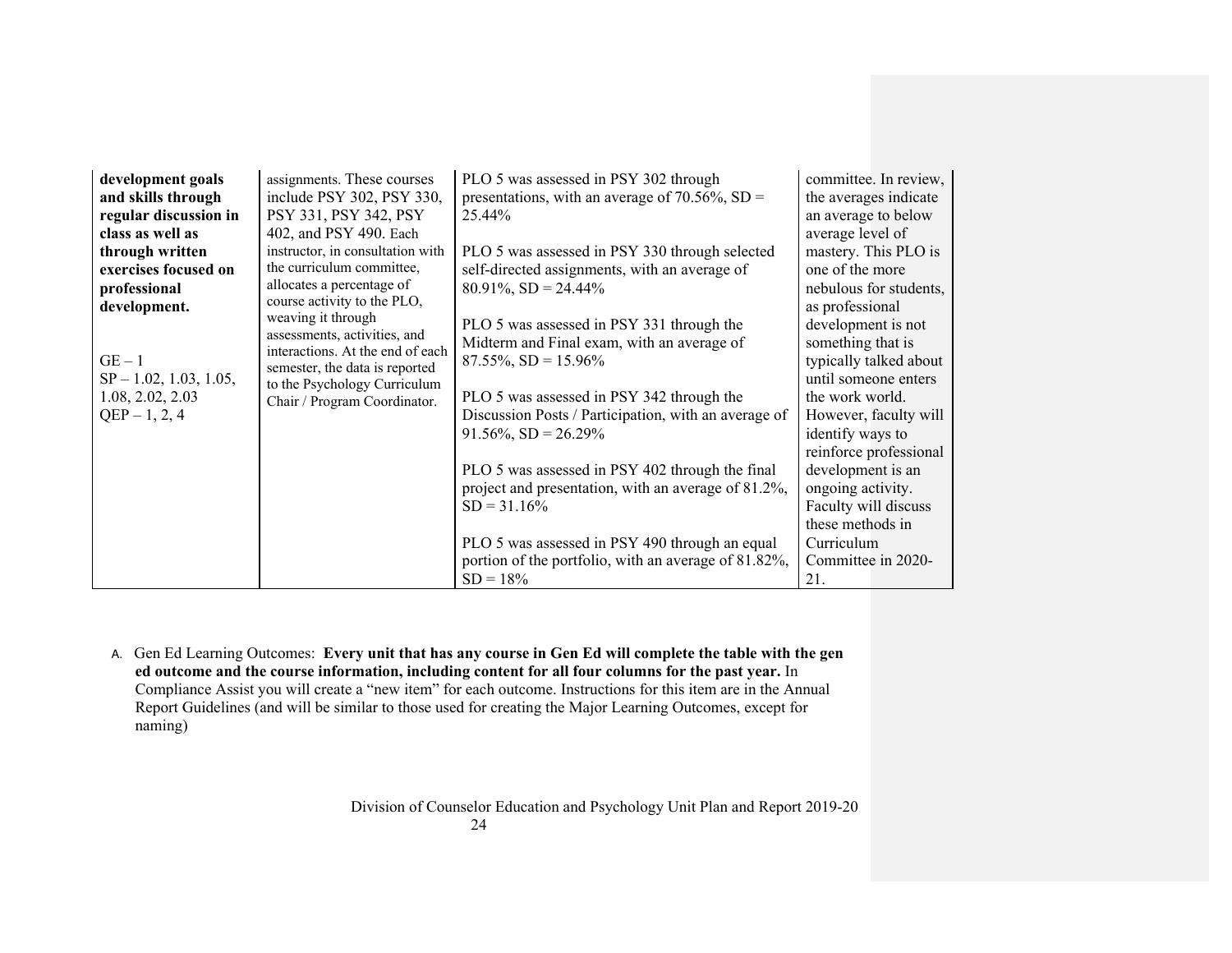| Course                                                             | A. Learning Outcome<br>List every GE<br>outcome/competency for any<br><i>identified GE course(s) for your</i><br>unit<br>Example included below is for<br>History, which has six courses<br>listed, with two outcomes for each<br>one (12 total outcomes will be<br>needed fr HIS section). | B. Data Collection &<br>Procedures (&<br>benchmarks)<br>1. What assessment tools<br>and/or methods will you use<br>to determine achievement of<br>the learning outcome? 2.<br>Describe how the data from<br>these tools and/or methods<br>will be/have been collected.<br>3. Explain the procedure to<br>analyze the data.                                                                          | C. Results of<br>Evaluation<br>What were the findings of<br>the analysis?                                                                                                                                                                                                                                                                                                                                      | D. Use of<br><b>Evaluation Results</b><br>1. List any specific<br>recommendations.<br>2. Describe changes in<br>curriculum, courses, or<br>procedures that are<br>proposed or were made/<br>are being made as a result<br>of the program learning<br>outcome assessment<br>process.                                                                                                                                 |
|--------------------------------------------------------------------|---------------------------------------------------------------------------------------------------------------------------------------------------------------------------------------------------------------------------------------------------------------------------------------------|-----------------------------------------------------------------------------------------------------------------------------------------------------------------------------------------------------------------------------------------------------------------------------------------------------------------------------------------------------------------------------------------------------|----------------------------------------------------------------------------------------------------------------------------------------------------------------------------------------------------------------------------------------------------------------------------------------------------------------------------------------------------------------------------------------------------------------|---------------------------------------------------------------------------------------------------------------------------------------------------------------------------------------------------------------------------------------------------------------------------------------------------------------------------------------------------------------------------------------------------------------------|
| PSY 101 GE 06<br>Human Behavior<br>and Social<br><b>Structures</b> | Demonstrate an<br>understanding of human<br>behaviors and social<br>structures                                                                                                                                                                                                              | Specific Objectives:<br>Recognize and<br>describe the nature of<br>human beings<br>according to<br>psychodynamic,<br>behavioral, cognitive,<br>or humanistic models.<br>Understand issues in<br>personal development<br>and apply these to<br>present situations.<br>Content will be<br>specifically taught in<br>each PSY 101 course<br>section when covering<br>the human<br>development chapter. | Mean percentage<br>scores on the<br>Outcome 06<br>competency quiz<br>were: Fall 2019<br>(First semester with<br>new quiz $\ell$<br>assessment) = $62\%$<br>$(N = 38; \text{missing})$<br>data due to new<br>reporting system)<br>17 students did not<br>achieve at least<br>$75%$ on the<br>competency quiz.<br>Spring $2020 =$<br>$91.9\%$ (N = 99) 8<br>students did not<br>achieve at least<br>$75%$ on the | A uniform<br>assessment for<br>Outcome 06 in all<br>PSY 101 sections<br>was implemented in<br>Fall 2012. In Fall<br>2019 we overhauled<br>the quiz system to<br>account for new<br>curricular pieces in<br>General Psychology<br>(updated text book).<br>Reporting issues<br>plagued Fall 2019,<br>with proper data<br>available for 38<br>students. 62% of<br>students in Fall<br>2019 received<br>passing scores. |

*Table II:* General Education Outcomes (as reported to the Gen Ed Committee and on the latest revised Gen Ed Matrix – attached).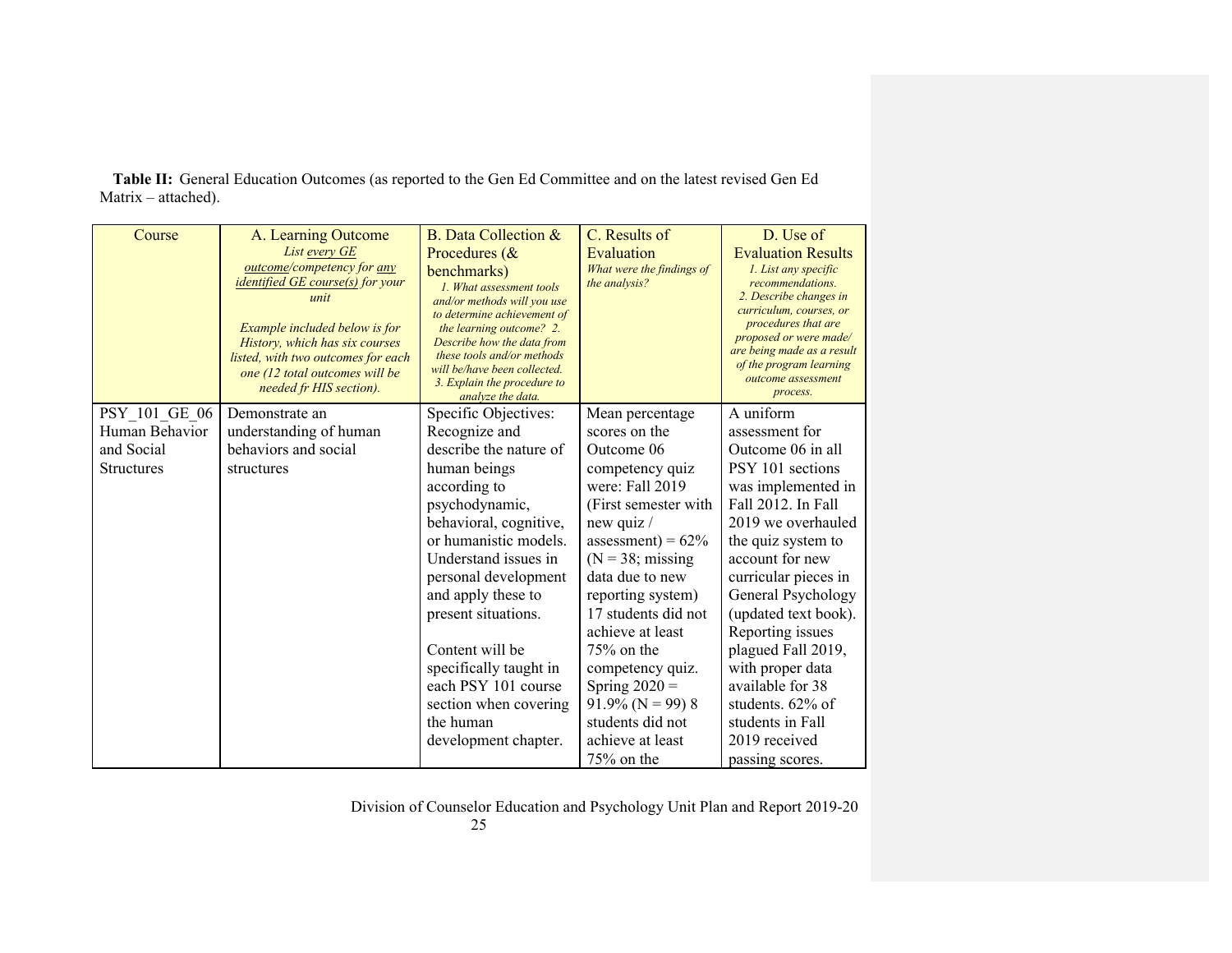| The competency will<br>be specifically<br>assessed using a<br>uniform multiple-<br>choice quiz in the<br>Blackboard/Canvas<br>course shells for all<br>PSY 101 sections.<br>Each quiz consists of<br>20 items. Students<br>must obtain a score of<br>75% or higher to<br>achieve satisfactory<br>attainment (75% is a<br>conventional criteria<br>of competency in a<br>content area). | competency quiz.<br>Other semesters are.<br>given for<br>comparison:<br>Fall $2018 = 86\%$ (N<br>$= 101$ ) 15 students<br>did not achieve at<br>least 75% on the<br>competency quiz.<br>Spring $2019 = 89\%$<br>$(N = 99)$ 9 students<br>did not achieve at<br>least 75% on the<br>competency quiz.<br>Fall $2017 = 78\%$ (N<br>$= 154$ ) 45 students<br>did not achieve at<br>least 75% on the<br>competency quiz.<br>Spring $2018 = 77\%$<br>$(N = 131) 29$<br>students did not<br>achieve at least<br>75% on the<br>competency quiz.<br>Fall $2016 = 78\%$ (N<br>$= 196$ ) 43 students<br>did not achieve at<br>least 75% on the | However, in Spring<br>2020, when<br>reporting issues had<br>been cleared, 91.9%<br>received a passing<br>score, with<br>sufficient $N(99)$ to<br>verify that<br>Competency was<br>achieved.<br>Each semester, the<br>Psychology<br>Program<br>Curriculum<br>Committee<br>systematically<br>tracks the<br>assessment process<br>and mastery/<br>understanding of<br>the competency.<br>Additionally after<br>the reporting issues<br>in Fall 2018, we've<br>instituted new<br>reporting guidelines<br>and templates to<br>ensure data is<br>reported accurately<br>and in a timely<br>fashion. |
|----------------------------------------------------------------------------------------------------------------------------------------------------------------------------------------------------------------------------------------------------------------------------------------------------------------------------------------------------------------------------------------|-------------------------------------------------------------------------------------------------------------------------------------------------------------------------------------------------------------------------------------------------------------------------------------------------------------------------------------------------------------------------------------------------------------------------------------------------------------------------------------------------------------------------------------------------------------------------------------------------------------------------------------|-----------------------------------------------------------------------------------------------------------------------------------------------------------------------------------------------------------------------------------------------------------------------------------------------------------------------------------------------------------------------------------------------------------------------------------------------------------------------------------------------------------------------------------------------------------------------------------------------|
|----------------------------------------------------------------------------------------------------------------------------------------------------------------------------------------------------------------------------------------------------------------------------------------------------------------------------------------------------------------------------------------|-------------------------------------------------------------------------------------------------------------------------------------------------------------------------------------------------------------------------------------------------------------------------------------------------------------------------------------------------------------------------------------------------------------------------------------------------------------------------------------------------------------------------------------------------------------------------------------------------------------------------------------|-----------------------------------------------------------------------------------------------------------------------------------------------------------------------------------------------------------------------------------------------------------------------------------------------------------------------------------------------------------------------------------------------------------------------------------------------------------------------------------------------------------------------------------------------------------------------------------------------|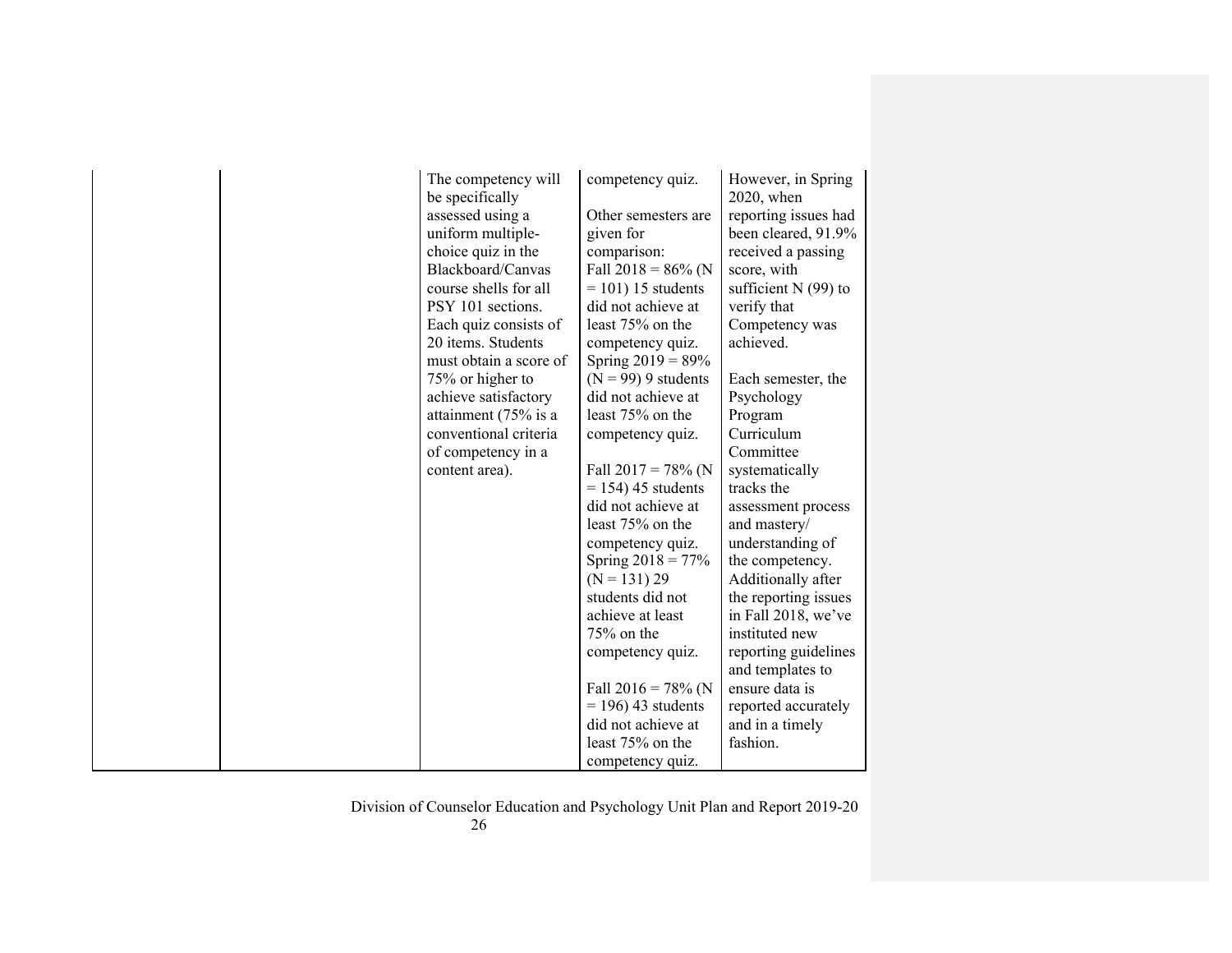|  | Spring $2017 = 75%$    |  |
|--|------------------------|--|
|  | $(N = 134)$ 27         |  |
|  | students did not       |  |
|  | achieve at least       |  |
|  | 75% on the             |  |
|  | competency quiz.       |  |
|  | Fall $2015 = 78\%$ (N  |  |
|  | $= 195$ ). 43 students |  |
|  | did not achieve at     |  |
|  | least 75% on the       |  |
|  | competency quiz.       |  |
|  | Spring $2016 = 75%$    |  |
|  | $(N = 148)$ 37         |  |
|  | students did not       |  |
|  | achieve at least       |  |
|  |                        |  |
|  | 75% on the             |  |
|  | competency quiz.       |  |
|  | Fall $2014 = 86\%$ (N  |  |
|  | $= 263$ ). 40 students |  |
|  | did not achieve at     |  |
|  | least 75% on the       |  |
|  | competency quiz.       |  |
|  | Spring $2015 = 80\%$   |  |
|  | $(N = 186)$ 35         |  |
|  | students did not       |  |
|  | achieve at least       |  |
|  | 75% on the             |  |
|  | competency quiz.       |  |
|  |                        |  |
|  | Fall $2013 = 80\%$ (N  |  |
|  | $= 188$                |  |
|  |                        |  |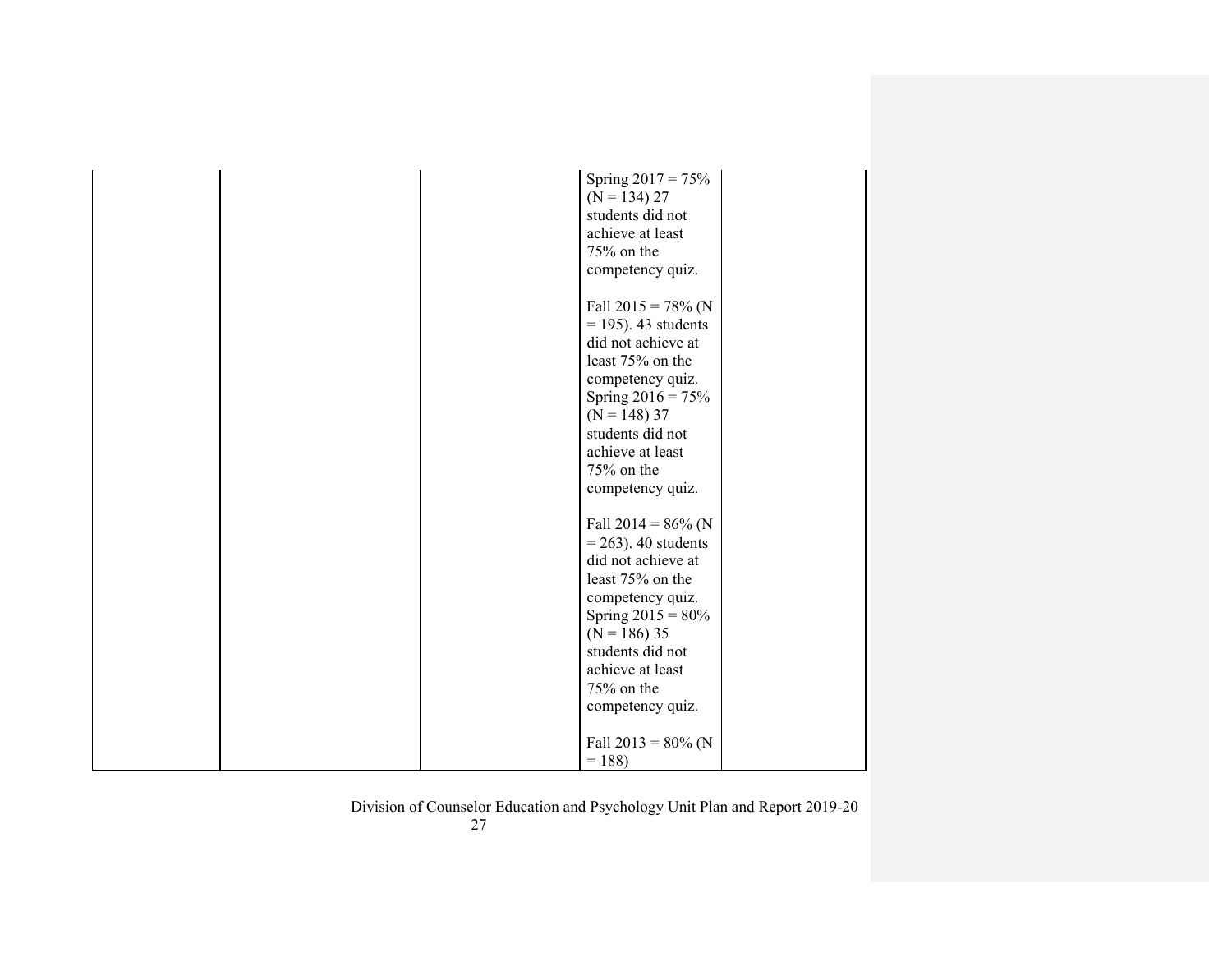|  | 29 students did not<br>pass the<br>competency quiz<br>with at least 75%.<br>Spring $2014 = 80\%$<br>$(N = 172)$<br>64 students did not<br>pass the<br>competency quiz<br>with at least 75%.<br>Fall $2012 = 80\%$<br>$(N=170)$<br>Spring $2013 = 88%$<br>$(N=111)$<br>The average scores<br>in fall 2013 and |  |
|--|--------------------------------------------------------------------------------------------------------------------------------------------------------------------------------------------------------------------------------------------------------------------------------------------------------------|--|
|  | spring 2014<br>exceeded the 75%<br>satisfactory<br>attainment criteria.                                                                                                                                                                                                                                      |  |

**III. Goals**

**-- For the Current Year (2020)**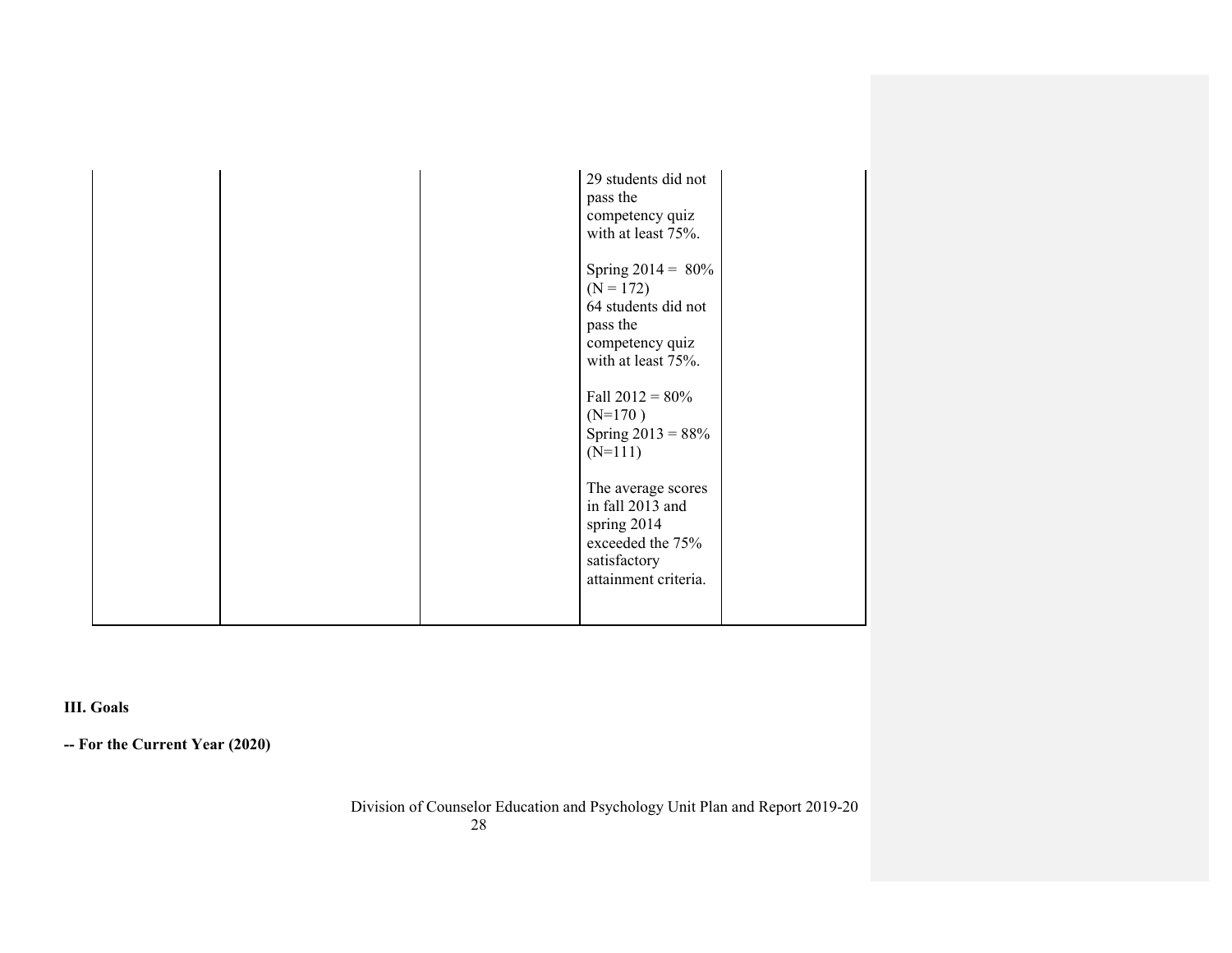#### **Division Goals (2020)**

**CEDP 2020\_01: The division, through targeted recruitment and innovative course/program offerings, will increase overall enrollment in the undergraduate and graduate program by 1%. The division will continue to monitor market demand and trends, and recruit strategically through the university admissions office, the community college system, and interest meetings for targeted populations. Retention efforts will focus on the advisement system, with the practice of contacting advisees to encourage them to register for courses and following up with students who did not register and providing need support. This will involve tracking student enrollment in a semester by semester practice. - Goal continued from previous year.**

- **1. Institutional Goal(s) supported by this goal:** SP Goals #1.03, 1.06, 2.01, & 2.02, 2.03, QEP Goal # 1, 2, 3, & 4, and COE Strategic Plan: # 3 Enrollment, Recruitment, and Retention.
- **2. Evaluation Procedure(s):** Review of enrollment from Institutional Research and Planning and retention reports. Track the number and type of productive recruitment efforts.
- **3. Results:** CED credit hour production increased by 7% in graduate courses from AY 19 (498) to AY 20 (534). However, enrollment of majors decreased slightly from 66 majors in AY 2019 to 63 majors in AY 2020. There was a year of unprecedented enrollment in 2013-14, which mirrored a cycle in 2007-08. However, enrollment remains greater than the greatest dip in enrollment in 2010-11, when it was 155. Enrollment has stabilized in the past three years averaging 64 majors each year. In order help increase retention, the CED program increased the fall and spring new student orientation from three hours to a day-long orientation and included a workshop on writing and plagiarism in order to address noticeable weaknesses in student writing. The orientation also gives students a clear program description in the spirit of thorough informed consent in order for the students to gain a better understanding of the nature of the program and expectations concerning rigor. The CED program has also refined the first two semesters of course work so that students enter with a cohort and take the same classes. The CED program also implemented an EDS counseling program which has helped increase enrollment. Even though trend data indicates that enrollment is increasing, the CED program will continue to have some attrition due to the gatekeeping function inherent in the ethics of counselor education and as students begin their practica courses. However, it is important to note the potential influence of COVID-19 on enrollment for Spring 2020 and Fall 2020 as attribution and/or low recruitment may have been influenced by the pandemic.
- **4. Uses of Evaluation Results:** Results will be used to evaluate effective methods of recruitment in order strengthen the Counselor Education and Psychology Programs. The division will work closely with the Graduate Office and Admissions, as well as the COEHS Recruitment and Retention Coordinator to develop recruitment plans and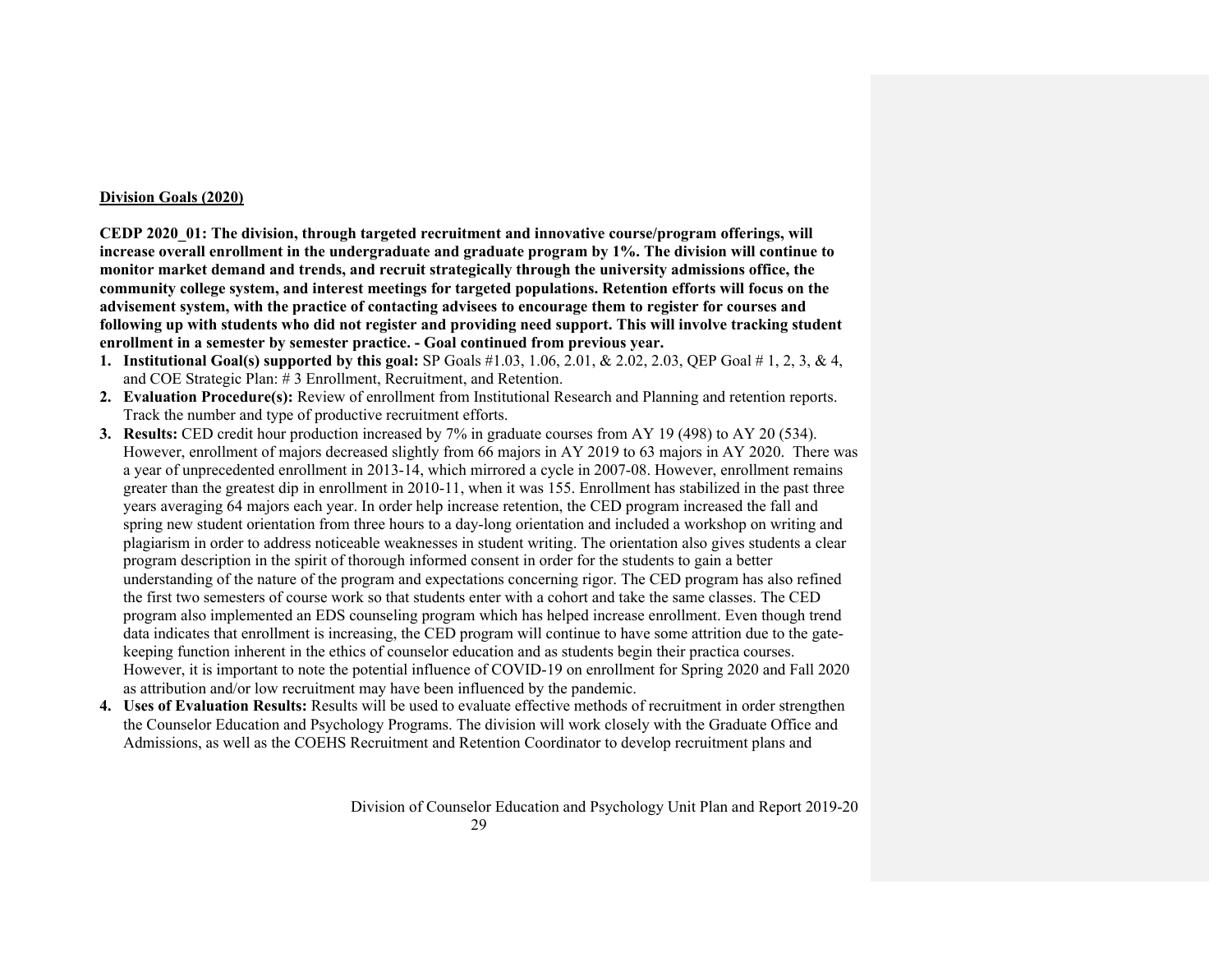develop retention plans through advisement and monitoring. Due to the pandemic, more virtual recruiting efforts will be needed.

**CEDP 2020\_02: The Division will continue to implement the recommendations from the Division Data Integrity Committee concerning data integrity policy and process. In doing so, the division will be in compliance with the University's "Data Integrity" Policy. – Goal continued from previous year.**

- **1. Institutional Goal(s) supported by this goal:** SP Goal # 4.10 and COE Strategic Plan: # 1 Quality.
- **2. Evaluation Procedure(s):** Maintain minutes from the Division Data Integrity Committee and agendas/sign-in sheets from training session.
- **3. Results:** The division remained in compliance with the University's "Data Integrity" Policy and integrity in data collection, analysis, and use were increase and be maintained. Additionally, a data management system was developed by the CED faculty in order to improve their quality of data and systematic use of data. Data are also now housed in Sharepoint, an electronic system for viewing and using data. This was set up with the university's
- **4. Uses of Evaluation Results:** Division capacity was increased through effective use of data to make date-driven decisions. Data and minutes are all accessible to faculty, the chair, and the Dean.

**CEDP 2020\_03: Division faculty will continue to engage in regular discussions about current research and publication efforts including but not limited to: Journal article submissions and potential submissions, conference presentations, book chapters, and involvement of students in scholarly efforts. – Goal continued from previous year.**

- **1. Institutional Goal(s):** SP Goal  $\# 3.09$ , QEP Goals  $\# 1 \& 3$ , and COE Strategic Plan:  $\# 1$  Quality,  $\# 2$  Research, and # 5 Identity.
- **2. Evaluation Procedures:** Minutes of bi-weekly faculty meetings, presentations, and publication submissions.
- **3. Results:** The CED/PSY faculty and staff engaged in 23 presentations and/or scholarly publications in 2019-2020. They also engaged in five other creative and field-related speaking engagements including university held conferences and meetings.
- **4. Uses of Results:** The program will engage in the refinement of the support system in order to facilitate individual and collaborative scholarship efforts. The faculty will focus on presenting and publishing in peer-reviewed journals and/or conferences.

**Counselor Education Program Goals (2020).**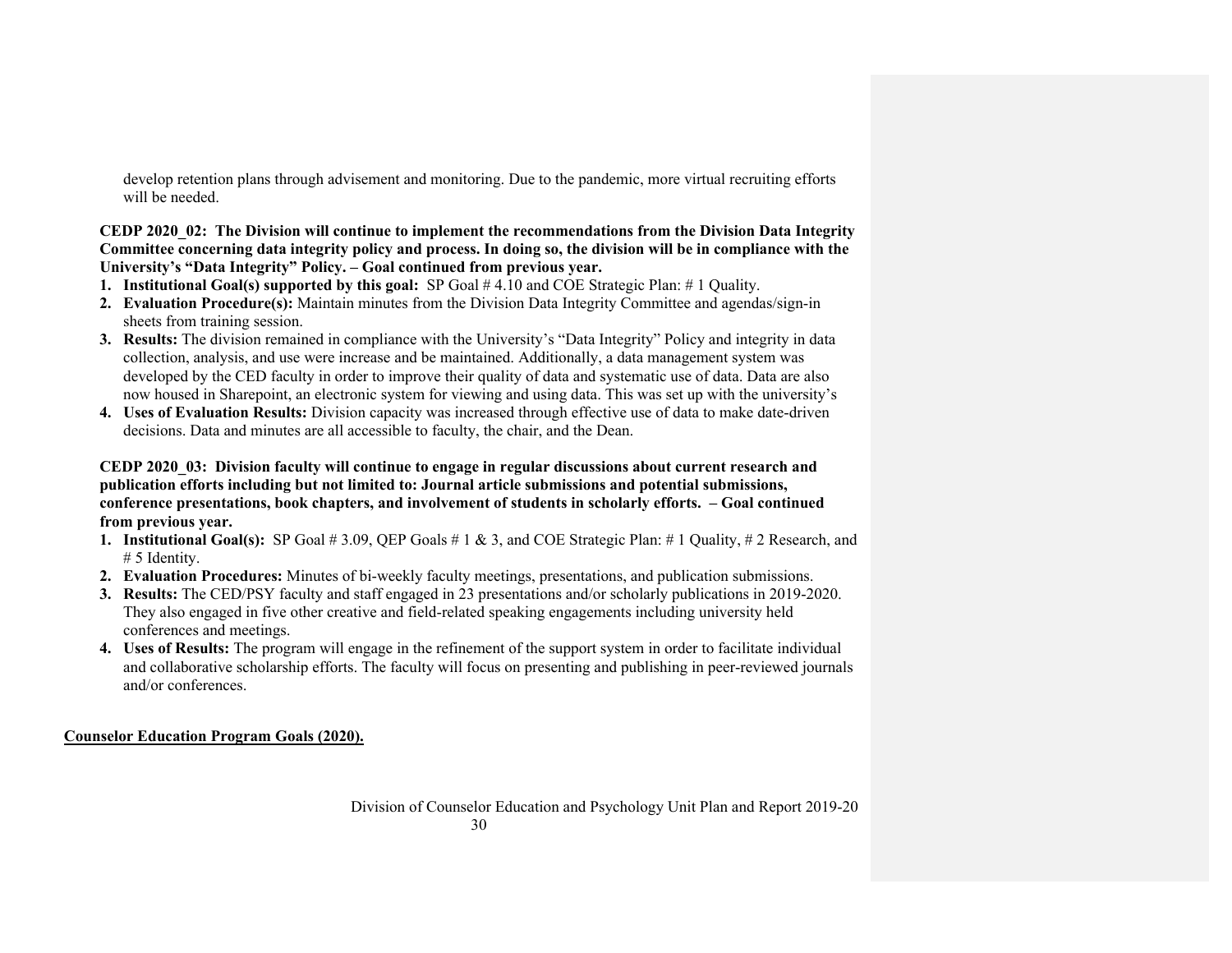CEDP 2020 04: Continue assessment and planning for ongoing CACREP and CAEP reaccreditation. **Specifically, prepare and submit the self-study in preparation for the 2020 site visit. – Goal modified and continued from previous year.**

- **1. Institutional Goal(s) supported by this goal:** SP Goals # 1.08 & 4.09, QEP Goals # 1 & 4, and COE Strategic Plan: # 1 Quality.
- **2. Evaluation Procedures:** Accreditation was certified by CACREP in spring 2013. Clear concise means of selfstudy through an ongoing assessment plan for both the MED Programs and the EDS program.
- **3. Results** The CACREP Site Visit was held in Spring 2020 and addendum to address six standards was submitted late spring. The addendum contained an established data management system and faculty began developing rubrics to aid in the assessment management and data analyses. The program was granted a full, 8 year accreditation in late summer 2020. A complete review of syllabi and Supervision Assist that shows adequate data collection. Analysis of available data toward an enhanced learning environment. Supervision Assist is also a central repository for student work in addition to being a central repository for verification of field experiences.
- **4. Anticipated/Intended Use of Evaluation Results:** Reports are available for program evaluation by program faculty, DSU administration, and outside stakeholders. Faculty will continue to gather data and report in Supervision Assist, Canvas, and to the Program Coordinator and Division Chair.

# **CEDP 2020\_05: Program faculty matriculate students through the EDS in Counseling with school concentration. Program Enhancement and Evaluation.**

- **1. Institutional Goal(s) supported by this goal:** SP Goals # 1.08, 2.01, & 2.04, QEP Goals # 1 & 4, and COE Strategic Plan: # 1 Quality and # 3 Enrollment, Recruitment, and Retention.
- **2. Evaluation Procedure(s):** Course curriculum, admissions process, and enrollment
- **3. Results:** Three students were admitted to the EDS program in Spring 2019 and they graduated in December 2019. Six new EDS students were admitted in January 2020 and are scheduled to graduate in Fall 2020. Program faculty in concert with other counselor education faculty evaluated program outcomes and teaching methods in order to enhance student learning and practicum experiences.
- **4. Uses of Results:** Faculty meeting minutes and data collected in databases and on Canvas will reflect discussion to enhancement program enrollment. Program projects will continue to show success in meeting learning objectives in transforming schools.

# **Psychology Program Goals (2020)**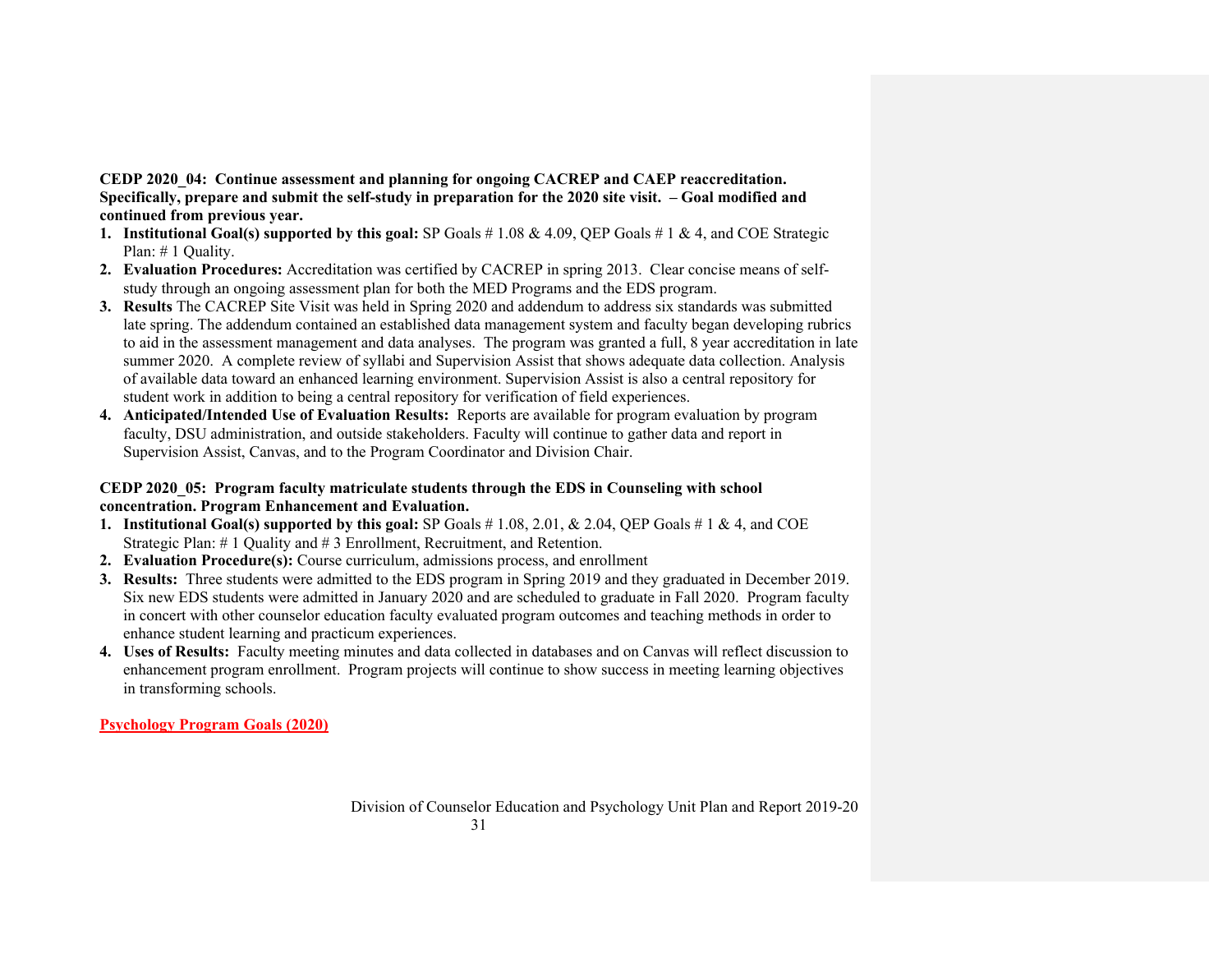**CEDP 2020\_06: Continue the process of assessing the psychology curriculum, research and applied courses.– Goal modified and continued from previous year.**

- **1. Institutional Goal(s) supported by this goal:** SP Goals # 1.08, 2.02, & 2.03, QEP Goals # 1 & 4, and COE Strategic Plan: # 1 Quality.
- **2. Evaluation Procedure(s):** Grade distributions of PSY 332 in fall 2016, spring 2017, fall 2017, spring 2018. fall 2018, and spring 2019 as compared to previous semesters. Scores on the MFT.
- **3. Expected Results:** The PSY program and curriculum will become stronger and more organized. Students will find it easier to matriculate through the curriculum.
- **4. Anticipated/Intended Uses of Evaluation Results:** Results will be used to modify the curriculum and psychology program in the future.

**CEDP 2020\_06: Continue implementation of changes recommends from external review PSY visit. Specifically, implement changes not addressed in 2018-19.** 

- **1. Institutional Goal(s) supported by this goal:** SP Goals # 1.08 & 4.09, QEP Goals # 1 & 4, and COE Strategic Plan: # 1 Quality.
- **2. Evaluation Procedures:** Clear concise means of self-study and external review through the self-study document and site visit.
- **3. Results** A complete review of the PSY program shows adequate data collection and analysis of available data toward an enhanced learning environment. Program learning outcomes were revised and implemented in 2019- 2020. Data are collected across multiple courses to ensure students are adequately progressing toward PLOs.
- **4. Uses of Evaluation Results:** Reports available for program evaluation by program faculty, DSU administration, and outside stakeholders. Continued growth toward program enhancement and data to guide program improvements for enhanced student learning. A focus on student research presentations and publications will be emphasized in the future.

#### **Division Goals (2021)**

**CEDP 2021\_01: The division, through targeted recruitment and innovative course/program offerings, will increase overall enrollment in the undergraduate and graduate program by 1%. The division will continue to monitor market demand and trends, and recruit strategically through the university admissions office, the community college system, and interest meetings for targeted populations. Retention efforts will focus on the advisement system, with the practice of contacting advisees to encourage them to register for courses and following up with students who did not register and providing need support. This will involve tracking student enrollment in a semester by semester practice. - Goal modified and continued from previous year.**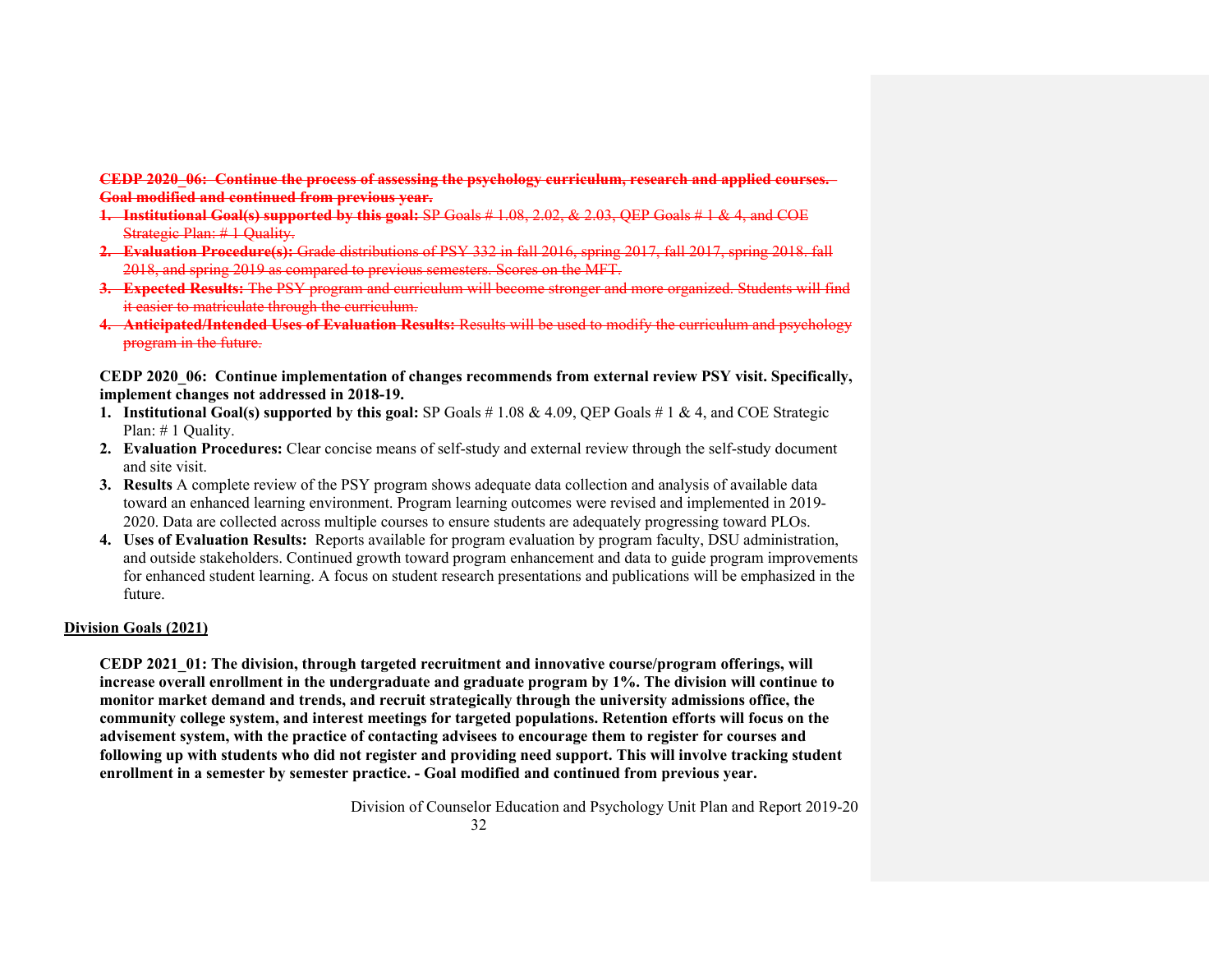- **1. Institutional Goal(s) supported by this goal:** SP Goals #1.03, 1.06, 2.01, & 2.02, 2.03, QEP Goal # 1, 2, 3, & 4, and COE Strategic Plan: # 3 Enrollment, Recruitment, and Retention.
- **2. Evaluation Procedure(s):** Review of enrollment from Institutional Research and Planning and retention reports. Track the number and type of productive recruitment efforts.
- **3. Expected Results of the Evaluation:** An increase in enrollment and retention across the CED and PSY programs
- **4. Uses of Evaluation Results:** Results are used to evaluate effective methods of recruitment, course offerings, and additional program improvements in order strengthen the Counselor Education and Psychology Programs. The division works closely with the Graduate Office and Admissions to develop recruitment plans and develop retention plans through advisement and monitoring.

# **CEDP 2021\_02: The Division will continue to implement the recommendations from the Division Data Integrity Committee concerning data integrity policy and process. In doing so, the division will be in compliance with the University's "Data Integrity" Policy. – Goal modified and continued from previous year.**

- **1. Institutional Goal(s) supported by this goal:** SP Goal # 4.10 and COE Strategic Plan: # 1 Quality.
- **2. Evaluation Procedure(s):** Maintain minutes from the Division Data Integrity Committee and agendas/sign-in sheets from training session.
- **3. Expected Results:** The division implemented a policy for managing sensitive data in accordance with the University's "Data Integrity" Policy and integrity in data collection, analysis, and use. The policy will be maintained each semester. According to the policy, student files are to be kept in a file cabinet in a room off the main office. Advisors are to keep files in the file cabinet.
- **4. Uses of Evaluation Results:** Division capacity will be increased through effective use of data to make data-driven decisions. The division has worked to maintain data security.

#### **CEDP 2021\_03: Program faculty will continue to engage in regular discussions about current research and publication efforts including but not limited to: Journal article submissions and potential submissions, conference presentations, book chapters, and involvement of students in scholarly efforts. – Goal continued and modified from previous year.**

- **1. Institutional Goal(s):** SP Goal # 3.09, QEP Goals # 1 & 3, and COE Strategic Plan: # 1 Quality, # 2 Research, and # 5 Identity.
- **2. Evaluation Procedures:** Minutes of bi-weekly faculty meetings, presentations, and publication submissions.
- **3. Expected Results:** Faculty were involved in increased publications and presentations. This is increase in research productivity should be based on peer-reviewed scholarship.
- **4. Uses of Results:** The program will engage in the refinement of the support system in order to facilitate individual and collaborative scholarship efforts.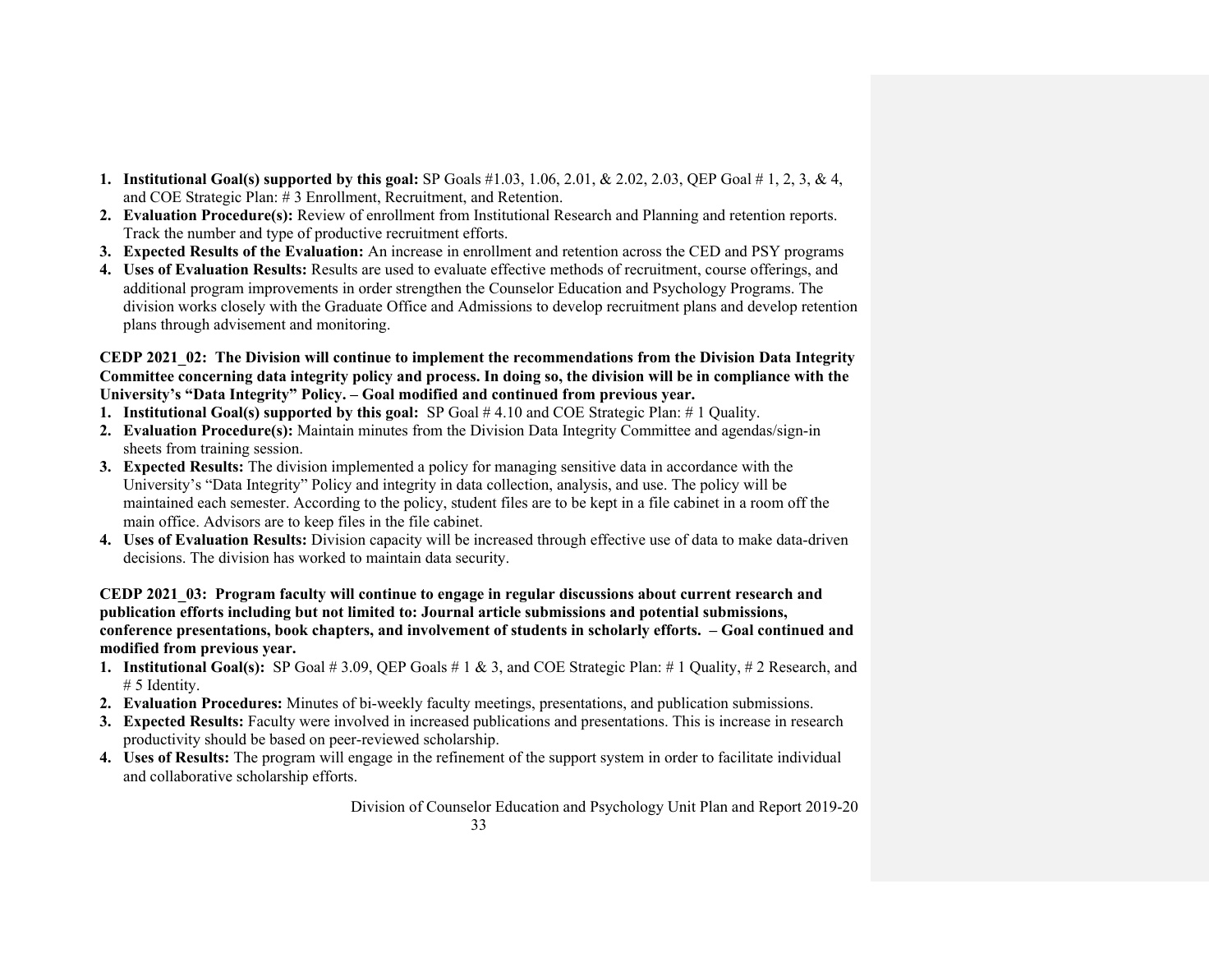#### **Counselor Education Program Goals (2021).**

**CEDP 2021\_04: Continue assessment and planning for ongoing CACREP and CAEP reaccreditation. Specifically, continue to implement and evaluate assessment plan submitted to CACREP after the Fall 2012 site visit.** 

- **5. Institutional Goal(s) supported by this goal:** SP Goals # 1.08 & 4.09, QEP Goals # 1 & 4, and COE Strategic Plan: # 1 Quality.
- **6. Evaluation Procedures:** Accreditation was certified by CACREP in Spring 2013. Clear concise means of selfstudy through and ongoing assessment plan for both the MEd Programs and the EdS program.
- **7. Expected Results:** The Self-Study was completed over the 2018-19 year and the Division received 8 year accreditation in summer 2020. The website was updated to reflect new standards requiring the posting of certain program data, information, and program outcomes. The division will work toward fully developing and implementing a quality data management system with assessments.
- **8. Use of Evaluation Results:** Reports are available for program evaluation by program faculty, DSU administration, and outside stakeholders. Faculty continue to gather data and report in Supervision Assist, Canvas, and to the Program Coordinator and Division Chair.

#### **Psychology Program Goals (2021)**

**PSY 2021\_05: Continue the process of assessing the psychology curriculum, research and applied courses.– Goal modified and continued from previous year.**

- **1. Institutional Goal(s) supported by this goal:** SP Goals # 1.08, 2.02, & 2.03, QEP Goals # 1 & 4, and COE Strategic Plan: # 1 Quality.
- **2. Evaluation Procedure(s):** Grade distributions of PSY 332 in fall 2015, spring 2016, fall 2016, spring 2017, fall 2017, and spring 2018 as compared to previous semesters.
- **3. Expected Results:** The chair will review online courses and work with the coordinator to report grades for each term in the 2020-2021 year.
- **4. Uses of Evaluation Results:** The Psychology Curriculum Committee is continuing to examine ways to improve performance in these classes since they are a required core to other courses.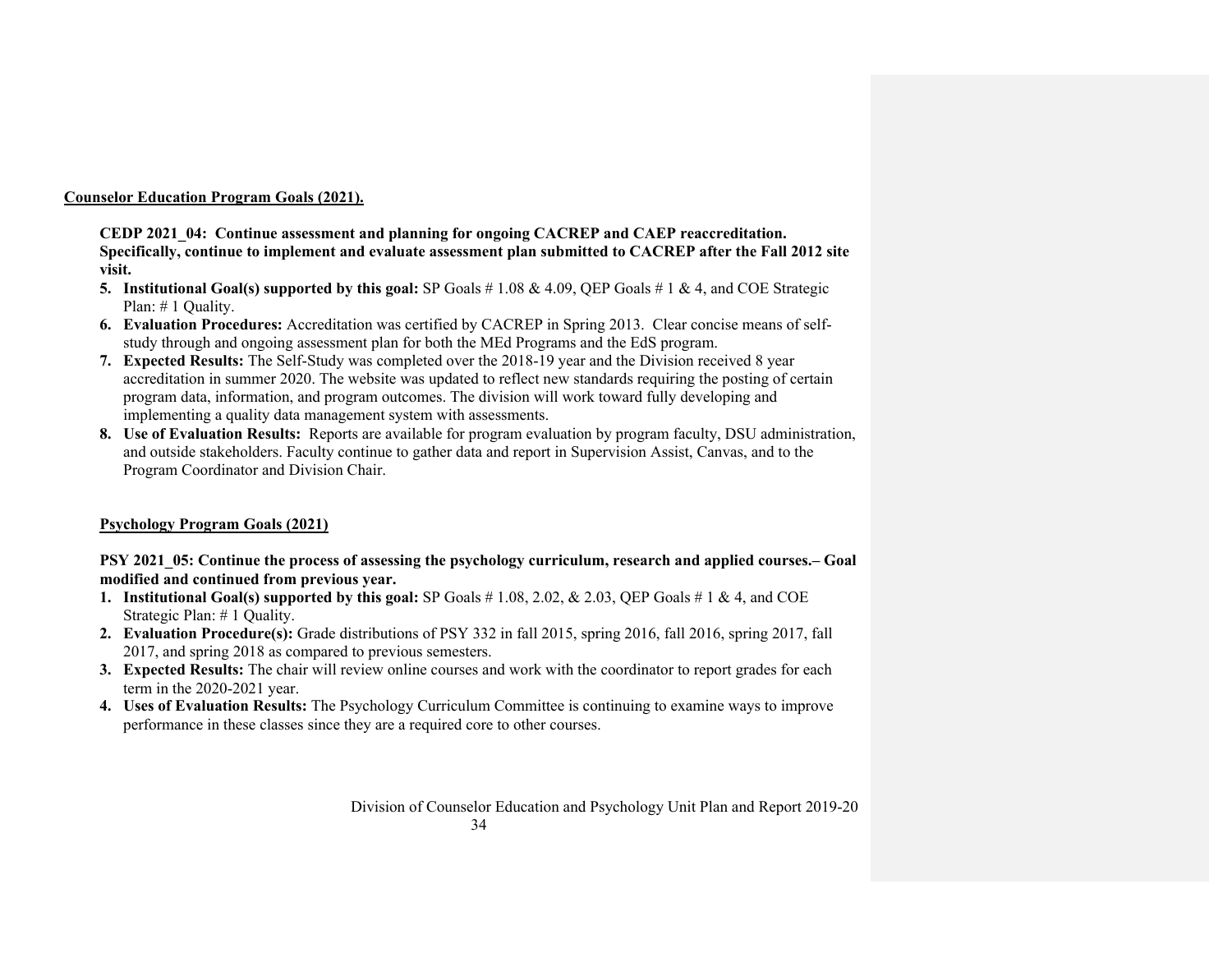#### **IV. Data and Information for Department:**

**Brief Description and/or Narrative of programmatic scope:**

#### **Counselor Education Program**

The Counselor Education graduate program offers a Master of Education degree in Counseling with two tracks: School Counseling and Clinical Mental Health Counseling. An EDS. in Counseling with a School Counseling concentration and EDD degree in Professional Studies with an area of concentration in Counseling are also offered. The Counselor Education graduate program emphasizes excellence in instruction by providing a friendly environment, small classes and opportunities for students to develop intellectually, professionally and socially. Faculty provide a rich experiential base with an exposure to a wide variety of client populations and creative teaching environments. Students develop competence in all essential aspects of professional counseling and specialization in their particular fields of interest.

#### **Psychology Program**

The Psychology undergraduate program offers a Bachelor of Arts degree in Psychology. The Psychology undergraduate program consists of committed, knowledgeable, and engaging faculty who represent a diverse selection of the subfields of psychology. Through course work and one-on-one research opportunities with faculty, students have the opportunity to develop the skills and competence in psychology needed for graduate school or post baccalaureate employment.

#### **Comparative Data (enrollment, CHP, majors, graduation rates, etc.). Add all Strategic Plan indicators as applicable to your unit (identify them with SP goal numbers).**

**Comparison of Enrollment by Major**

**2005 - 2006**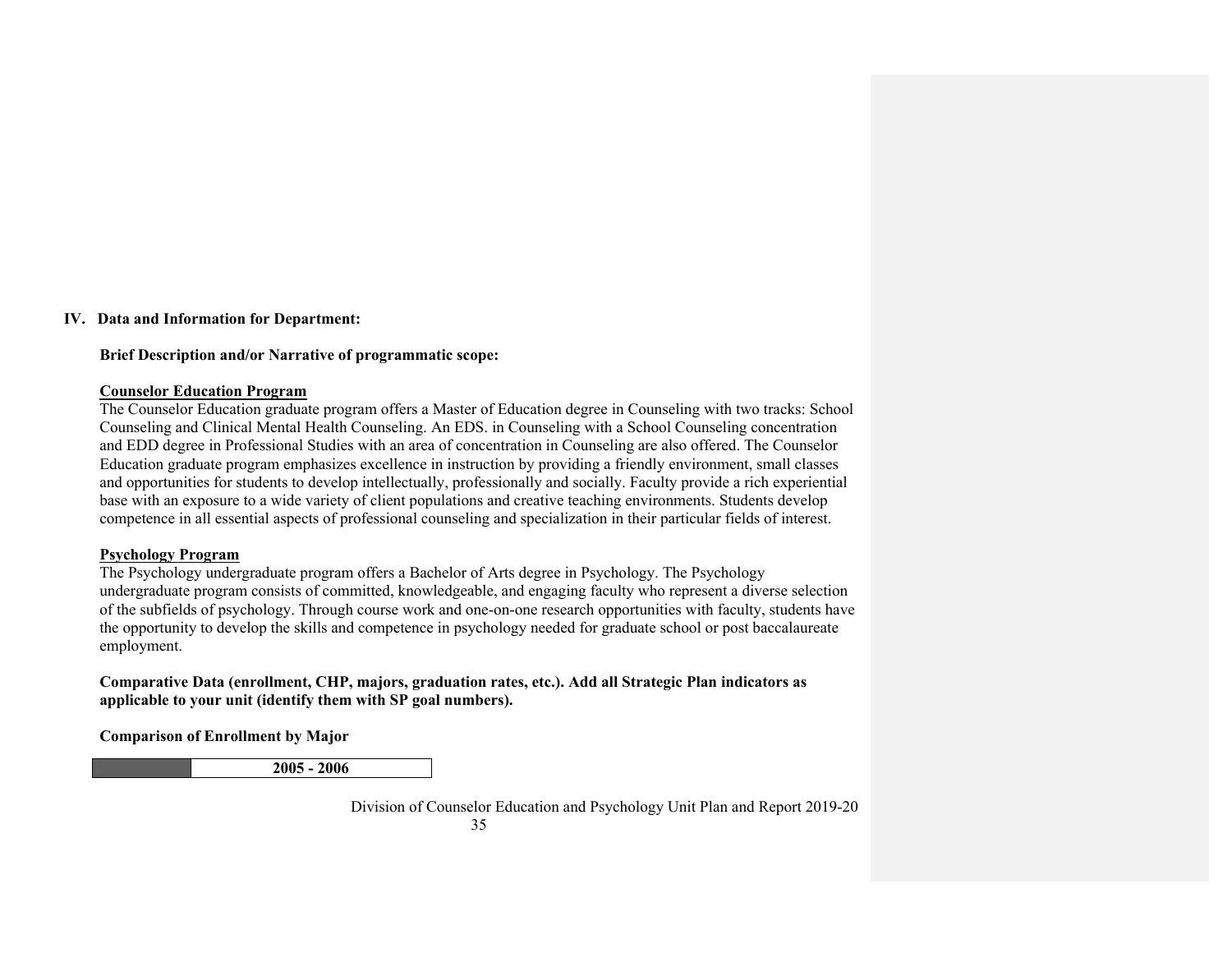|              | <b>Summer</b> | Fall | <b>Spring</b> |
|--------------|---------------|------|---------------|
| CED          | NA            | 120  |               |
| PSY          | NА            | 76   |               |
| <b>Total</b> |               |      |               |

|              |               | 2006-2007             |               |               | 2007-2008 |               |
|--------------|---------------|-----------------------|---------------|---------------|-----------|---------------|
|              | <b>Summer</b> | Fall                  | <b>Spring</b> | <b>Summer</b> | Fall      | <b>Spring</b> |
| <b>CED</b>   | 78            | 125                   | 120           | 60            | 101       | 101           |
| <b>PSY</b>   | 28            | 97                    | 76            | 30            | 105       | 83            |
| <b>Total</b> | 106           | 222                   | 196           | 90            | 206       | 184           |
|              |               | 2008-2009             |               |               | 2009-2010 |               |
|              | <b>Summer</b> | <b>Spring</b><br>Fall |               | <b>Summer</b> | Fall      | <b>Spring</b> |
| <b>CED</b>   | 55            | 82                    | 80            | 46            | 64        | 61            |
| <b>PSY</b>   | 29            | 84                    | 77            | 24            | 71        | 70            |
| <b>Total</b> | 84            | 166                   | 157           | 70            | 135       | 131           |
|              |               | 2010-2011             |               |               | 2011-2012 |               |
|              | <b>Summer</b> | Fall                  | <b>Spring</b> | <b>Summer</b> | Fall      | <b>Spring</b> |
| <b>CED</b>   | 33            | 64                    | 58            | 29            | 75        | 66            |
| <b>PSY</b>   | 29            | 92                    | 83            | 34            | 83        | 75            |
| <b>Total</b> | 62            | 156                   | 141           | 63            | 158       | 141           |
|              |               | 2012-2013             |               |               | 2013-2014 |               |
|              | <b>Summer</b> | Fall                  | <b>Spring</b> | <b>Summer</b> | Fall      | <b>Spring</b> |
| <b>CED</b>   | 41            | 67                    | 74            | 62            | 92        | 106           |
| <b>PSY</b>   | 31            | 69                    | 51            | 18            | 79        | 76            |
| <b>Total</b> | 72            | 136                   | 125           | 80            | 171       | 182           |
|              |               | 2014-2015             |               |               | 2015-2016 |               |
|              | <b>Summer</b> | Fall                  | <b>Spring</b> | <b>Summer</b> | Fall      | <b>Spring</b> |
| <b>CED</b>   | 63            | 92                    | 92            | 56            | 82        | 83            |
| <b>PSY</b>   | 15            | 80                    | 76            | 22            | 74        | 76            |
| <b>Total</b> | 78            | 172                   | 168           | 78            | 156       | 159           |
|              |               |                       |               |               |           |               |
|              |               | 2016-2017             |               |               | 2017-2018 |               |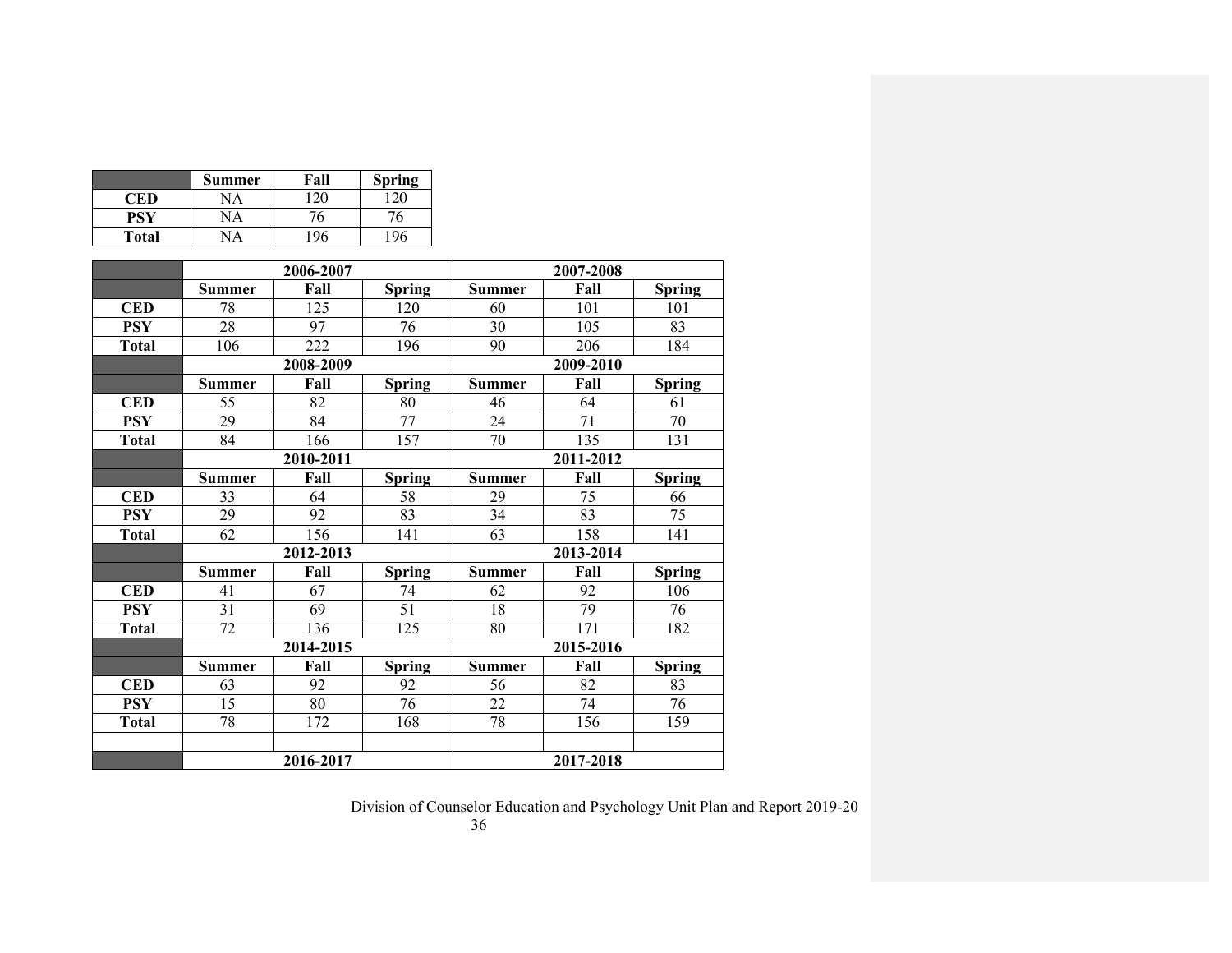|              | <b>Summer</b> | Fall      | <b>Spring</b> | <b>Summer</b> | Fall      | <b>Spring</b> |
|--------------|---------------|-----------|---------------|---------------|-----------|---------------|
| CED          | 50            | 79        |               | 56            | 63        | 69            |
| <b>PSY</b>   | 16            | 89        |               | 19            | 83        | 80            |
| <b>Total</b> | 66            | 168       | 150           | 75            | 146       | 149           |
|              |               | 2018-2019 |               |               | 2019-2020 |               |
|              | <b>Summer</b> | Fall      | <b>Spring</b> | <b>Summer</b> | Fall      | <b>Spring</b> |
| <b>CED</b>   | 48            | 66        | 64            | 41            | 63        | 66            |
| <b>PSY</b>   | 20            | 89        | 84            | 13            | 78        | 81            |
| <b>Total</b> | 68            | 155       | 148           | 54            | 141       | 47            |

Total CED enrollment over previous years was 247 in 2014-15, 221 in 2015-16, 202 in 2016-17, and 188 in 2017-18, 178 in 2018-2019, and 170 in 2019-2020. Three-year and one-year trend data indicate that CED enrollment decreased 24% from 2014-15 to 2017-18 and decreased 7% by from 2016-17 to 2017-18. Although the present trend is a slow decrease over the past five years, it is an increase over the 2010-2011 enrollment when enrollment was at a record low of 155. In order help increase retention, the CED program increased the fall and spring new student orientation from three hours to a day-long orientation and included a workshop on writing and plagiarism in order to address noticeable weaknesses in student writing. The orientation also gives students a clear program description in the spirit of thorough informed consent in order for the students to gain a better understanding of the nature of the program and expectations concerning rigor. The CED program also implemented an EDS school counseling program which initially helped increase enrollment. CED program faculty changed to a cohort design for the master's and EDS so that first-year students take the same classes. This helps create a cohort atmosphere among students, makes the semester schedule more predictable for faculty and administration, and has helped with retention.

The CED program will continue to have some attrition due to the gate-keeping function inherent in the ethics of counselor education. The program began using personal interviews in the admissions process, and this change has led to fewer students enrolling who were not serious about a career as a licensed professional counselor. Therefore, while overall enrollment has dropped, the students who enroll are more likely to persist to graduation. The numbers of students dropping out of the program has decreased since 2012-13.

Note—Total PSY enrollment over the last three years was 171 in 2014-15, 172 in 2015-16, 182 in 2016-17, and 182 in 2017-18, 193 in 2018-2019, and 172 in 2019-2020. Three-year and five-year trend data indicate that PSY enrollment increased over a two-year period, but saw a slight decrease in AY2020. There is a 6% increase from 2014-15 to 2017- 18, a 21% increase from 2012-13 to 2017-18. In Fall 2012, the division implemented an enrollment and retention plan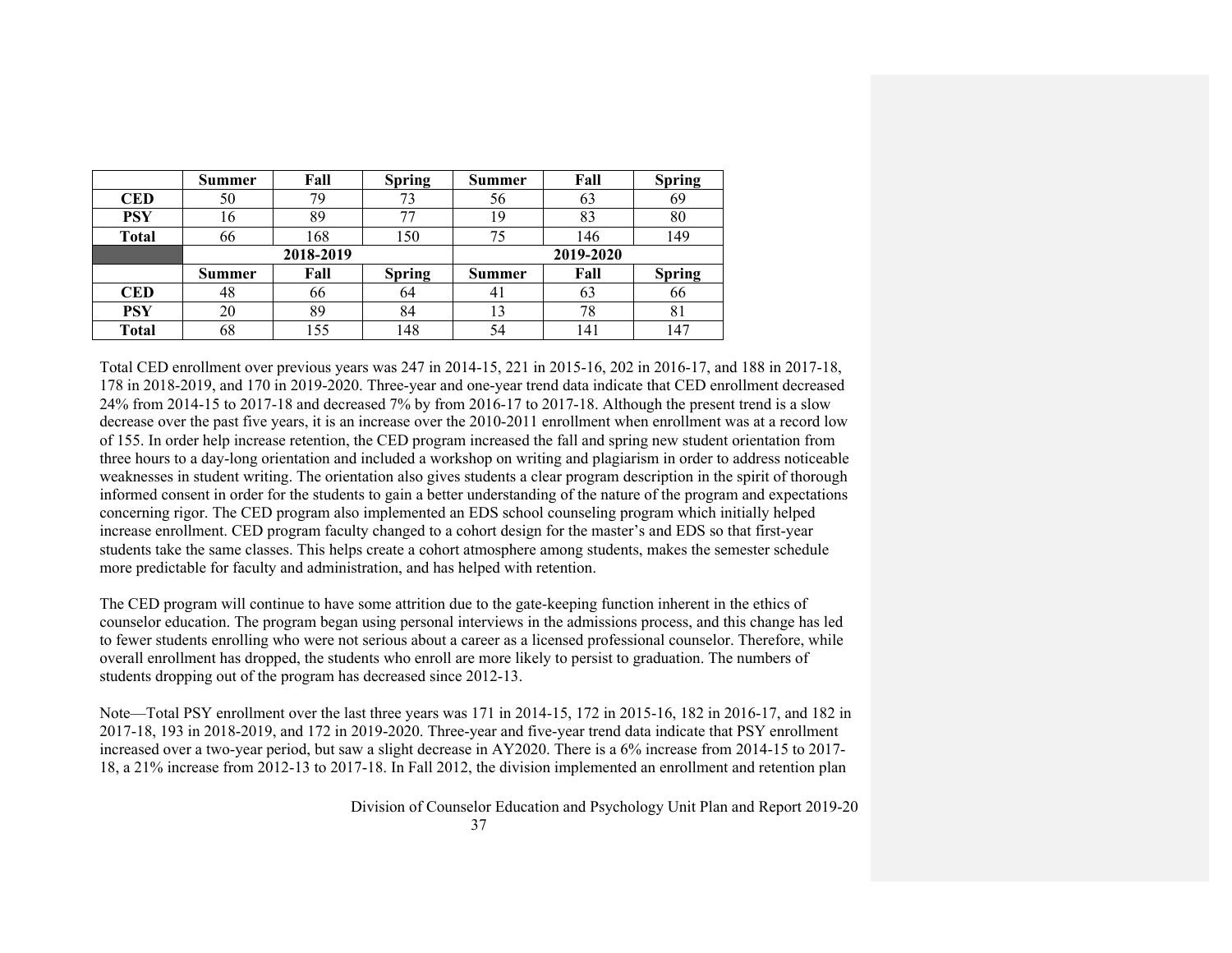developed by CEAC. This involves academic advisors personally contacting all advisees for early registration and then following up with advisees who do not sign up for advising. The practice is continued every semester. One core psychology course went online in 2018-19 and summer offerings for electives have been added. Also, faculty have been active at all recruitment fairs on and off campus. Faculty reviewed the curriculum for possible roadblocks in student progress as well as updating it to include applied courses. Faculty created a certificate in Applied Psychology of Industry and a sport psychology minor. One past trend to note is that in years when there are larger numbers of graduates, the following years often see a temporary decline in enrollment. However, this has not happened over the past two academic years. Spring and Summer 2020 may have had a slight decline in enrollment and increase in attrition due to the COVID 19 pandemic. Accomplishing the following goals will help increase enrollment by major: CEDP 2019\_01, CEDP 2019\_03, CEDP 2019\_04, , CEDP 2019\_05, CEDP 2019\_06, CEDP 2019\_07, and CEDP 2019\_08.

|                   | Summer 2007        |                 | <b>Fall 2007</b> |          |             | Spring 2008 |  |
|-------------------|--------------------|-----------------|------------------|----------|-------------|-------------|--|
| <b>Discipline</b> | Undergrad          | <b>Graduate</b> | Undergrad        | Graduate | Undergrad   | Graduate    |  |
| <b>CED</b>        | 72                 | 375             | 177              | 570      | 156         | 567         |  |
| <b>PSY</b>        | 264                | 3               | 1407             | 9        | 1422        | $\Omega$    |  |
| <b>EPY</b>        | 72                 | 150             | 204              | 153      | 246         | 138         |  |
| <b>Total</b>      | 408                | 528             | 1788             | 732      | 1824        | 705         |  |
|                   | <b>Summer 2008</b> |                 | <b>Fall 2008</b> |          |             | Spring 2009 |  |
| <b>Discipline</b> | Undergrad          | Graduate        | Undergrad        | Graduate | Undergrad   | Graduate    |  |
| <b>CED</b>        | 75                 | 378             | 135              | 537      | 135         | 594         |  |
| <b>PSY</b>        | 261                | $\theta$        | 1578             | $\theta$ | 1422        | $\theta$    |  |
| <b>EPY</b>        | 45                 | 78              | 228              | 93       | 210         | 276         |  |
| <b>Total</b>      | 381                | 456             | 1941             | 630      | 1767        | 870         |  |
|                   |                    | Summer 2009     | <b>Fall 2009</b> |          | Spring 2010 |             |  |
| <b>Discipline</b> | Undergrad          | Graduate        | Undergrad        | Graduate | Undergrad   | Graduate    |  |
| <b>CED</b>        | 69                 | 330             | 213              | 522      | 153         | 450         |  |
| <b>PSY</b>        | 261                | $\theta$        | 1476             | $\theta$ | 1245        | $\theta$    |  |
| <b>EPY</b>        | 36                 | 198             | 156              | 165      | 249         | 180         |  |
| <b>Total</b>      | 366                | 528             | 1845             | 687      | 1647        | 630         |  |
|                   | Summer 2010        |                 | <b>Fall 2010</b> |          | Spring 2011 |             |  |
| <b>Discipline</b> | Undergrad          | Graduate        | Undergrad        | Graduate | Undergrad   | Graduate    |  |
| <b>CED</b>        | 84                 | 315             | 159              | 402      | 120         | 354         |  |

#### **Credit Hour Production (CHP) by Discipline**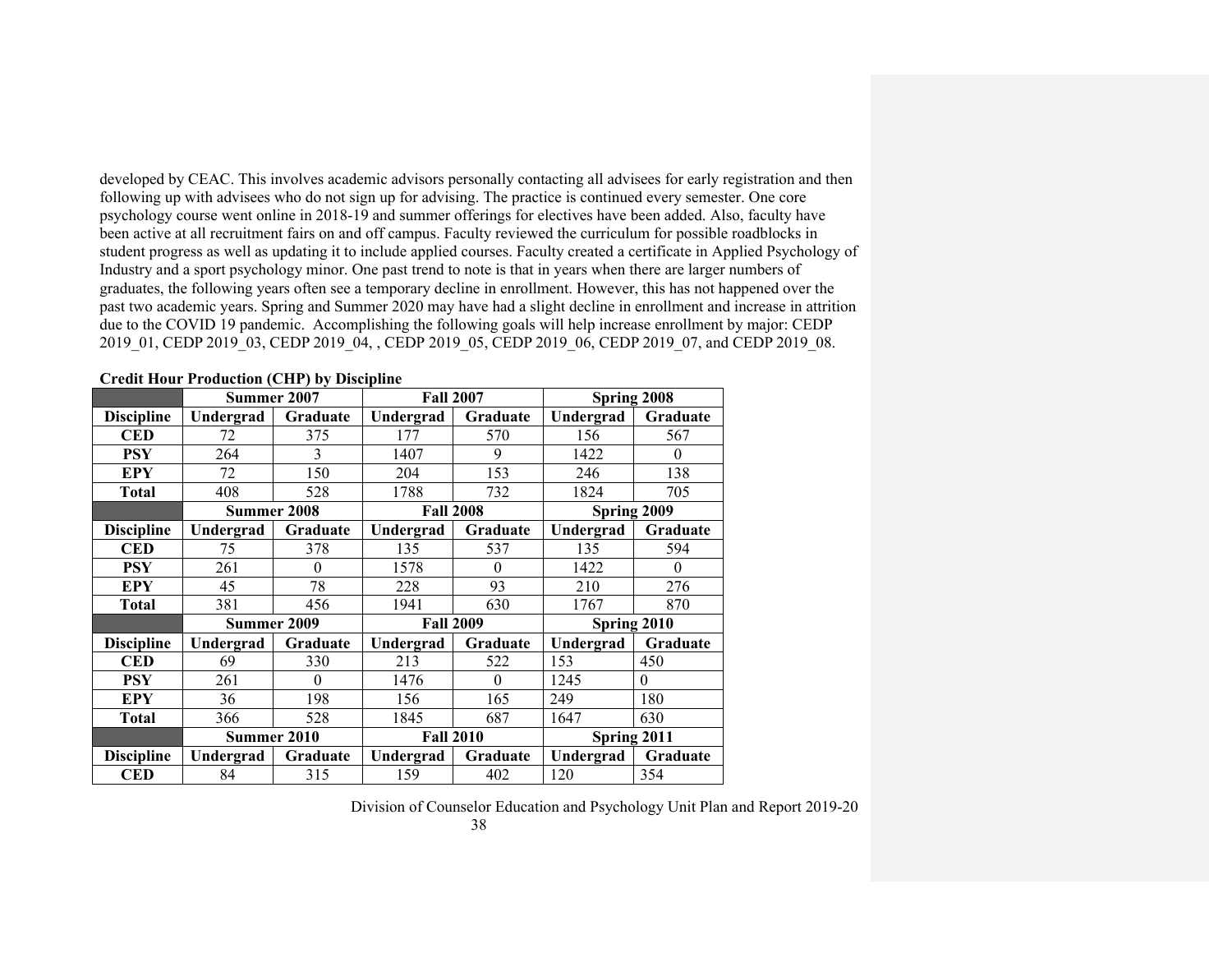| <b>PSY</b>        | 273           | $\theta$         | 1443             | $\theta$         | 1155          | $\mathbf{0}$     |
|-------------------|---------------|------------------|------------------|------------------|---------------|------------------|
| <b>EPY</b>        | 54            | 189              | 234              | 228              | 276           | 126              |
| <b>Total</b>      | 411           | 504              | 1836             | 630              | 1551          | 480              |
|                   | Summer 2011   |                  | <b>Fall 2011</b> |                  |               | Spring $2012$    |
| <b>Discipline</b> | Undergrad     | Graduate         | Undergrad        | Graduate         | Undergrad     | Graduate         |
| <b>CED</b>        | 87            | 249              | 135              | 522              | 93            | 465              |
| <b>PSY</b>        | 222           | $\theta$         | 1317             | $\theta$         | 1188          | $\mathbf{0}$     |
| <b>EPY</b>        | 30            | 174              | 243              | 183              | 273           | 111              |
| <b>Total</b>      | 339           | 423              | 1695             | 705              | 1554          | 576              |
|                   | Summer 2012   |                  | <b>Fall 2012</b> |                  |               | Spring 2013      |
| <b>Discipline</b> | Undergrad     | Graduate         | Undergrad        | Graduate         | Undergrad     | Graduate         |
| <b>CED</b>        | 99            | 387              | 162              | 429              | 132           | 585              |
| <b>PSY</b>        | 141           | $\theta$         | 1281             | $\theta$         | 1071          | $\mathbf{0}$     |
| <b>EPY</b>        | 81            | 138              | 192              | 150              | 177           | $\overline{96}$  |
| <b>Total</b>      | 321           | $\overline{525}$ | 1635             | 579              | 1380          | 681              |
|                   | Summer 2013   |                  | <b>Fall 2013</b> |                  |               | Spring 2014      |
|                   |               |                  |                  |                  |               |                  |
| <b>Discipline</b> | Undergrad     | Graduate         | Undergrad        | Graduate         | Undergrad     | Graduate         |
| <b>CED</b>        | 93            | 540              | 204              | 705              | 168           | 801              |
| <b>PSY</b>        | 138           | $\mathbf{0}$     | 1272             | $\theta$         | 1174          | $\mathbf{0}$     |
| <b>EPY</b>        | 36            | 186              | 201              | 60               | 174           | $\overline{84}$  |
| <b>Total</b>      | 267           | $\overline{726}$ | 1677             | $\overline{765}$ | 1516          | 885              |
|                   | Summer 2014   |                  | <b>Fall 2014</b> |                  |               | Spring 2015      |
| <b>Discipline</b> | Undergrad     | Graduate         | Undergrad        | Graduate         | Undergrad     | Graduate         |
| <b>CED</b>        | $69*$         | 477              | $141*$           | 630              | $108*$        | 669              |
| <b>PSY</b>        | 69            | $\theta$         | 1398             | $\theta$         | 1245          | $\boldsymbol{0}$ |
| <b>EPY</b>        | 42            | 84               | 204              | 114              | 219           | 78               |
| <b>Total</b>      | 180           | 561              | 1743             | 744              | 1572          | $\overline{747}$ |
|                   | <b>Summer</b> | 2015             | <b>Fall 2015</b> |                  | <b>Spring</b> | 2016             |
| <b>Discipline</b> | Undergrad     | Graduate         | Undergrad        | Graduate         | Undergrad     | <b>Graduate</b>  |
| <b>CED</b>        | $72*$         | 483              | $150*$           | 618              | $102*$        | 609              |
| <b>PSY</b>        | 147<br>72     | $\mathbf{0}$     | 1171             | $\boldsymbol{0}$ | 1139          | $\boldsymbol{0}$ |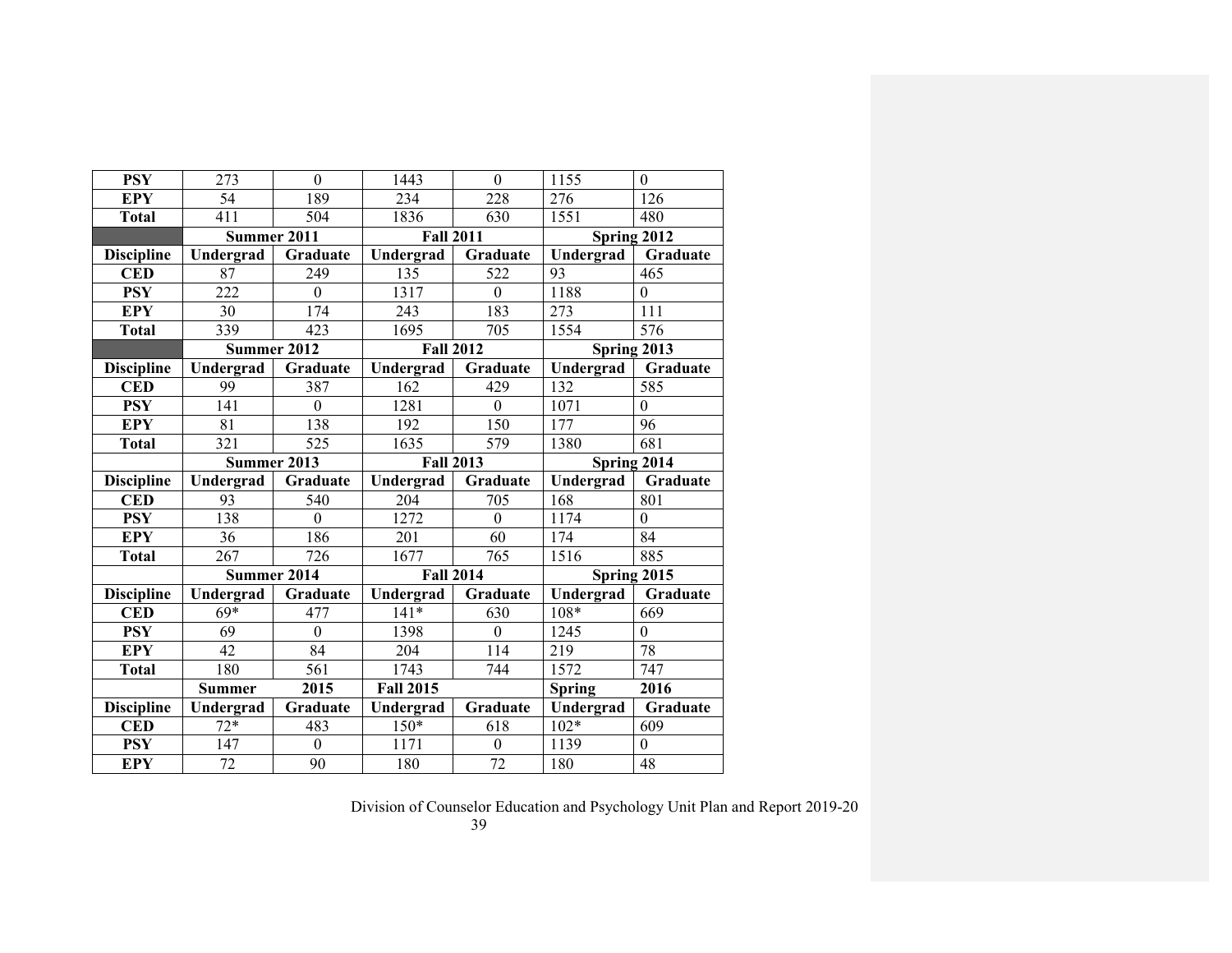| <b>Total</b>      | 291              | 573      | 1501             | 690              | 1421                                 | 657          |  |  |
|-------------------|------------------|----------|------------------|------------------|--------------------------------------|--------------|--|--|
|                   | <b>Summer</b>    | 2016     | Fall             | 2016             | <b>Spring</b>                        | 2017         |  |  |
| <b>Discipline</b> | Undergrad        | Graduate | Undergrad        | Graduate         | Undergrad                            | Graduate     |  |  |
| <b>CED</b>        | $45*$            | 444      | 156*             | 552              | $99*$                                | 546          |  |  |
| <b>PSY</b>        | 108              | 21       | 1233             | $\overline{0}$   | 1165                                 | $\mathbf{0}$ |  |  |
| <b>EPY</b>        | 39               | 57       | 156              | 36               | 153                                  | 30           |  |  |
| <b>Total</b>      | 192              | 552      | 1545             | 588              | 1417                                 | 576          |  |  |
|                   | Summer 2017      |          |                  | <b>Fall 2017</b> | Spring 2018                          |              |  |  |
| <b>Discipline</b> | Undergrad        | Graduate | Undergrad        | Graduate         | Undergrad                            | Graduate     |  |  |
| <b>CED</b>        | $36*$            | 489      | $141*$           | 498              | 132*                                 | 624          |  |  |
| <b>PSY</b>        | 78               | 27       | 1135             | $\theta$         | 1101                                 | 25           |  |  |
| <b>EPY</b>        | 51               | 147      | 204              | 78               | 204                                  | 51           |  |  |
| <b>Total</b>      | 165              | 663      | 1480             | 576              | 1437                                 | 700          |  |  |
|                   | Summer 2018      |          | <b>Fall 2018</b> |                  | Spring 2019                          |              |  |  |
| <b>Discipline</b> | Undergrad        | Graduate | Undergrad        | Graduate         | Undergrad                            | Graduate     |  |  |
| <b>CED</b>        | $\boldsymbol{0}$ | 375      | $162*$           | 498              | 129*                                 | 486          |  |  |
| <b>PSY</b>        | 102              | 0        | 1206             | $\theta$         | 1170                                 |              |  |  |
| <b>EPY</b>        | 36               | 171      | 177              | 75               | 186                                  | 42           |  |  |
| <b>Total</b>      | 138              | 546      | 1545             | 573              | 1485                                 | 531          |  |  |
|                   | Summer 2019      |          |                  | <b>Fall 2019</b> |                                      | Spring 2020  |  |  |
| <b>Discipline</b> | Undergrad        | Graduate | Undergrad        | Graduate         | $\frac{\text{Understanding}}{120^*}$ | Graduate     |  |  |
| <b>CED</b>        | $_{0}$           | 309      | 156*             | 534              |                                      | 513          |  |  |
| <b>PSY</b>        | 81               | 30       | 1147             | 6                | 1129                                 | 9            |  |  |
| <b>EPY</b>        | 39               | 135      | 207              | 69               | 177                                  | 33           |  |  |
| <b>Total</b>      | 120              | 474      | 1510             | 609              | 1326                                 | 555          |  |  |

\*Data associated with remedial course CED 098/099 Academic Support Labs, CED 400 Introduction to the Counseling Profession, and CED 481 Bereavement in Children and Adolescents.

CED CHP three-year trend data indicate a decrease (8%) from 2014-15 (1776) to 2017-18 (1920); one-year trend data indicate a 4% increase from 2016-17 (1842) to 2017-18 (1920). There was a 7% increase from AY 2019 to AY 2020 in graduate CED CHP, but there has been a 13% decrease over a five-year trend from AY 2016 to AY 20 in graduate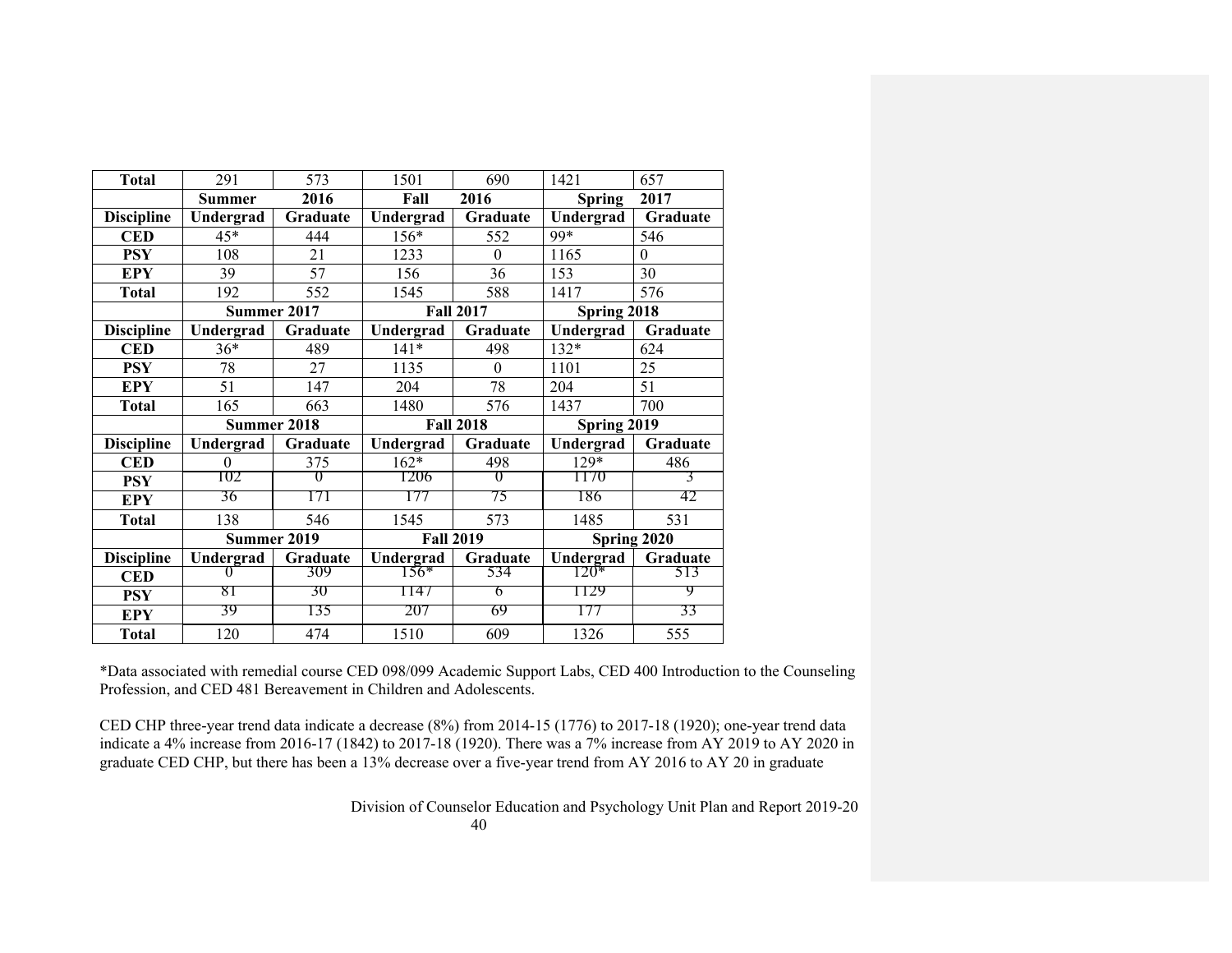CED CHP. CHP is influenced by enrollment in CED 098/099 that is not part of the division. The division began offering CED 400 Introduction to the Counseling Profession, paid for by the HRSA Behavioral Health grant, which has steadily increased CHP. PSY CHP trend data indicated a decrease of 13% from 2014-15 (2712) to 2017-18 (2366); however, as predicted, the elimination of PSY 101 General Psychology as a required course meant a decline in PSY CHP. There are also more students entering DSU with Dual Credit in Psychology, so they do not enroll in PSY 101. The one-year trend data indicate a decrease of 6% from 2016-17 (2527) to 2017-18 (2366), and a 5% decrease from 2018-2019 (1206) to 2019-2020 (1147). The PSY three-year trend data reflects relatively stable CHP, where the reduction in general education requirements and required PSY 101 General Psychology is offset by an increase in PSY course offerings and the creation of PSY 592 Psychology of Blues and HipHop for the Blues Certificate program and PSY 592 Sport Psychology.

EPY CHP three-year trend data indicate a 1% decrease from 2013-14 (741) to 2017-18 (735); there was a 15% increae from 2015-2016 to 2019-2020 and a 17% increase from 2018-2019 to 2019-2020. This enrollment is subject to the fluctuations in enrollment in graduate and undergraduate education courses. One-year trend data indicate a 56% increase from 2016-17 (471) to 2017-18 (735). EPY trend data are related to enrollment in undergraduate and graduate programs outside of the Division since these are service courses for other programs. As a result of previous PSY decreasing CHP trend, the division engaged in more vigorous recruiting practices. In fall 2012, the division implemented an enrollment and retention plan developed by CEAC that has been continued every semester. The division added a new certificate for psychology majors (CEDP2016\_11), has added a sport psychology minor (CEDP 2017\_08), and continues to look for ways to increase applied courses for students. Additionally, the COEHS Recruitment and Retention plan has been implemented since 2018 with a portion of the plan specific to targeting educators. This has likely attributed to the increase in EPY CHP. Accomplishing the following goals will help increase enrollment by major: CEDP 2018 01, CEDP 2018 03, CEDP 2018 04, CEDP 2016 06, CEDP 2018 07, and CEDP 2018\_08.

|            | 2005- | 2006- | $2007 -$ | 2008- | 2009- | $2010-$    | $2011 -$ | $2012 -$         | $2013-$ | $2014-$ | $2015 -$ | 2016- | $2017 -$         | 2018- | $2019-$ |
|------------|-------|-------|----------|-------|-------|------------|----------|------------------|---------|---------|----------|-------|------------------|-------|---------|
|            | 2006  | 2007  | 2008     | 2009  | 2010  | 2011       | 2012     | 2013             | 2014    | 2015    | 2016     | 2017  | 2018             | 2019  | 2020    |
| <b>CED</b> | 26    | 30    | 22       | 26    | 24    | 16         | 12       | 20               | 29      | 31      | 33       | 21    | 27               | 36    | 26      |
|            |       |       |          |       |       |            |          | (12              | (18     | 15      | (25      | (25   | (21              | Ί9    | (22)    |
|            |       |       |          |       |       |            |          | MED.             | MED.    | MED,    | MED.     | MED,  | MED,             | MED.  | MED,    |
|            |       |       |          |       |       |            |          |                  |         | 16      |          |       |                  |       |         |
|            |       |       |          |       |       |            |          | EDS <sup>®</sup> | EDS)    | EDS)    | EDS)     | EDS)  | EDS <sup>'</sup> | EDS)  | EDS)    |
| PSY        | 18    | 23    | 26       | 16    | 22    | $\sqrt{2}$ | 17       | 18               | 10      | 15      | 16       | 18    | 24               | 36    | 15      |

**Division Graduates by Major**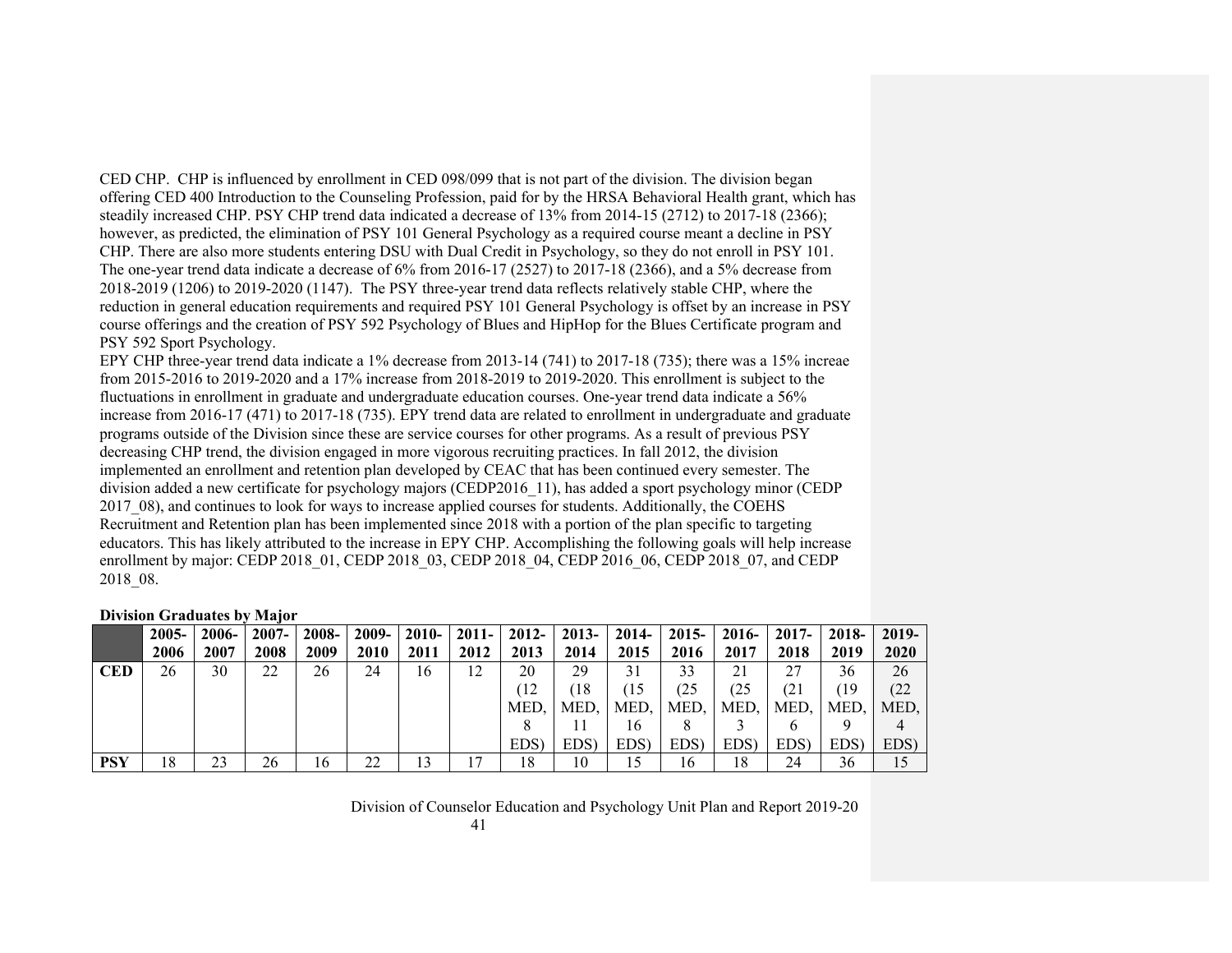| $\sim$<br>. .<br>$\sim$<br>$\sim$<br>- -<br>--<br>. .       |        |    |  |    |    |              |     |    |      |  |    |  |
|-------------------------------------------------------------|--------|----|--|----|----|--------------|-----|----|------|--|----|--|
| --<br>. .<br>-<br>◡<br>ັ<br>$\sim$ $\sim$<br>◡<br>. .<br>-- | ! otal | ΔД |  | 40 | 20 | $20^{\circ}$ | 4 Q | 46 | 71 V |  | n٤ |  |

Overall division graduation numbers increased from 2016-17 (42) to 2017-18 (51) and 2018-2019 (64). This is an overall 36% decrease in one year and an 16% decrease over five years. There were more EDS graduates, which is most likely due to the cohort effect. EDS graduates increased by 3 (100%) in 2017-18 and again in 2018-2019 but decreased by 2019-2020. CED graduates decreased from 36 to 26 from AY 2019 to AY 2020 while PSY decreased drastically from 36 to 15 from AY 2019 to AY 2020. Trend data indicate that since 2013-14, graduate numbers are remaining somewhat stable despite the fact that the division experiences a significant amount of attrition due to the rigor of the psychology and counselor education programs. In order to help increase retention, the CED program increased the fall and spring new student orientation from three hours to a day-long orientation and included a discussion on writing and plagiarism in order to address noticeable weaknesses in student writing. The orientation also gives students a clear program description in the spirit of thorough informed consent in order for the students to gain a better understanding of the nature of the program and expectations concerning rigor. The program has also moved to a cohort format for the first year. However, the CED program will continue to have some attrition due to the gate-keeping function inherent in the ethics of counselor education. The PSY program also continues to address noticeable student writing weaknesses and began a psychology lab to address student weaknesses in writing and statistics. Also, efforts to redesign the curriculum to address roadblocks to success and an increased focus on applied aspects of psychology may help increase graduation rates in the future. A certificate of Applied Psychology of Industry was added to increase applied options for students, and a new sport psychology minor was implemented. Accomplishing the following goals will help increase enrollment by major: CEDP 2020 01, CEDP 2020 03, CEDP 2020 04, CEDP 2020 06, and CEDP 2020 07.

#### **Diversity Compliance Initiatives and Progress:**

Both the Counselor Education and Psychology programs continue to infuse diversity and a multicultural orientation within its students throughout the curriculum. Students have rich experiences in practicum, internship and service coursework to incorporate principles learned within didactic portions of their programs. The division has been intentional about developing diversity within the faculty. The division actively recruited candidates from diverse backgrounds. Two female minority candidates accepted positions in CED. Dr. Natasha Barnes (African American female) and Dr. Catherine Vincent (white Hispanic female) were hired in 2017-18. Dr. Andres Garcia-Penagos (Hispanic male) was hired 2018-19. In Fall 2019, CED faculty infused all syllabi with Culturally Responsive Teaching Practices. CACREP standards and the Mississippi Department of Education program reviews dictate that the Counselor Education program continue to adequately and comprehensively address diversity issues throughout the curriculum. In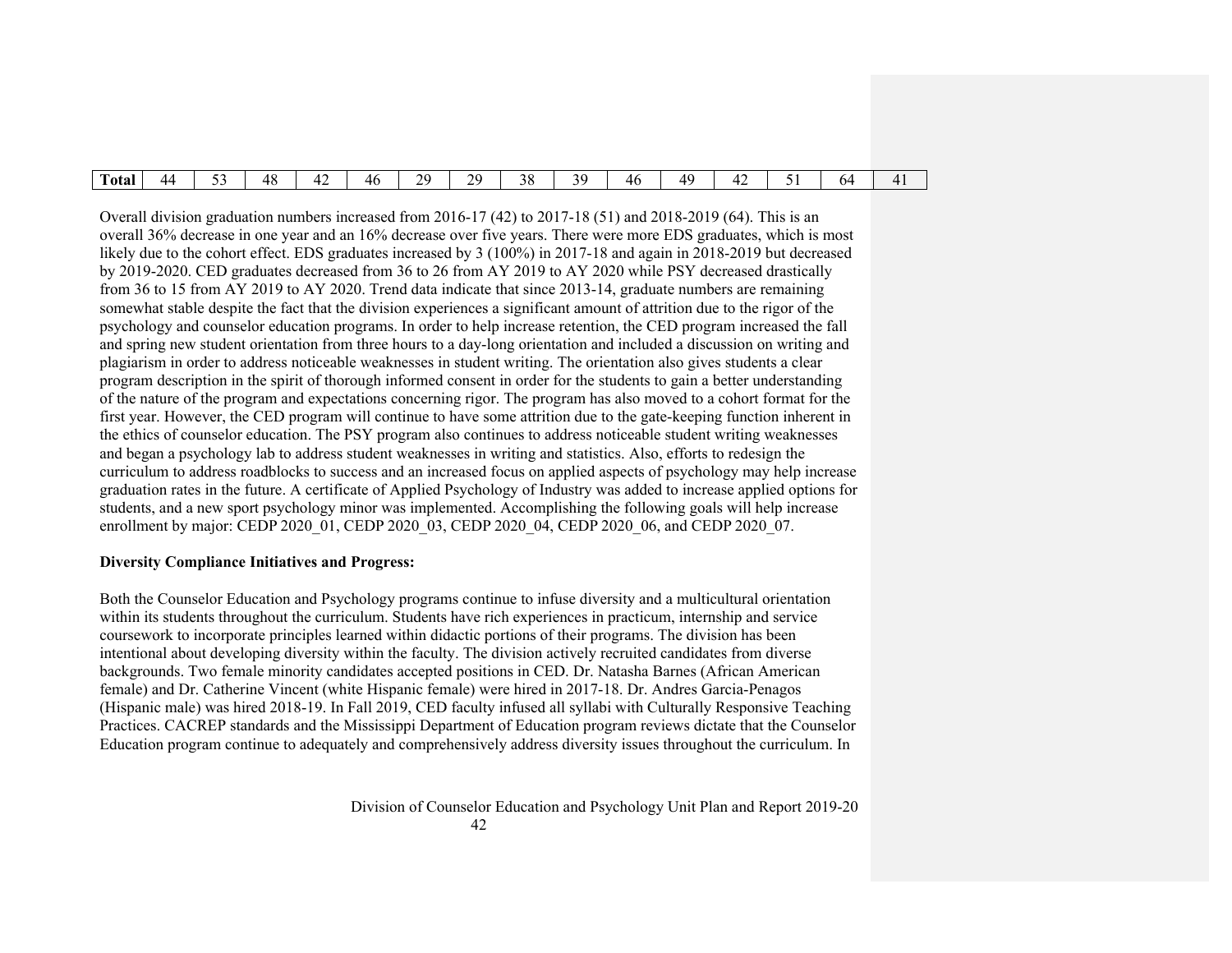addition, a PSY faculty member, Dr. Jackie Goldman, leads the university's Safe Space training in order to assist all faculty, staff, and students in becoming more aware of the LGBTQ+ community.

#### **Economic Development Initiatives and/or Impact:**

The Division of Counselor Education and Psychology is involved in economic development as it prepares students for careers in the helping professions and further graduate training. Currently, informal partnerships exist between Region I, Region V, and Region VI Community Mental Health Centers and the CED graduate program to offer advanced training for bachelor's level mental health workers within these agencies. Anecdotal reports indicate that agency administration boast of the program being high quality. Master's level clinicians have substantial salary increases and with licensure, which is typically obtained by CED graduates two years beyond their degree (LPC – Licensed Professional Counselor), are able to remain competitive with other mental health professionals in the state. Assessments of employers of program graduates indicate that employers are extremely favorable toward the quality of graduates from this program.

School and Clinical Mental Health Counselor Education interns provide an invaluable contribution though their service in numerous K-12 schools (as school counseling interns) and mental health agencies (as clinical mental health counseling interns) as counselors as they practice skills and procedures learned during their formal training. Often, interns are hired into positions right out of their internship experiences. This service has a direct economic impact on the region because of the labor (largely at no cost) provided to school and agency recipients and for the value added to these institutions from well-trained employees.

The doctoral track in Counselor Education has been operational for several years; however, it has not admitted new students because of low numbers of applicants. Currently, there are two students who are post-comps. One student graduated in 2019.

Both the Counselor Education and Psychology programs greatly enhance the literacy and communication skills of students in the written and spoken forms of communication. Critical thinking through rigorous research practices is also a skill and disposition students possess when exiting CED and PSY programs.

**Grants, Contracts, Partnerships and Other Accomplishments:** 

# **Awarded Grants**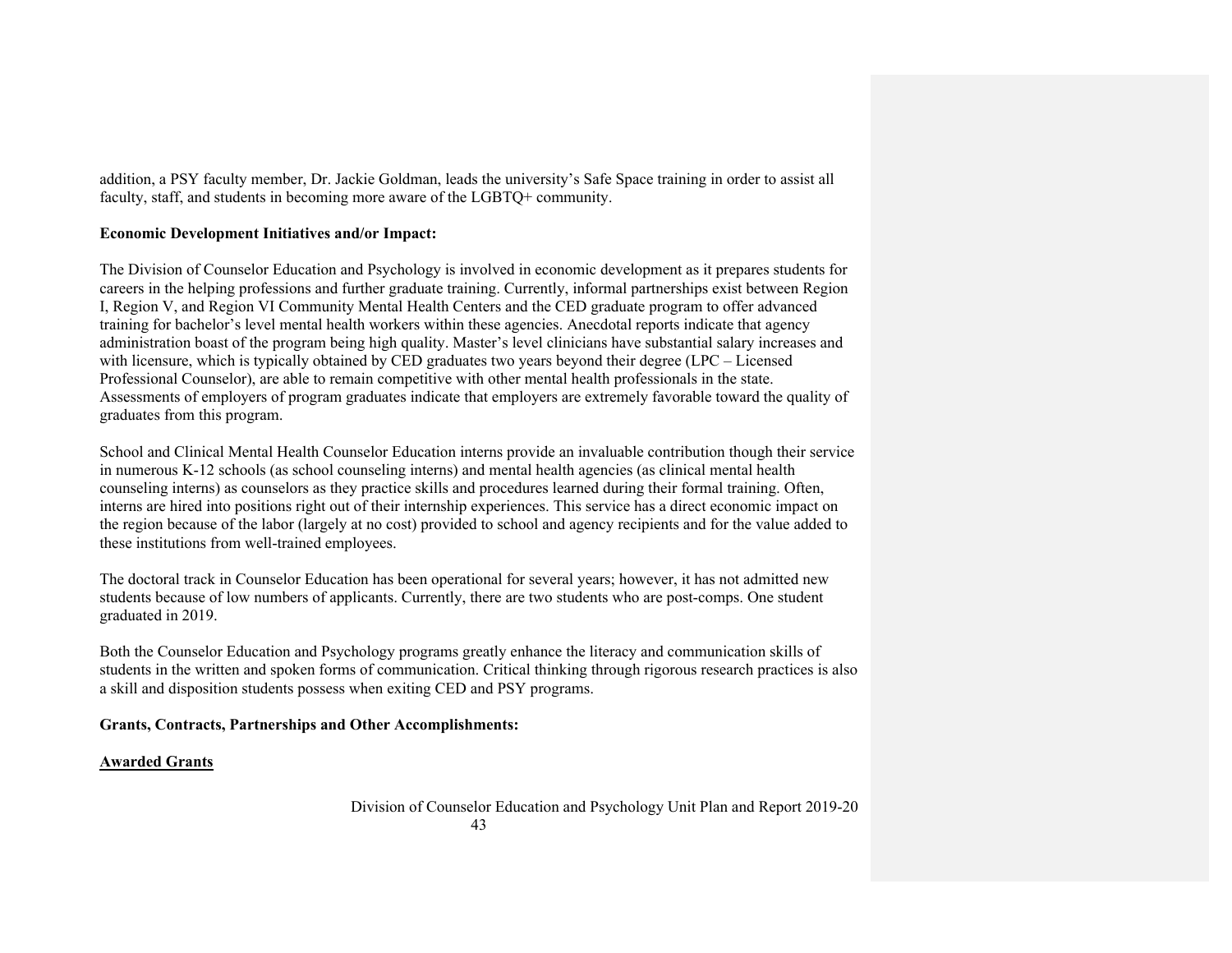Goldman, J. (2019). Delta State University Safe Space Program. The LGBTQ Fund of Mississippi. \$3,500.

# **Service Learning Data (list projects, number of students involved, total service learning hours, accomplishments, etc.):**

- Internships Counselor Education Program Faculty
- o 42 CED students served at least 22,800 hours as interns in clinical mental health and school settings in 2019-20
- Although initial planning occurred, the 39<sup>th</sup> Annual F.E. Woodall Spring Conference for the Helping Professionals was unable to be held at DSU due to the COVID-19 pandemic.
- CED faculty advisor, Dr. Mary Bess Pannel, worked with Chi Sigma Iota students with the organization of community outreach project – "Shoe Boxes" – Operation Christmas Child (2019, November). Approximately 10 CED students assisted with this project.
- CED faculty advisor, Dr. Mary Bess Pannel, worked with Chi Sigma Iota students on the community outreach project - "Toy Drive" – UMMC and Children's of Mississippi Hospital (2019, January). Approximately 10 CED students assisted with this project.

| Strategic Plan Data (see Appendix C of the Guidelines) |  |  |
|--------------------------------------------------------|--|--|
|                                                        |  |  |

| Division-Relevant DSU Strategic Plan Goal Indicators     | <b>Division Tracking Status</b>                            |
|----------------------------------------------------------|------------------------------------------------------------|
| 1.1 Senior-level competency measures                     | Currently doing – Section II – MFT PSY                     |
|                                                          | Currently doing – Section II – CPCE and NCE                |
| 1.4b Service learning                                    | Currently doing – Section IV Service Learning Data         |
| 1.5 Percentage of academic programs measuring QEP        | Currently doing - Section III, although the present QEP is |
| goals                                                    | being redesigned to include fewer courses.                 |
| 2.1 Increase enrollment                                  | Currently doing - Section III & IV                         |
| 2.2 Increase year to year retention                      | Currently doing but need to track better                   |
| 2.4 Increase grad rate                                   | Currently doing – Section III & IV                         |
| 3.11 Number of professional development activities by FT | Currently doing - Section IV Personnel                     |
| faculty                                                  |                                                            |
| 3.12 Number of scholarly contributions by FT faculty     | Currently doing – Section V                                |
| 3.13 Number of service activities by FT faculty          | Currently doing - Section V                                |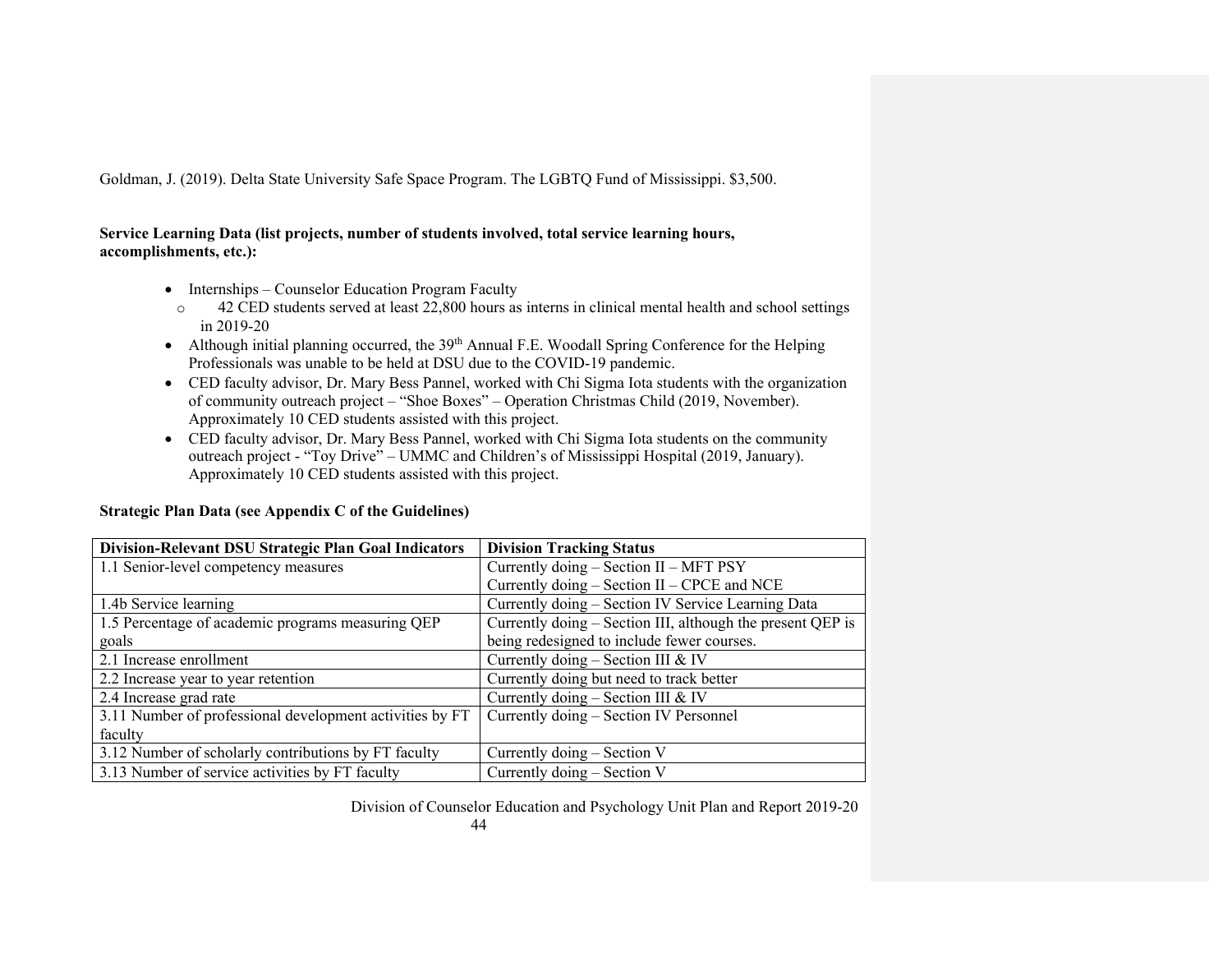| 4.4 Grants submitted                                     | Currently doing – Section IV       |
|----------------------------------------------------------|------------------------------------|
| 4.5 Grants received                                      | Currently doing – Section IV       |
| 4.11 Use of website (measured by hits down to the second | Would like to track in the future. |
| or third tier)                                           |                                    |
| 5.1 Online course offerings $(\#)$                       | Currently doing – Section III      |

#### **Committees Reporting to the Unit (Committee records archived in program coordinators' computers and shared drive):**

There are a few standing committees that regularly report to the division chair and are accountable to academic programs. These committees include the *Counselor Education Curriculum Committee* and the *Psychology Curriculum Committee* which review curricula, render decisions regarding course content and pedagogy, and submit course changes for program, division chair, CEAC and Academic Council review and ratification. The *Counselor Education Retention Committee* is convened in cases where students may not be progressing in an acceptable manner or demonstrate that dispositions are not in harmony with the values of the counseling profession. The *Spring Conference Planning Committee* is convened each year for the purpose of planning and executing the spring conference and meets in conjunction with faculty meetings which are held at least twice monthly. Chi Sigma Iota and Psi Chi, both student honor societies and advised by respective program faculty, each have student governed committees that oversee their work. All committees except the student honor committees keep minutes of their meetings which can be found in the division office and are housed electronically within the program coordinators' computers and a shared drive. **Two new committees the department reports to includes the COEHS Curriculum Committee, which reviews all curriculum changes for the college, and the COEHS Accreditation Committee, which reviews all program work that undergoes accreditation review.**

#### **V. Personnel:**

Current full-time division faculty and staff Dr. Natasha Barnes, Counselor Education Dr. George Beals, Counselor Education Dr. Stephanie Bell, Counselor Education Dr. Mary Bess Pannel, Counselor Education Dr. Cat Vincent, Counselor Education Dr. Jacqueline Goldman, Psychology Dr. Andres Garcia Penagos, Psychology Dr. Jon Westfall, Psychology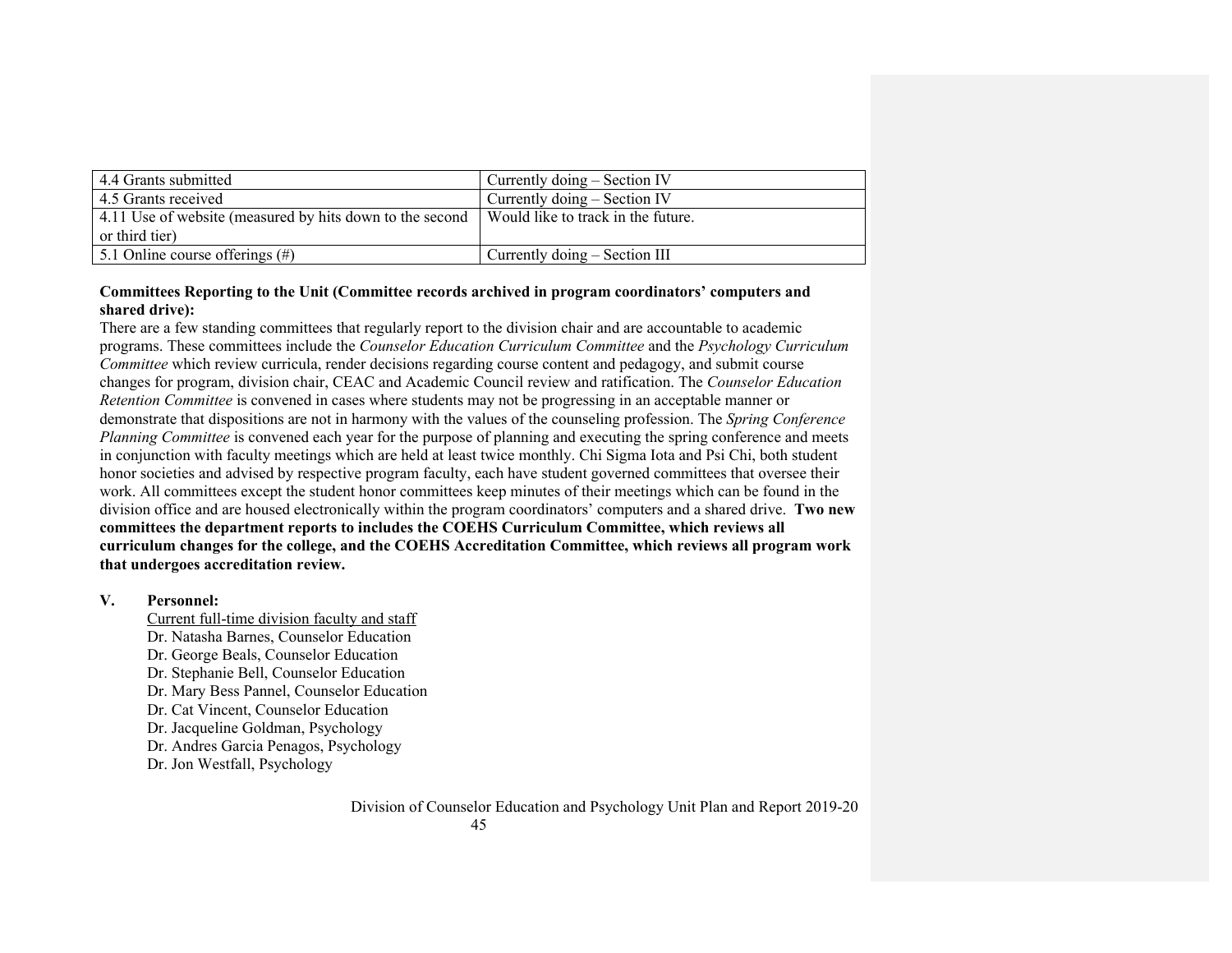Dr. Sally Zengaro, Psychology Ms. Charlotte Brunetti-McClain, Counseling Lab Director Mrs. Becky Steed, Senior Secretary

#### **Noteworthy Activities and Accomplishments (administrators, faculty, staff)**:

The Division of Counselor Education and Psychology has continued to make progress in strengthening existing pedagogy and developing resourceful approaches to teaching, research and scholarship, and service. Division faculty and staff are professionally active and dedicated to serving students and colleagues. The following presents highlights of division accomplishments and activities for the year:

# **Dr. Natasha Barnes**

# • **Presentations/Publications**

- o Barnes, N., Dickerson, K., & S. Adika. (2020). Promoting occupational wellness in military spouses. Georgia Career Development Association. Atlanta, GA
- o Barnes, N. (2019). Career development in youth: Illustrating activism through metaphors. Mississippi Counseling Association. Biloxi, MS
- o Barnes, N. (2019). Inspirations to aspirations: Innovative strategies for working with youth in lowincome communities. National Career Development Association. Houston, TX
- o Barnes, N. (2019). Effective practices for managing mental health issues in military families. American Counseling Association. New Orleans, LA
- o Barnes, N. (2019). Promoting wellness in the treatment of military spouses using the Indivisible Self Model of Wellness. International Association of Marriage and Family Counseling. New Orleans, LA
- **Student Presentations**
	- o Carney, J. & Barnes, N. (2019). Resiliency among student veterans and non-veteran students in the Mississippi Delta. Delta State University McNair Scholar Program. Cleveland, MS

# • **Other Noteworthy Accomplishments**

- o 2019 Veterans Walk in the DSU Homecoming Parade
- o Member, DSU Title IX Committee
- o Co-Chair, DSU Winning the Race Conference
- o Member, COEHS Centennial Fund Committee
- o Faculty Assistant, Chi Sigma Iota
- o Member, CACREP Committee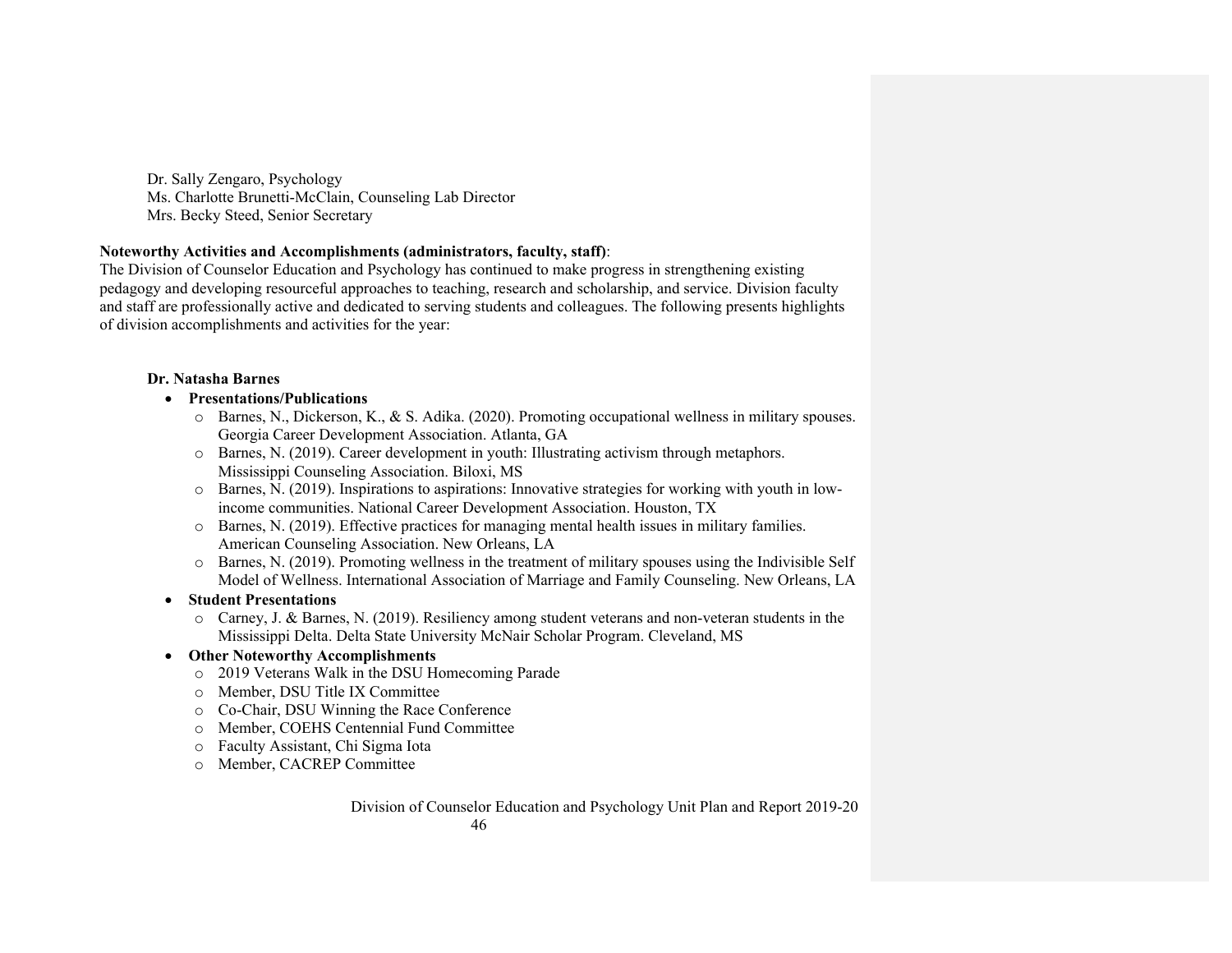- o Member, American Counseling Association
- o Member, Association for Counselor Education and Supervision
- o Member, Southern Association of Counselor Educaiton and Supervision
- o Secretary, Military and Government Counseling Association
- o Member, National Career Development Association Veterans Committee Member
- o Member, International Association for Marriage and Family Counseling
- o Member, American Mental Health Counselors Association
- o Mississippi Counseling Association –Delta Area Region Treasurer 2019-2020
- **Honors and Awards**
	- o IHL Excellence in Diversity and Inclusion Award Delta State University 2019
	- o

#### **Dr. George Beals – Counselor Education Faculty**

- **Other Noteworthy Activities and Accomplishments**
	- Co-led Students volunteering at MCA,
	- Graduate Program Coordinator and Director of Assessment
	- Member, Counselor Education Curriculum Program Committee
	- Member, Counselor Education Assessment Committee
	- Member, CACREP Self-Study and Re-Accreditation Committee
	- Member, F. E. Woodall Spring Conference Committee
	- Member, Diversity Committee
	- Member, Graduate Program Task Force Committee
	- Member, University Safety Committee
	- Member, College of Education and Human Sciences Advisory Council (CEAC)
	- Member, Chi Sigma Iota
	- Member and Advisor to the Board, Mississippi Counseling Association and Divisions
		- Licensed Professional Counselors
		- Spiritual, Ethical, and Religious Values in Counseling
		- Current President, Counselor Education and Supervision
		- Delta Region Counseling
	- Member, American Counseling Association and Divisions
		- Association for Counselor Education and Supervision (President Elect)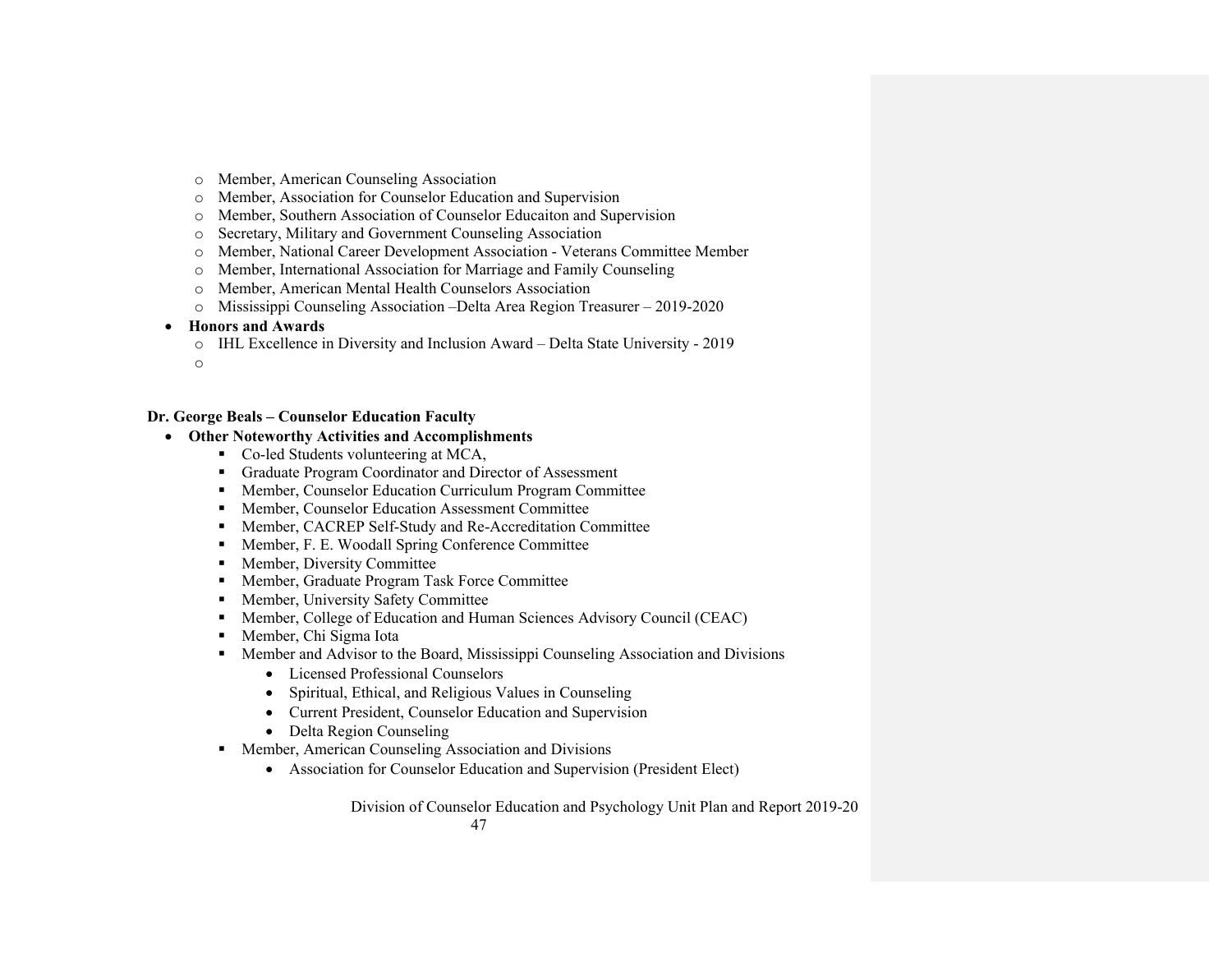- Association for Gay, Lesbian, Bisexual Issues in Counseling
- Association for Spiritual, Ethical, and Religious Values in Counseling
- Association for Specialist in Group Work
- Counselors for Social Justice
- Association for Assessment in Counseling and Education
- Academic Advisor
- Safe Space Training for faculty and staff
- Site reviewer for CACREP
- CACREP Liaison
- National Board of Certified Counselors Liaison

# **Dr. Stephanie Bell – Counselor Education Faculty**

- **Publications:**
	- Stoltz, K. B., Bell, S. C., & Mazahreh, L. G. (2020). Selecting and Understanding Career Assessments. In K. B. Stoltz, & S. R. Barclay (Eds.). *A comprehensive guide to career assessment (7th ed.).* Broken Arrow, OK: National Career Development Association.
	- Pickens, B, Mckinney, R., & **Bell, S.C.** (2020). A hierarchal model of coping in the college student population. *Journal of Interdisciplinary Studies.*
	- Stoltz, K. B., **Bell, S. C.,** & Eckhardt, A. (2020). Professional and career development for counselor education: Strategies for an effective job search. In Adekson, M. O. *Handbook of counseling and counselor education.* New York, NY: Routledge Publishing

#### • **Other Noteworthy Activities and Accomplishments**

- Member, American Counseling Association,
- Member, Association for Counselor Educators and Supervisors,
- Member, Southern Association for Counselor Educators and Supervisors
- Member, American Mental Health Counseling Association
- Member, Counselor Education Curriculum Program Committee
- Chair of CED Assessment and Accreditation Committee
- Member, CACREP Self-Study and Re-Accreditation Committee
- Member, F. E. Woodall Spring Conference Committee
- Methodologist, one dissertation committee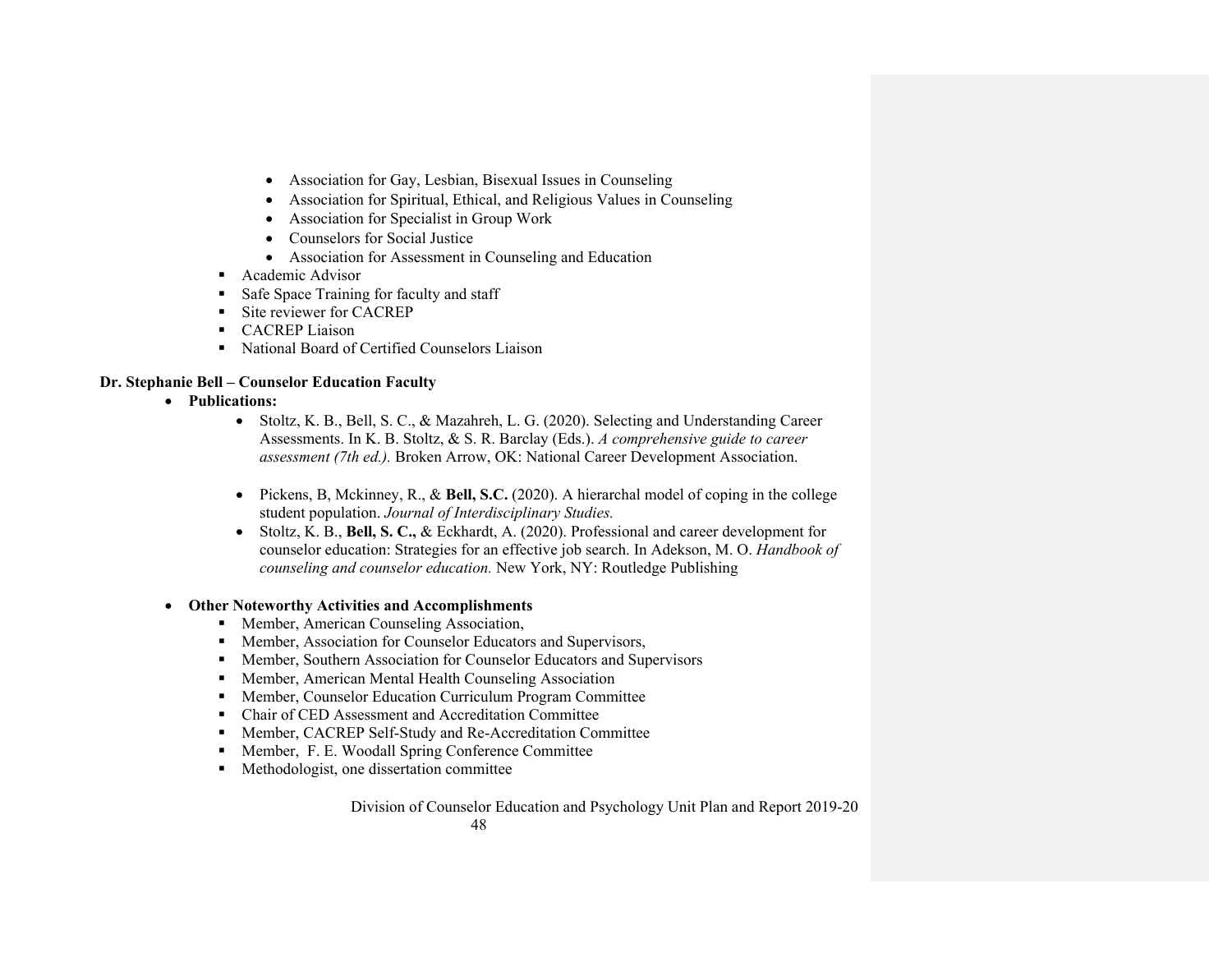- DSU Graduate Council member
- Chair COEHS Research and Grant Funds Review Committee

#### **Dr. Mary Bess Pannel – Counselor Education Faculty**

#### • **Presentations and Speaking Engagements**

- o Pannel, M. (2020, February). Advocacy: Giving voice to mental illness. Mississippi Delta Community College Counselors' Retreat. Greenville, MS.
- o Pannel, M. (2020, February). Ethics and professional issues in school counseling. Ethics and Professional Issues Course (J. Goldman), Counselor Education and Psychology Department. Delta State University, Cleveland, MS.
- o Myrolie, R., Pannel, M., Harris, C., & Marsh, A. (2019, May). Making a connection Pilot study of the nutrition-mental health connection. Mississippi Public Broadcasting, Jackson, MS.
- o Pannel, M. (2019, November). Logistics of maintaining professional and personal balance [Conference session]. Delta Psychology Educators Conference, Cleveland, MS.
- o Pannel, M. (2019, March). Making the connection of nutrition, mental health, and academic success [Conference session]. Winning the Race Conference-Faculty Forum, Cleveland, MS.

#### • **Student Research Collaboration**

- Hendrix, T., & Pannel, M. (2019, November). Being resourceful counselors through effective collaboration [Conference session]. Mississippi Counseling Association annual conference, Biloxi, MS.
- § Myrolie, R., Pannel, M., Harris, C., Marsh, A., & Burns, K. (2019, April). Making a connection – Pilot study of the nutrition-mental health connection [Conference session]. Annual F. E. Woodall Conference for the Helping Professions, Cleveland, MS.

#### • **Peer Reviewed presentations**

§ Vincent, C., Ervin, L., & Pannel, M. (2019, November). Applying the SCAMPER Model to wellness in counseling [Conference session]. Mississippi Counseling Association annual conference, Biloxi, MS.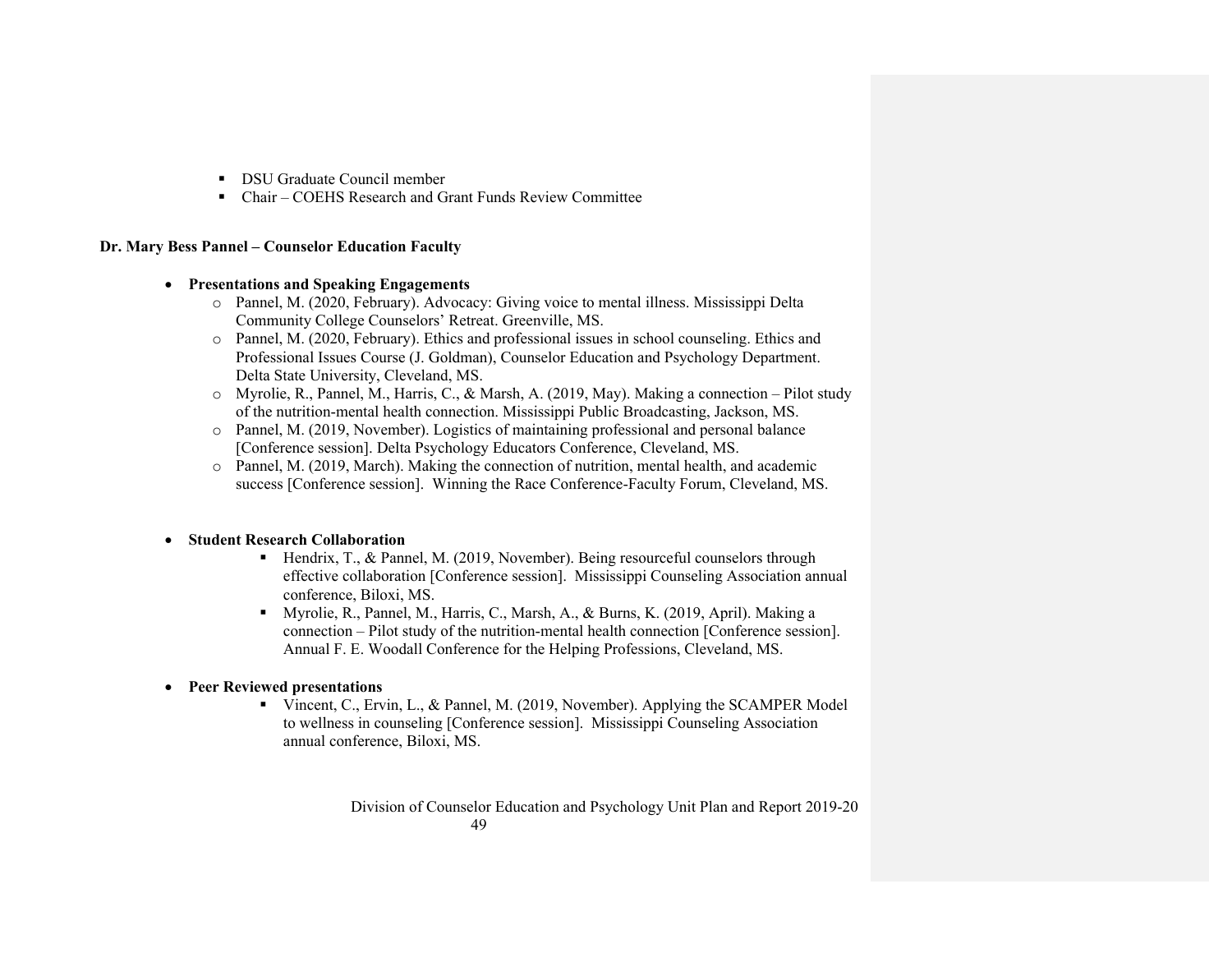#### • **Other Noteworthy Activities and Accomplishments**

- Member, Counselor Education Curriculum Program Committee
- § Member, CACREP Self-Study and Re-Accreditation Committee
- § Member, F. E. Woodall Spring Conference Committee
- Faculty Advisor, Chi Sigma Iota Honor Society
- § President-elect, Mississippi Counseling Association
- Mississippi Association of Counselor Educators and Supervisors
- Chapter Faculty Advisor, Chi Sigma Iota, Delta State University, 2016-present.
- Proxy, Faculty Senate, 2017-present, elected position.
- § Member, Environment & Safety Committee, 2017-present.
- Member, DSU Merit Pay Appeals Committee, 2017-present
- § Member, Distance Education Committee, 2017-present, elected position.
- Counseling Laboratory Supervisor, 2015-present
- DSU Connected Educator nominee- Fall 2019

#### **Dr. Cat Vincent - Counselor Education Faculty**

- **Noteworthy Activities and Accomplishments**
	- Activities:
		- Dr.'s Vincent, Beals, and Pannel took 12 students to "MCA Counselor's Day at the Capitol" in January 2020 and met with MS House of Representatives, Abe Hudson.
	- Memberships:
		- Member, Counselor Education Curriculum Committee
		- Member, Winning the Race Executive Committee
		- Co-chair, Winning the Race Faculty Engagement Sub-Committee
		- Woodall Conference Committee member
		- Member, DSU Summer Enrollment Task Force Committee
		- Member, DSU Graduate Appeals Committee
		- Member, CACREP Re-Accreditation Committee
		- Board of Directors-President (Delta Area Region), Mississippi Counseling Association
		- Board member, Chi Sigma Iota-Delta Sigma Upsilon Chapter
		- Member, Mississippi Association for Counselor Education and Supervision
		- Member, Southeastern Association for Counselor Education and Supervision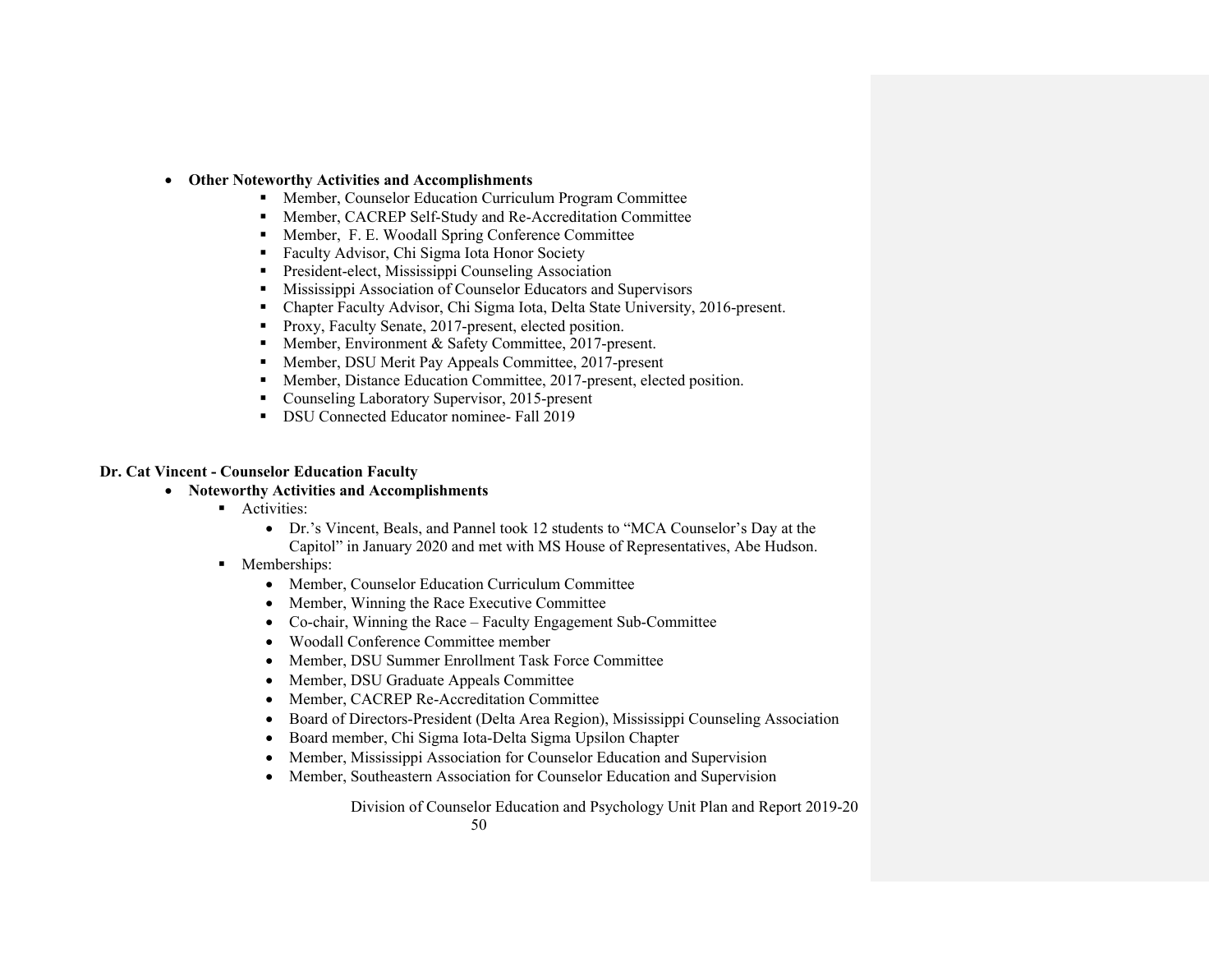• Member, International Association of Marriage & Family Counselors

#### • **Presentations:**

- Vincent, C. (December 2019). Creative applications of wellness in supervision. Peer reviewed education session for the National Association for Creativity in Counseling's 2019 Conference in Clearwater, FL.
- Vincent, C., Pannel, M., & Earvin, L. (November 2019). Applying the SCAMPER model to wellness in counseling. Peer reviewed education presentation for the Mississippi Counseling Association in Biloxi, MS.
- **Honors:**
	- 2019-2020 COEHS Outstanding Faculty Award in Service

# **Psychology:**

- Faculty continue to develop and teach selected coursework in an online and hybrid format.
- Psychology faculty conducted a new Delta Psychology Educator Conference in Fall 2019.
- Psi Chi and the Psychology Club continue to be viable and important component of program efforts to develop students.

# **Dr. Andres Garcia-Penagos - Psychology Faculty**

- **Scholarship**
	- o Garcia-Penagos, A. (2020a). Behaviorism and E4 Cognition. Consensus and Controversies. Invited talk to the Centro de Estudios e Investigaciones en Comportamiento, Universidad de Guadalajara. March 10, 2020.
	- o Garcia-Penagos, A. (2020b). Social influences in insensitivity to experimental contingencies. Invited talk to the Centro de Estudios e Investigaciones en Comportamiento, Universidad de Guadalajara. March 10, 2020.

# • **Other Noteworthy Activities and Accomplishments**

- Chair, Library Committee
- Member, Research Committee
- Member, Faculty Senate
- Member, Attendance and Grievance Appeals Committee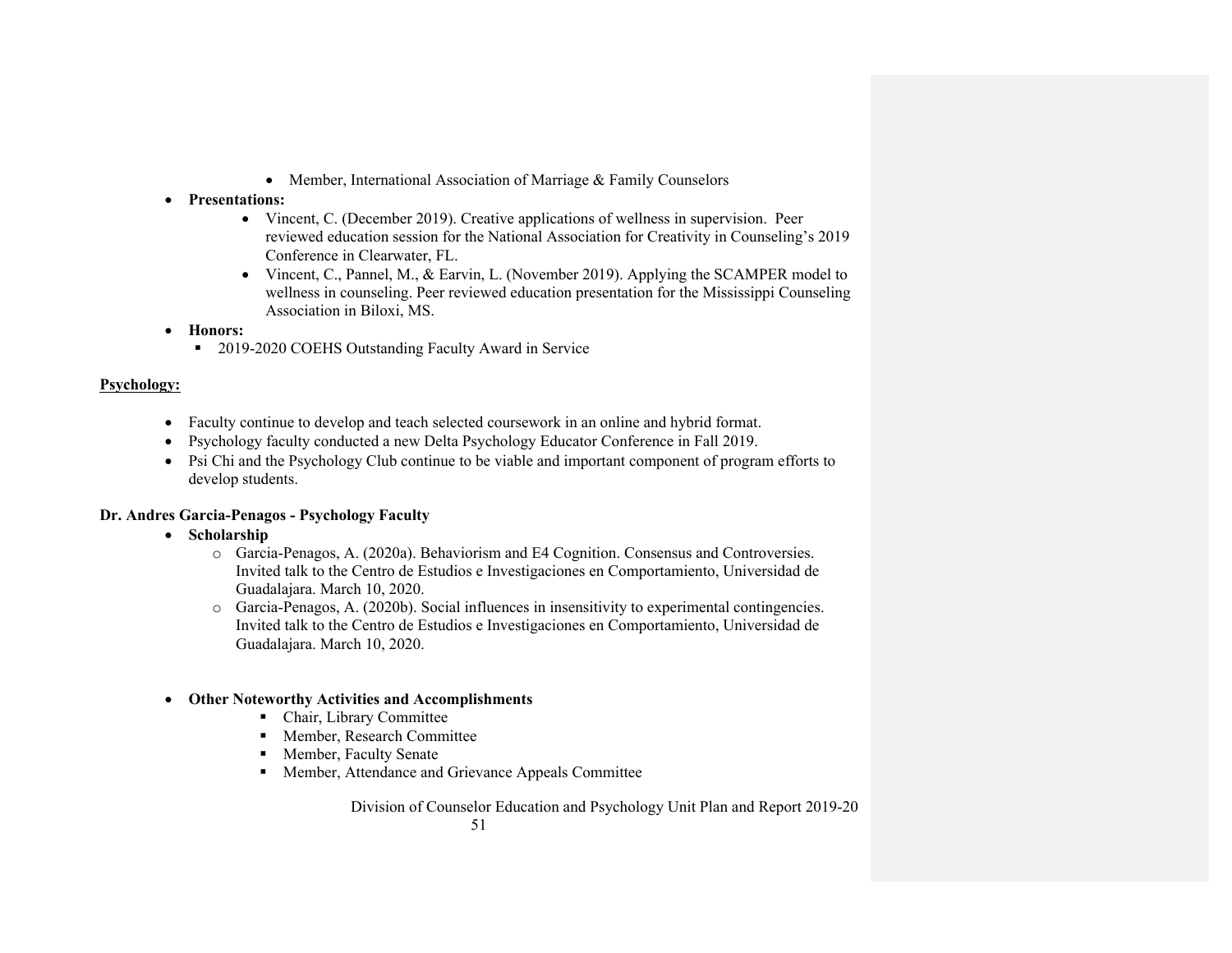- § Member, International Faculty and Staff Association
- Member, Psychology Program Textbook Committee
- § Member, Psychology Program Curriculum Committee
- President of DSU's International Faculty and Staff Association
- Member, Association for Behavior Analysis International
- § Member, Southeastern Psychological Association
- § Member, Society for the Quantitative Analysis of Behavior
- § Academic Advisor
- § ACUE completer

#### **Dr. Jacqueline Goldman - Psychology Faculty**

#### • **Publications and Presentations:**

- o Heddy, B. C.,Nelson, K. G., Husman, J., Cheng, K. C., Goldman, J. A.,& Chancey, J. B.(in press). Exploring the predictive relationship between perceived instrumentality, interest, and transformative experiences in online engineering courses. Educational Psychology.
- o Ugh, K. J., Bergstrom, C. M., Wilson,L., Geiger, S., Goldman, J. A., Heddy, B. C., Cropp, S., & Kriescher, D. (2019). Transformative experience: A critical review and investigation of individual factors. In Spector, J., Lockee, B., &Childress, M. (Eds.), Learning, design,and technology. An international compendium of theory, research, practice, and policy. Cham, CH: Springer.
- o Goldman, J.& Heddy, B.C. (2019). Transformative experience, task values, & academic achievement of first-generation college students. Paper presented at the annual meeting of the American Psychological Association. Chicago, IL.

# • **Other Noteworthy Activities and Accomplishments**

- DSU Safe Space Coordinator
- **DSU Faculty Senate Proxy for Counselor Education and Psychology Department**
- Psychology Program Curriculum Committee
- Member, Writing Across the Curriculum Committee
- Member, Psychology Program Textbook Committee
- Member, Okra Out Front Committee
- § Member, Jack Gunn Award Committee
- § Member, American Psychological Association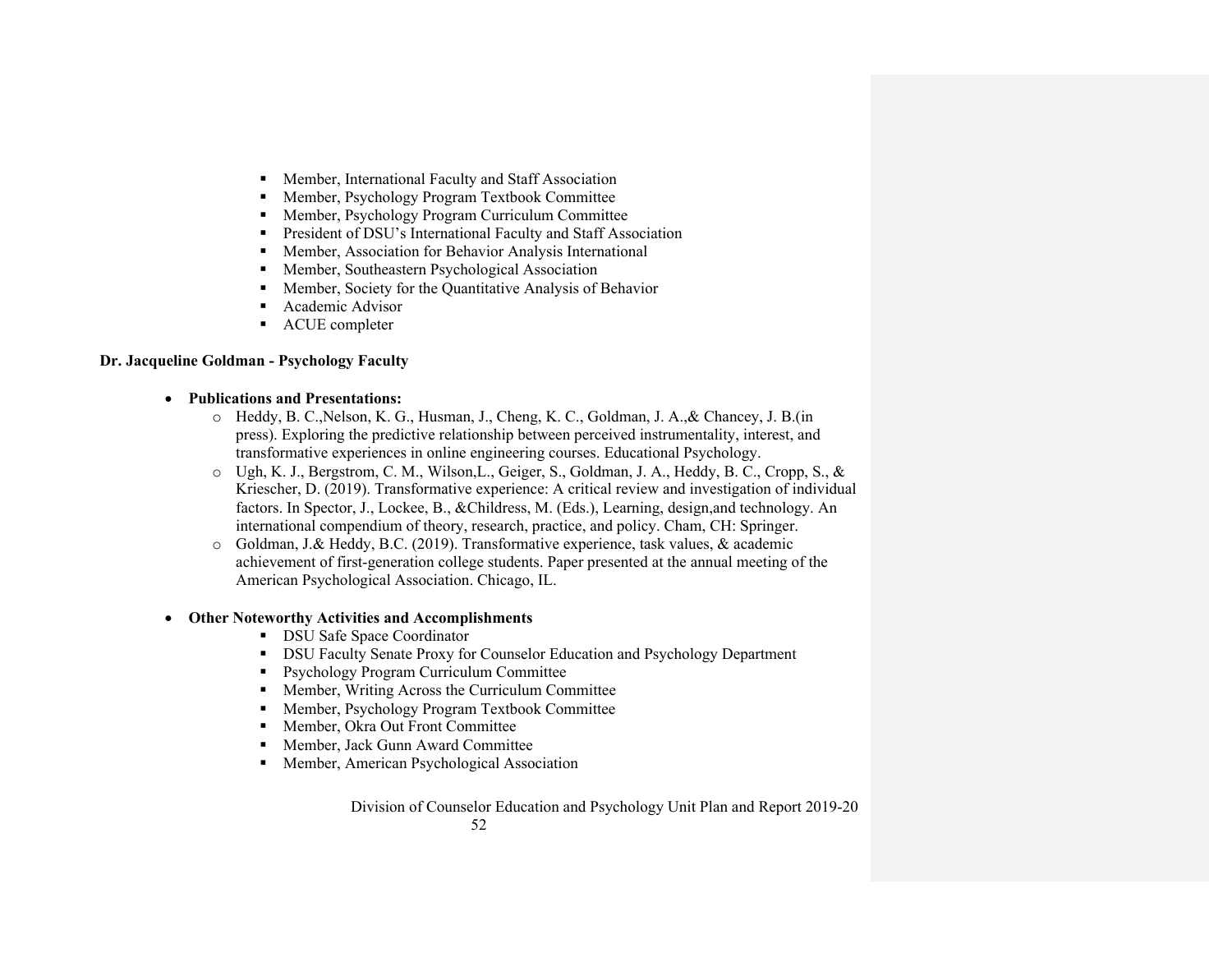- § Member, Society for the Teaching of Psychology
- Member, Educational Psychology (APA Division 15)
- Member, Psi Chi
- Advisor, Psychology Club
- Reviewer, APA Conference Proposals
- Methodologist, Dissertation Committees
	- Jenna Wright
	- Larry Morgan
	- Chris Cox
	- Eric Williams
	- Janie Magee
- Academic Advisor
- **Awards**
- Connected Educator Award Nominee Fall 2019

# **Dr. Jon Westfall – Psychology Faculty**

- **Publications and Presentations**
	- o Westfall, J. E. (2019). An introduction to computer data security for practitioners. Presented at the 38th Annual F. E. Woodall Spring Conference for the Helping Professions, Cleveland, MS. April 2019.
	- o Westfall, J. E. (2019). Bringing Psychological Research to Life: Collecting, Analyzing, and Displaying Data in the Classroom in Real Time. Presented at the 1st Annual Delta Psychology Educators Conference, Cleveland, MS, November 2019.
	- o Stein, L., Ciarocco, N. J. & Westfall, J. E. (2020). Essays from E-xcellence in Teaching (Vol. 19). Retrieved from the Society for the Teaching of Psychology Web site: http://teachpsych.org/ebooks/eit2019/index.php. ISBN: 978-1-941804-56-8

# o **Other Noteworthy Activities and Accomplishments**.

- Assumed faculty senate presidency (April 2020),
- Chaired General Education Committee through establishment of baseline evaluation policies and procedures
- Internet Editor for the Society for the Teaching of Psychology (STP)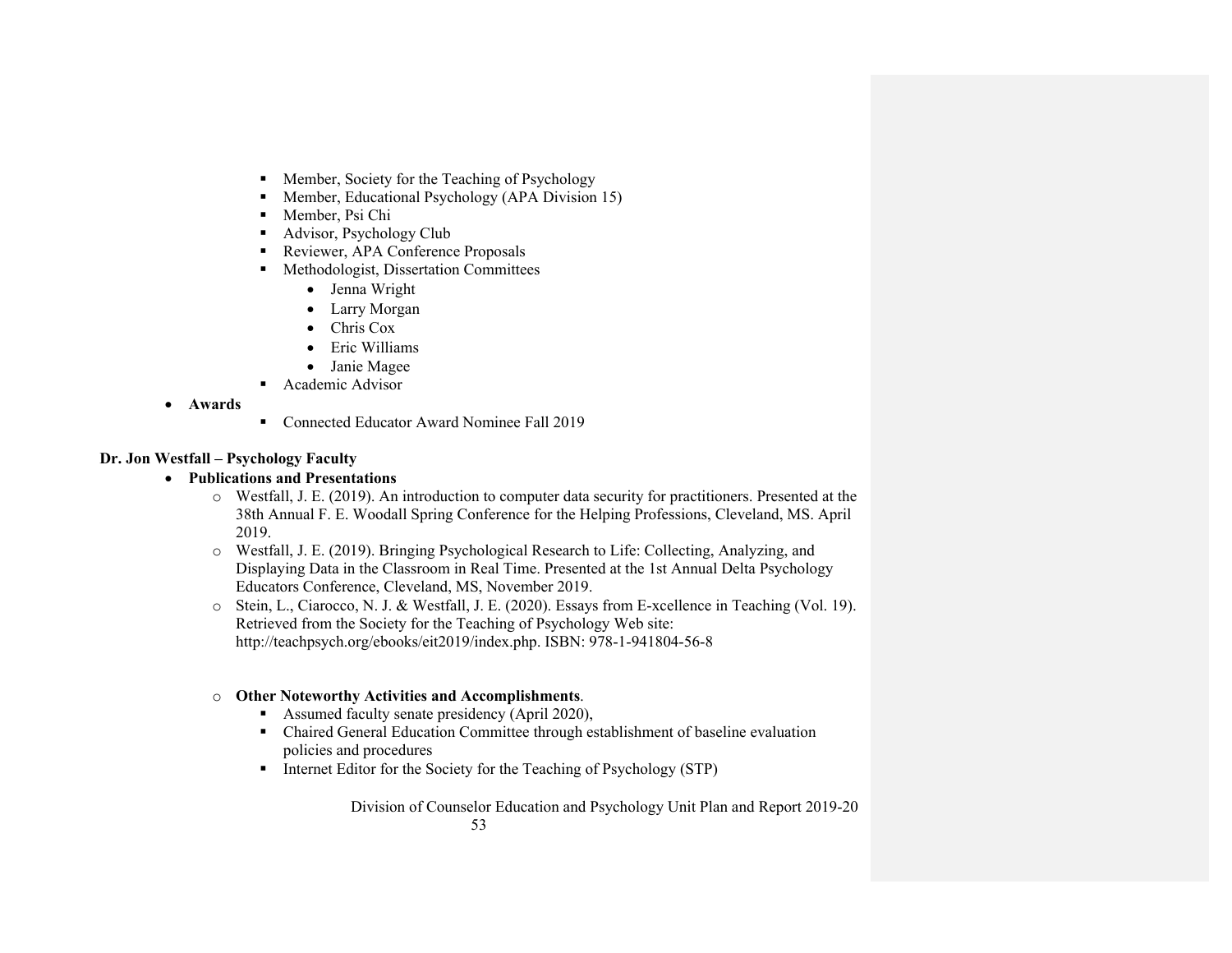- § Chair, Psychology Curriculum Committee
- Chair, General Education Committee
- Chair, Attendance & Grade Grievance Committee
- Member, Distance Education Committee
- § Chair, College of Education and Human Sciences Centennial Fund Committee
- Member, American Psychological Association
- Member, Society for the Teaching of Psychology
- Member, Southeastern Psychology Society
- § Member, Society for Judgment and Decision Making
- § Delivered 5 professional development presentations to colleagues and students focused on technology use in the classroom.
- § Signed book contract with Apress Inc. for a textbook on the R programming language.
- **Honors and Promotions**
	- o Received tenure and promoted to Associate Professor of Psychology

#### **Dr. Sally Zengaro - Psychology Faculty**

- **Grants**
	- o S. Zengaro & J. Westfall. STP Conference Speaker Grant, Division 2, American Psychological Association, Received Nov. 2019, Delta Psychology Educators Conference. \$1500
- **Publications and Presentations**
	- o Zengaro, S., Zengaro, F., & Ali, M. (in press). Academic support for ELL and immigrant adolescents: Connecting home, school, and communities. In G. Onchwari & S. Keengwe (Eds), Handbook of Research on Bridging Family-Teacher Relationships for ELL and Immigrant Students.
	- o Zengaro, F., Zengaro, S., & Ali, M. (2019). Social isolation and technology: Implications for psychosocial development. Journal of Research Initiatives, 4(3), Article 6.
	- o Zengaro, F., & Zengaro, S. (2019). Sports as intuitive experiences: Biofunctional embodied sports performance. MAHPERD Journal, 6(1), 21-26.
	- o Zengaro, F., & Zengaro, S. (2019, November). It happens on Friday nights: A case study of Marc, a high school football coach. Paper presented at the meeting of the Mid-South Educational Research Association, New Orleans, LA.
	- o Zengaro, S., & Zengaro, F. (2019, October). Assessing student learning: Using writing prompts as summative evaluations. Paper presented at the meeting of the International Society for Exploring Teaching and Learning, Charlotte, NC.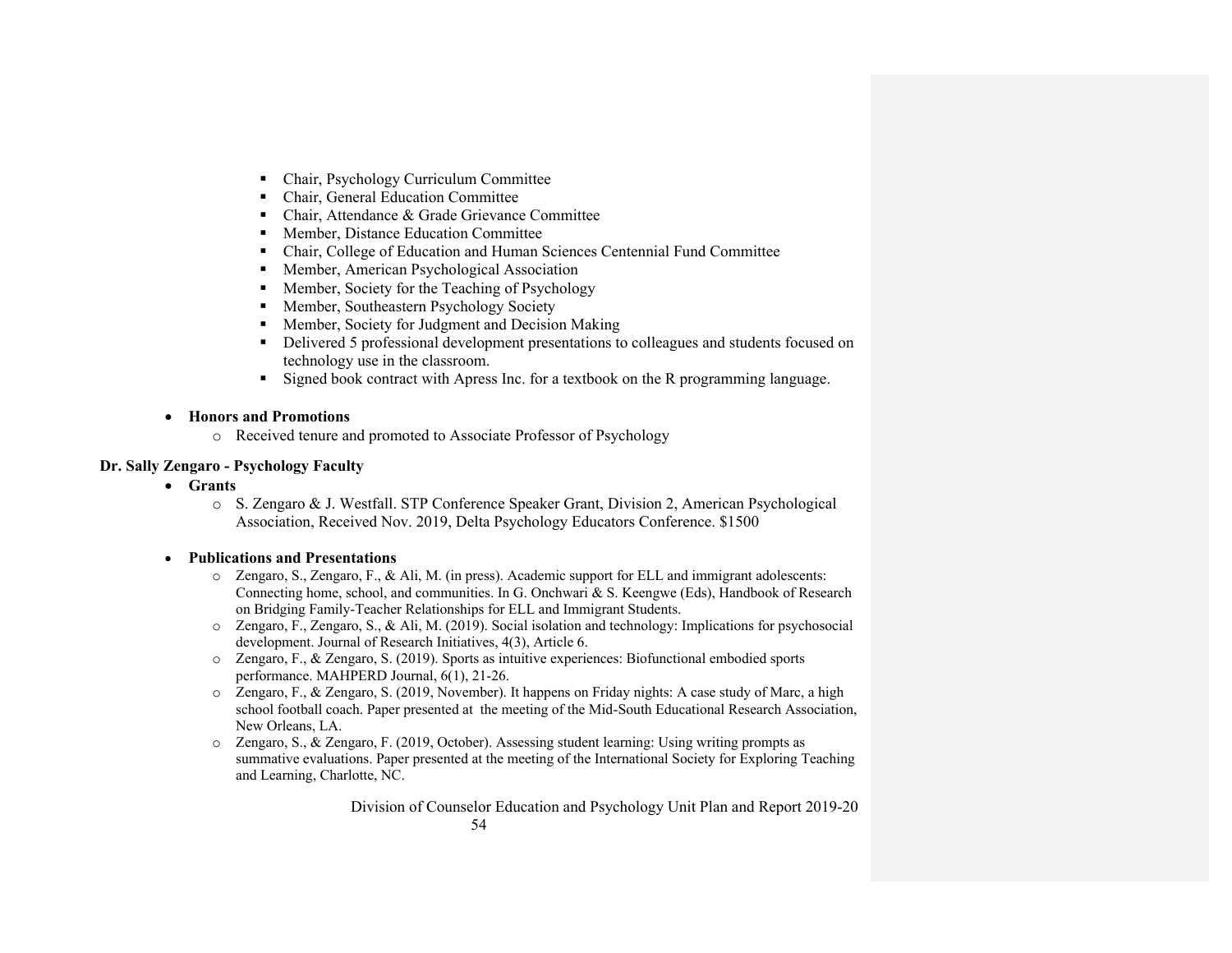o Zengaro, S., Zengaro, F., & Alvarez, J. (2020, April). Using stroboscopic visual training to enhance sports performance. Paper presented at the meeting of the Southeastern Psychological Association, New Orleans, LA. (conference canceled)

#### • **Other Noteworthy Activities and Accomplishments**

- Member, ESETL (International Society for Exploring Teaching and Learning)
- Member, Mid-South Education Research Association
- Member, American Psychological Association
	- o Member, Division 15 (Educational Psychology) APA
	- o Member, Division 2 (Society for the Teaching of Psychology) APA
- Member, DSU Research Committee
- Member, Writing Across the Curriculum Committee
- Member, Psychology Program Textbook Committee
- Member, Psychology Program Curriculum Committee
- Division Recruiter at all campus fairs
- Academic Advisor, 20 students primary advisor, secondary advisor to 220 students in Psychology and Family and Consumer Sciences
- Dissertation committees:
	- Methodologist-Annette Riddle
	- Chair- Janie Magee
	- Methodologist- Adrienne White
- o **Awards**:
	- Nominated as a 2019 DSU Connected Educator
	- Appointed to Mentor, Society for the Teaching of Psychology, Division 2 of the American Psychological Association

# **Becky Steed – Senior Secretary**

#### o **Noteworthy Activities and Accomplishments**

- Supervised work-study students, graduate assistants, and tutors in the psychology lab.
- Helped conduct orientations for work-study and GAs

# **Mrs. Charlotte Brunetti-McCain – Counseling Laboratory Director**

# o **Noteworthy Activities and Accomplishments**

■ Member, Counselor Education Curriculum Program Committee